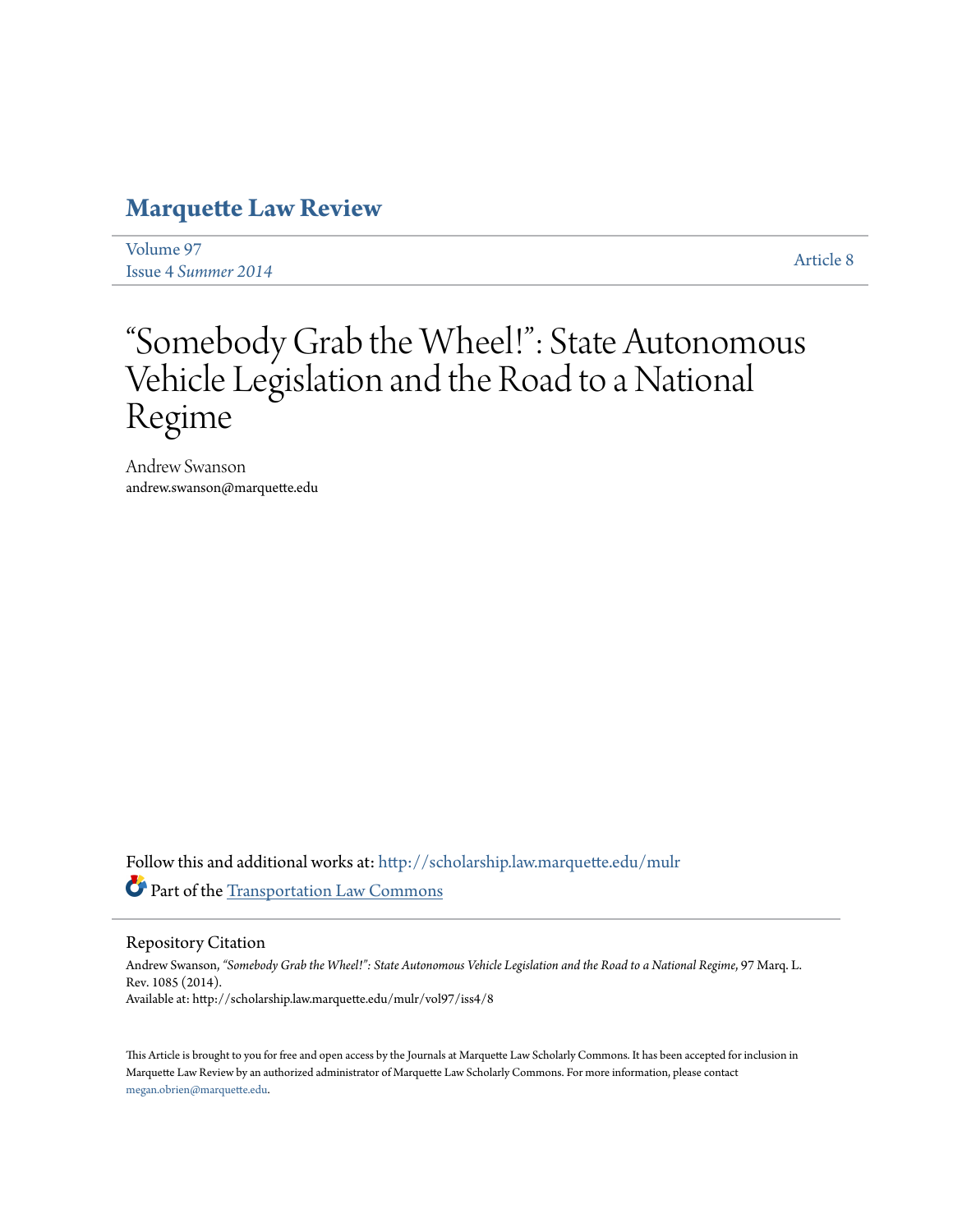# **"SOMEBODY GRAB THE WHEEL!": STATE AUTONOMOUS VEHICLE LEGISLATION AND THE ROAD TO A NATIONAL REGIME**

*This Comment critically analyzes bills, statutes, and regulations that govern the use of autonomous vehicles. Autonomous vehicles, also known as self-driving cars, represent the future of personal transportation. States have begun to regulate the testing and implantation of this technology onto public highways, and the federal government has suggested baseline regulations for states to consider when proposing future legislation. First, this Comment provides a brief overview of autonomous vehicle technology, as well as the pros and cons of a selfdriving vehicle. Second, this Comment analyzes both enacted and proposed legislation at the state level. This Comment then recommends various provisions that states should implement in future legislation and cautions against the inclusion of various provisions that will impede the implementation of autonomous vehicle technology. This Comment also offers a brief look at the possible effect that international agreements may have on the commercial availability of autonomous vehicles. Finally, this Comment argues that the National Highway Transportation Safety Administration should exercise its regulatory authority to provide a national regulatory regime regarding autonomous vehicles.* 

| II. THE PROCESS OF GOING FROM HUMAN DRIVER TO FULL        |  |
|-----------------------------------------------------------|--|
|                                                           |  |
| III. CURRENT LEGISLATIVE ADVOCACY BY THE STATES IN THE    |  |
| FIELD OF AUTONOMOUS VEHICLE TECHNOLOGY  1094              |  |
| A. Currently Enacted State Legislation for the Testing of |  |
|                                                           |  |
| B. Proposed State Legislation for the Testing and Use of  |  |
|                                                           |  |
| 1. Unpassed State Legislation Proposed in 2012 1102       |  |
|                                                           |  |
|                                                           |  |
| b. Legislation Originally Introduced in 20131108          |  |
|                                                           |  |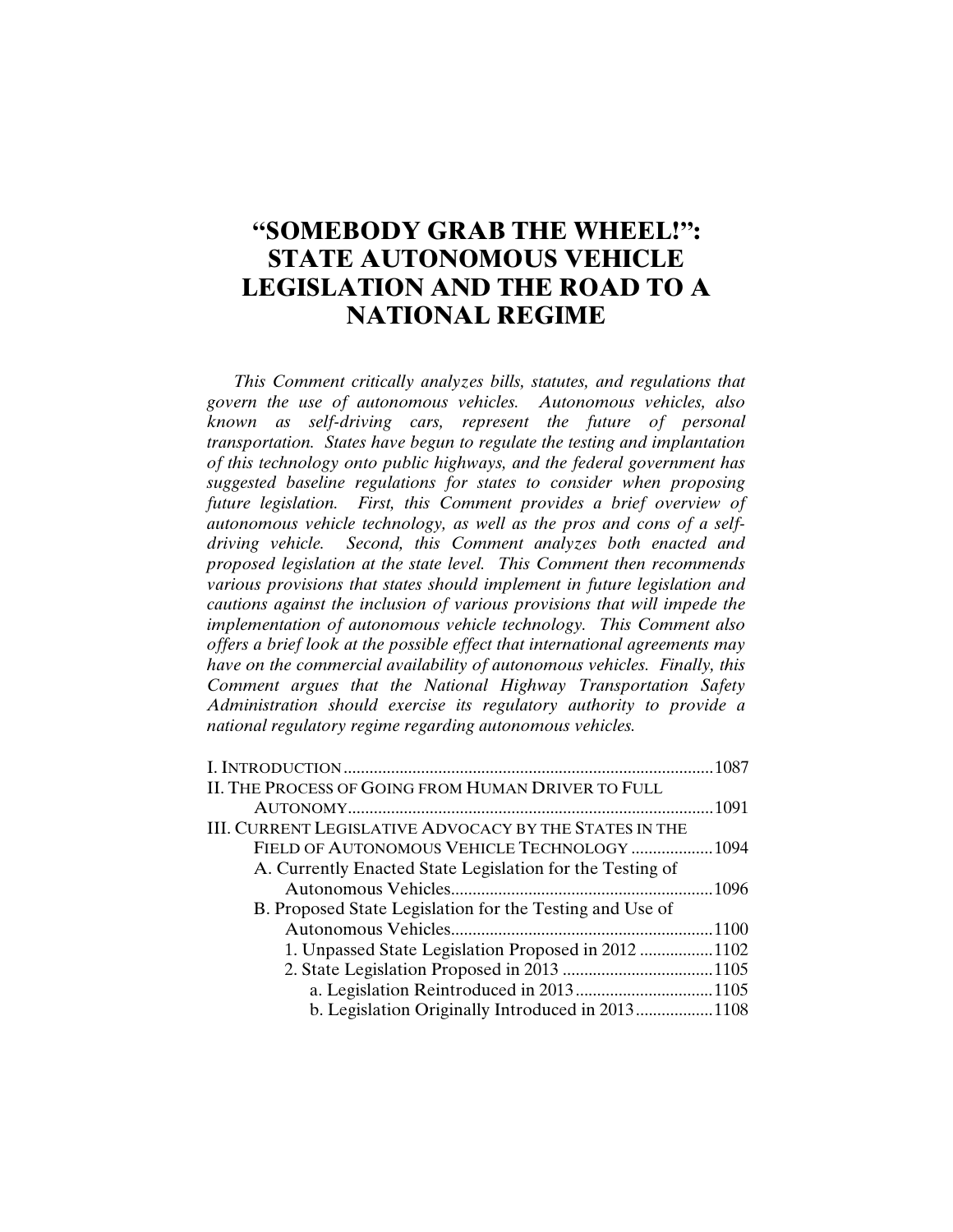| 1086 | <b>MARQUETTE LAW REVIEW</b>                               | 197:4 |
|------|-----------------------------------------------------------|-------|
|      | C. Implementation of Autonomous Vehicle Testing           |       |
|      |                                                           |       |
|      | IV. EFFECT OF THE GENEVA CONVENTION ON ANY                |       |
|      | AUTONOMOUS VEHICLE LEGISLATION ENACTED IN THE             |       |
|      |                                                           |       |
|      | V. NHTSA REGULATION IN CONJUNCTION WITH STATE             |       |
|      | REGULATION OF AUTONOMOUS VEHICLES1126                     |       |
|      |                                                           |       |
|      | B. The NHTSA's Ability to Preempt State Regulation1131    |       |
|      | C. Current FMVSS and Possible Application to the World of |       |
|      |                                                           |       |
|      | D. Current NHTSA Policy Regarding Autonomous Vehicles     |       |
|      | and Recommendations to State Policymakers1142             |       |
|      |                                                           | -1146 |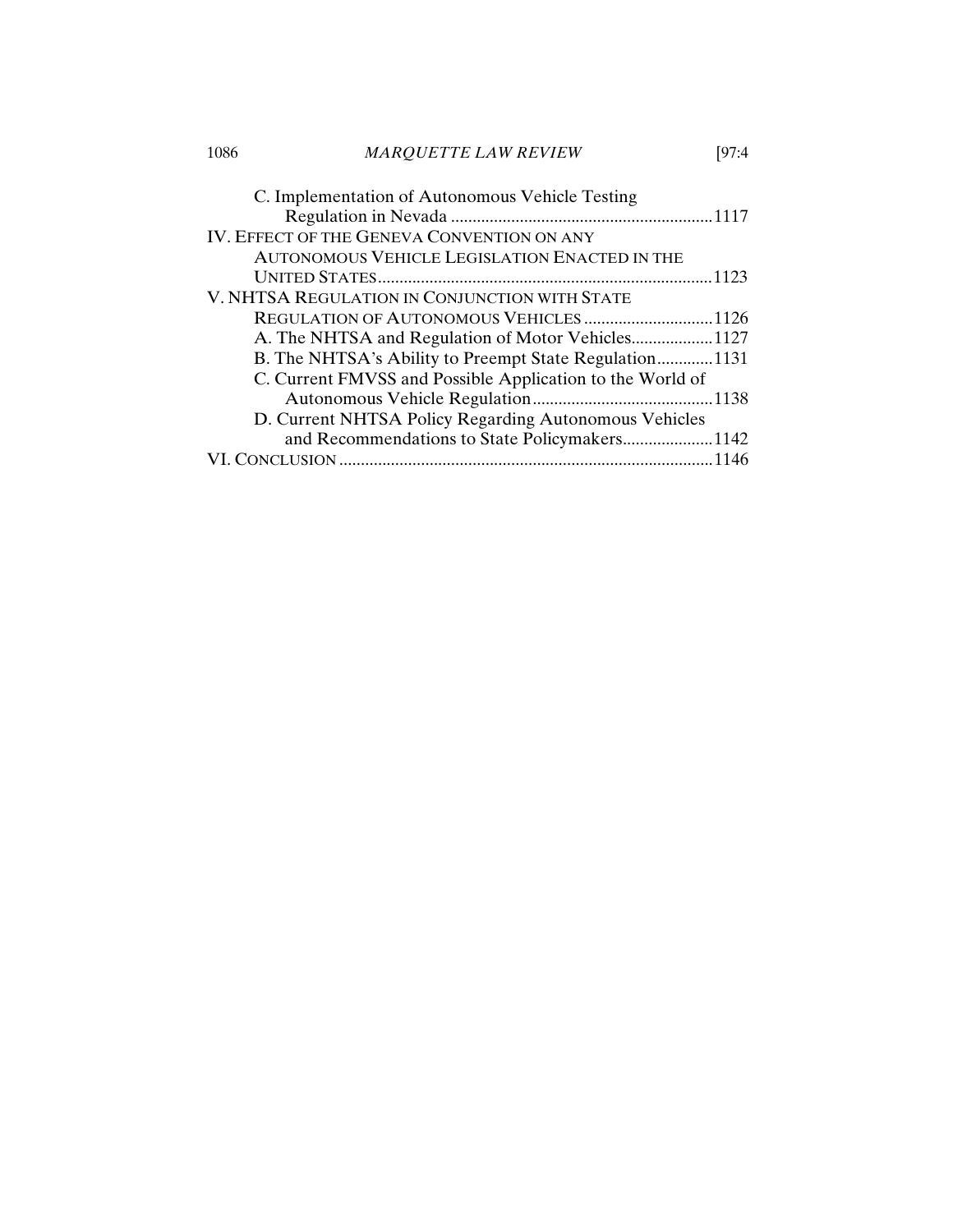#### I. INTRODUCTION

The implementation of any new and innovative technology opens the door to many questions regarding liability concerns of both the innovator and the user. $\frac{1}{1}$  Technology has expanded at an incredible rate in both the twentieth and now twenty-first centuries.<sup>2</sup> Consider, for example, that after thousands of years of technological development, the first manned flight in a heavier than air vehicle occurred in only  $1903$ ,<sup>3</sup> but it took only another fifty-eight years for humanity to put a man in space and safely return him to earth. $4$  Now, just over fifty years after the first manned space flight, people rely on orbiting technology for everything from getting directions, to making a phone call, to reading the newest e-book.<sup>5</sup> Consequently, it is difficult for the law to maintain the break-neck speed at which technology is racing ahead.

One of the biggest leaps forward likely to impact the everyday lives of people is the autonomous car.<sup>6</sup> The United States Department of

3. Orville Wright's Diary D, December 15–17 (Dec. 17, 1903), *in* 1 THE PAPERS OF WILBUR AND ORVILLE WRIGHT: INCLUDING THE CHANUTE-WRIGHT LETTERS AND OTHER PAPERS OF OCTAVE CHANUTE 394, 395 (Marvin W. McFarland ed. 1953).

4. MARTIN J. COLLINS & SMITHSONIAN DIV. OF SPACE HISTORY, SPACE RACE: THE U.S.-U.S.S.R. COMPETITION TO REACH THE MOON 46 (1999) ("On 12 April 1961, the Soviets stunned the world again by sending a human into space. Cosmonaut Yuri Gagarin circled the Earth once in his Vostok spacecraft and returned safely.").

5. *See* THOM STONE, INTRODUCTION TO SATELLITE COMMUNICATIONS TECHNOLOGY FOR NREN (2004), *available at* http://aps.nas.nasa.gov/assets/pdf/techreports/2004/nas-04- 009.pdf; *see also* U.S. OFFICE OF TECH. ASSESSMENT, CIVILIAN SPACE POLICY AND APPLICATIONS 105–09 (1982).

<sup>1.</sup> Kyle Graham, *Of Frightened Horses and Autonomous Vehicles: Tort Law and Its Assimilation of Innovations*, 52 SANTA CLARA L. REV. 1241, 1242 (2012) (noting that laws concerning new technology "do not spring immediately into existence" in their final, workable form).

<sup>2.</sup> Uldrick E. Speerstra et al., *Management of Technology: Setting the Scene*, *in* MANAGING TECHNOLOGY AND INNOVATION: AN INTRODUCTION 3, 3 (Robert M. Verburg et al. eds., 2006). "At the beginning of the twenty-first century the pace of scientific and technical knowledge production has increased in such an unprecedented way that some even speak of a 'technology explosion.'" *Id.* (quoting W. Bradley Zehner II, *The Management of Technology (MOT) Degree: A Bridge between Technology and Strategic Management*, 12 TECH. ANALYSIS & STRATEGIC MGMT. 283, 283 (2000)).The authors also note that the world today is more technologically minded than in the past, with over 95% of all scientists and engineers who have ever lived working today. *Id.*

<sup>6.</sup> NEV. REV. STAT. ANN. § 482A.030 (LexisNexis 2013) (defining an "autonomous vehicle" as "a motor vehicle that is equipped with autonomous technology"); *id.* § 482A.025 (defining "autonomous technology" as "technology which is installed on a motor vehicle and which has the capability to drive the motor vehicle without the active control or monitoring of a human operator"); Sebastian Thrun, *What We're Driving At*, GOOGLE: OFFICIAL BLOG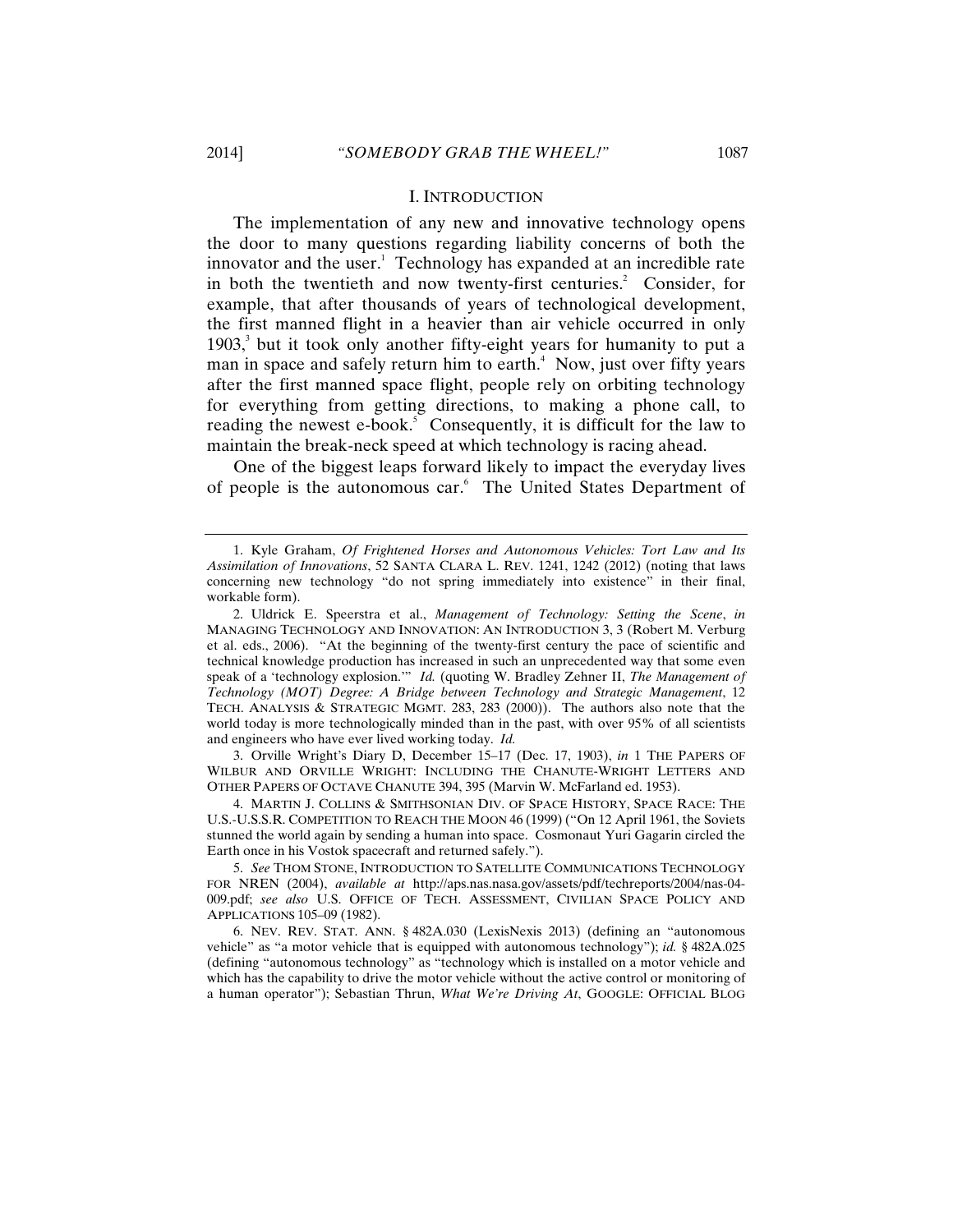Transportation estimates that the average person spends about fifty-one minutes commuting each working day.<sup>7</sup> With the implementation of autonomous, self-driving vehicles, the average person can significantly increase his productivity.<sup>8</sup> More importantly, autonomous vehicles will save lives.<sup>9</sup> According to the United States Census Bureau, there were  $33,808$  traffic fatalities in the year  $2009$ .<sup>10</sup> This figure was down significantly from the 2005 figure of  $43,510$  traffic fatalities;<sup>11</sup> however, the use of autonomous vehicle technology has the ability to significantly reduce these figures much in the same way that seat belts and airbags have.<sup>12</sup> The overwhelming majority of auto accidents occur as a result of human error.<sup>13</sup> Thus, any change that can reduce the necessity of the

8. *See* H.R. 1461, 27th Leg., Reg. Sess. § 1 (Haw. 2013) (suggesting that the use of autonomous vehicles will save people time).

9. *See* Haw. H.R. 1461 § 1 (noting that allowing the use of autonomous vehicles will "save time, lives, and money" and "may significantly increase vehicular traffic flow and improve transportation safety"); *see also What We're Driving At*, *supra* note 6. "According to the World Health Organization, more than 1.2 million lives are lost every year in road traffic accidents. [Google] believe[s] [its autonomous vehicle] technology has the potential to cut that number, perhaps by as much as half." *Id.*

10. U.S. CENSUS BUREAU, STATISTICAL ABSTRACT OF THE UNITED STATES: 2012, at 693 tbl.1104 (2012), *available at* http://www.census.gov/compendia/statab/2012/tables/12s1103. pdf (defining "traffic fatality" as a death that occurs within thirty days of the accident).

11. *Id.*

13. Haw. H.R. 1461 § 1 (noting that "human error accounts for up to ninety-five per cent of vehicular collisions"); NIDHI KALRA ET AL., LIABILITY AND REGULATION OF AUTONOMOUS VEHICLE TECHNOLOGIES 1 (2009).

<sup>(</sup>Oct. 9, 2010), http://googleblog.blogspot.com/2010/10/what-were-driving-at.html [hereinafter *What We're Driving At*] (stating that this technology can increase safety while freeing up commuter time and decreasing the environmental impact that current personal vehicle usage produces); *see also* Peter Valdes-Dapena, *Nissan Plans to Sell Self-Driving Cars by 2020*, CNN MONEY (Aug. 27, 2013, 2:29 PM), http://money.cnn.com/2013/08/27/autos/nissanautonomous-car/index.html?source=cnn\_bin (noting that autonomous vehicles should be commercially available across a range of models within ten to twelve years).

<sup>7.</sup> *See* ALAN E. PISARSKI, TRANSP. RESEARCH BD., COMMUTING IN AMERICA: THE THIRD NATIONAL REPORT ON COMMUTING PATTERNS AND TRENDS 102 tbl.3-40 (2006), *available at* http://onlinepubs.trb.org/onlinepubs/nchrp/ciaiii.pdf; *see also* Sebastian Thrun, Dir., Stanford Artificial Intelligence Lab, Address at TED2011: Google's Driverless Car (Mar. 2011) *available at* http://www.ted.com/talks/sebastian\_thrun\_google\_s\_driverless\_car.ht ml [hereinafter Thrun Address at TED2011] (noting that, in the United States alone, commuting results in about four billion lost hours).

<sup>12.</sup> *See* NAT'L HIGHWAY TRAFFIC SAFETY ADMIN., U.S. DEP'T OF TRANSP., PUB. NO. 810 621, OCCUPANT PROTECTION TRAFFIC SAFETY FACTS: 2005 DATA 3, 5 (2005), *available at* http://www-nrd.nhtsa.dot.gov/pubs/810621.pdf (describing the impact that seat belts and airbags have had on decreased rates of death due to traffic accidents).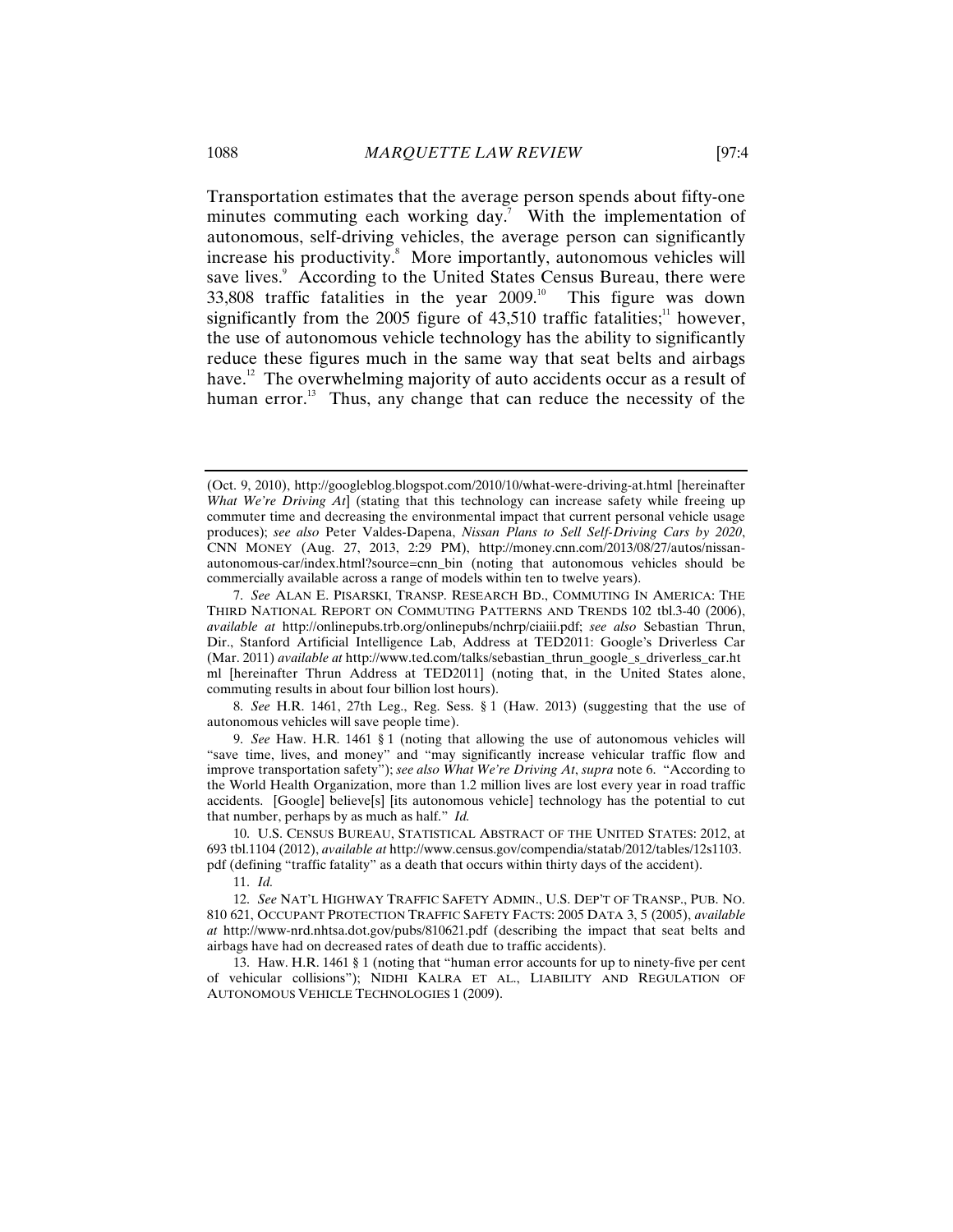driver, and hence the human error, will have a major impact on the safety of roadways.<sup>14</sup>

Autonomous vehicles have the potential to be commercially available by 2020.<sup>15</sup> In fact, major players in the automotive and technology fields have already begun developing and testing<br>autonomous vehicles.<sup>16</sup> Not only are maior car manufacturers Not only are major car manufacturers considering using autonomous vehicle technology, but Google, which has been testing autonomous vehicles, unveiled that its autonomous vehicles had logged over  $140,000$  miles by October  $2010$ .<sup>17</sup> The stated goal of the project is to "prevent traffic accidents, free up people's time and reduce carbon emissions by fundamentally changing car use."<sup>18</sup> It has been reported that Google's autonomous cars have now logged over 300,000 miles with zero accidents occurring while the computer was driving the vehicle.<sup>19</sup> In fact, the only documented accident that a Google car has been involved in was a "fender bender" that occurred when the human operator was in control of the vehicle.<sup>20</sup>

15. Valdes-Dapena, *supra* note 6 (noting that Nissan anticipates that it will have a commercially available autonomous vehicle by 2020).

16. Jonathan Oosting, *Michigan Gives Green Light to Autonomous Vehicle Testing Despite Concerns from Google*, MLIVE.COM (Dec. 13, 2013, 8:24 AM), http://www.mlive.com/ politics/index.ssf/2013/12/michigan\_gives\_green\_light\_to.html (noting that Toyota and Detroit's "Big Three" have begun testing autonomous technologies); *What We're Driving At*, *supra* note 6.

17. *What We're Driving At*, *supra* note 6.

18. *Id.*; *see also* NAT'L HIGHWAY TRAFFIC SAFETY ADMIN., U.S. DEP'T OF TRANSP., PRELIMINARY STATEMENT OF POLICY CONCERNING AUTOMATED VEHICLES 1 (2013), *available at* http://www.nhtsa.gov/staticfiles/rulemaking/pdf/Automated\_Vehicles\_Policy.pdf [hereinafter PRELIMINARY STATEMENT] (expressing the NHTSA's belief that autonomous vehicles will increase efficiency, decrease accidents, and decrease emissions).

19. Heather Kelly, *Self-Driving Cars Now Legal in California*, CNN.COM (Oct. 30, 2012, 12:30 PM), http://www.cnn.com/2012/09/25/tech/innovation/self-driving-car-california/index.ht ml.

20. *Id.*

<sup>14.</sup> KALRA ET AL., *supra* note 13, at 1; *see also* Andrew P. Garza, Note, *"Look Ma, No Hands!": Wrinkles and Wrecks in the Age of Autonomous Vehicles*, 46 NEW ENG. L. REV. 581, 605–08 (2012); *see also* Thrun Address at TED2011, *supra* note 7. Thrun gave a presentation regarding Google's new driverless car technology and noted that:

<sup>[</sup>D]riving accidents are the number one cause of death for young people[.] And . . . almost all of those are due to human error and not machine error, and can therefore be prevented by machines[.]... [W]e could change the capacity of highways by a factor of two or three if we didn't rely on human precision on staying in the lane . . . therefore [we] drive a little bit closer together on a little bit narrower lanes, and do away with all traffic jams on highways[.]

*Id.*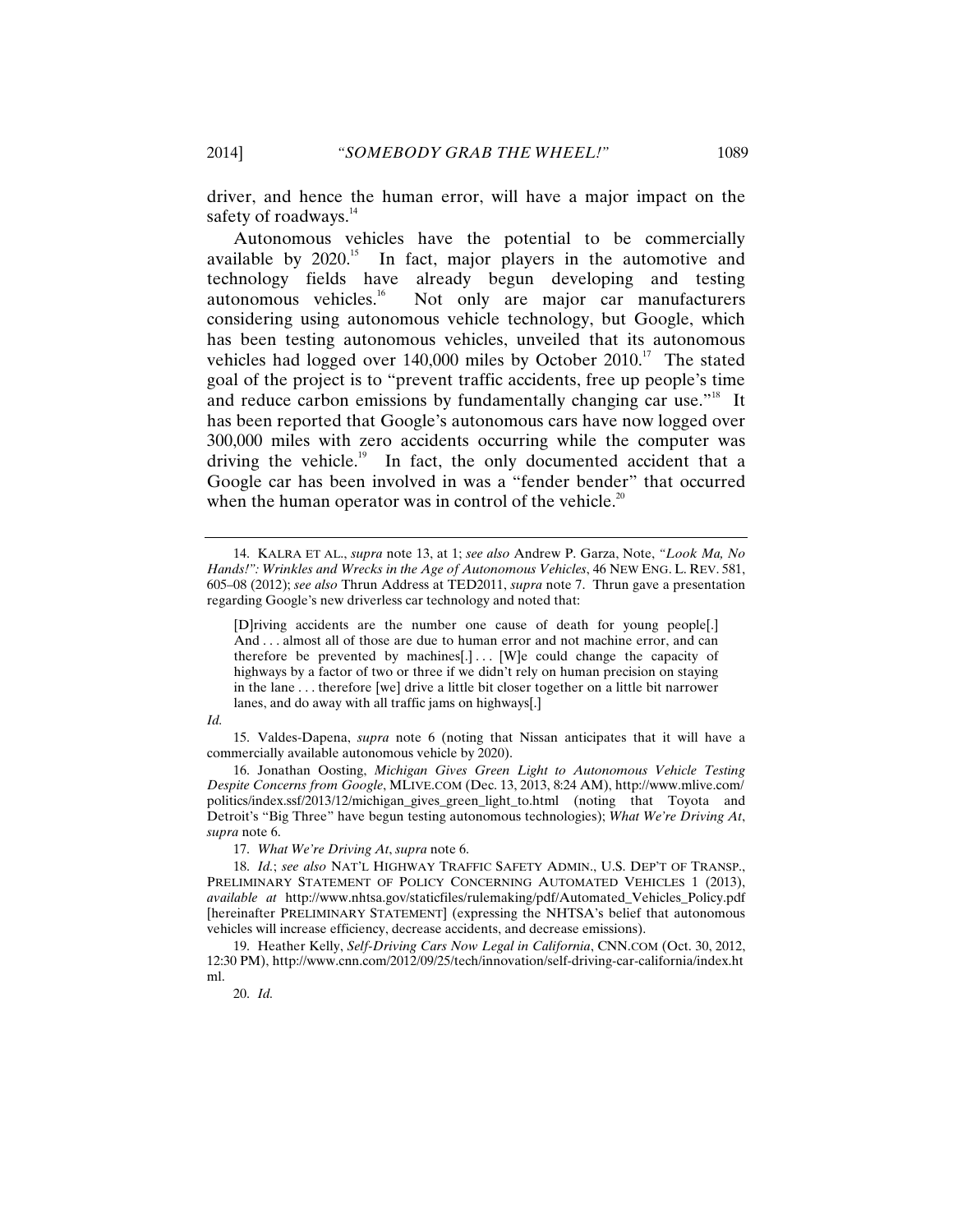Nevada is the only state that currently has active regulations regarding the actual implementation of autonomous vehicle technology onto its roads.<sup>21</sup> Several jurisdictions have, however, passed legislation requiring the respective motor vehicle departments to pass regulations that allow autonomous vehicles on roadways within these jurisdictions, $2^2$ and several other states introduced legislation regarding autonomous vehicle testing.<sup>23</sup> Part II will look at the process of going from human drivers to autonomous vehicles. This Part will discuss the technology currently in use for autonomous vehicle testing, and it will cover some of the safety precautions that this technology is meant to ensure. Part III examines the legislation that has been passed in Nevada, California, Florida, Michigan, and the District of Columbia requiring regulations for autonomous vehicle testing and it will examine the regulation that has been promulgated by the Nevada Department of Motor Vehicles regarding autonomous vehicle testing. In addition, it will examine legislation that has been proposed in other states that have considered implementing autonomous vehicle testing. Part IV provides a brief look at the Geneva Convention on Road Traffic and any impact that it will have on the implementation of autonomous vehicles. Finally, Part V calls for national regulation of autonomous vehicles before piecemeal state legislation becomes a hindrance to the introduction of these vehicles. Specifically, it looks at the ability of a federal agency to preempt state common law remedies when instituting regulations and the positive or negative implications that may stem from this ability in the context of autonomous vehicles. It also examines both current National Highway Traffic Safety Administration (NHTSA) safety regulations and various provisions of the Nevada regulation to ensure

<sup>21.</sup> *See* NEV. ADMIN. CODE ch. 482A (2014).

<sup>22.</sup> *See* CAL. VEH. CODE § 38750(d) (West Supp. 2014); D.C. CODE § 50-2352 (2014); FLA. STAT. ANN. § 316.86(3) (West Supp. 2013); MICH. COMP. LAWS ANN. § 257.655 (West Supp. 2014); NEV. REV. STAT. ANN. § 482A.100 (LexisNexis 2013).

<sup>23.</sup> H.R. 2167, 51st Leg., 1st Reg. Sess. (Ariz. 2013); H.R. 2679, 50th Leg., 2d Reg. Sess. (Ariz. 2012); S. 13-016, 69th Gen. Assemb., 1st Reg. Sess. (Colo. 2013); H.R. 1461, 27th Leg., Reg. Sess. (Haw. 2013); H.R. Res. 163, 26th Leg., Reg. Sess. (Haw. 2012); H.R. 3369, 188th Gen. Ct., Reg. Sess. (Mass. 2013); H.R. File 1580, 88th Leg., Reg. Sess. (Minn. 2013); H.R. 444, 163d Gen. Ct., 2013 Reg. Sess. (N.H. 2013); S. 2898, 215th Leg., 2d Ann. Sess. (N.J. 2013); Assemb. 3020, 215th Leg., 1st Ann. Sess. (N.J. 2012); S. 4912, 236th Leg., 2013–2014 Reg. Sess. (N.Y. 2013); H.R. 3007, 53d Leg., 2d Sess. (Okla. 2012); H.R. 2428, 77th Leg. Assemb., 2013 Reg. Sess. (Or. 2013); H.R. 4015, 120th Gen. Assemb., 1st Reg. Sess. (S.C. 2013); H.R. 2932, 83d Leg., Reg. Sess. (Tex. 2013); H.R. 1649, 63d Leg., 2013 Reg. Sess. (Wash. 2013); H.R. 1439, 63d Leg., 2013 Reg. Sess. (Wash. 2013); S. 80, 2013–2014 Leg., 101st Reg. Sess. (Wis. 2013).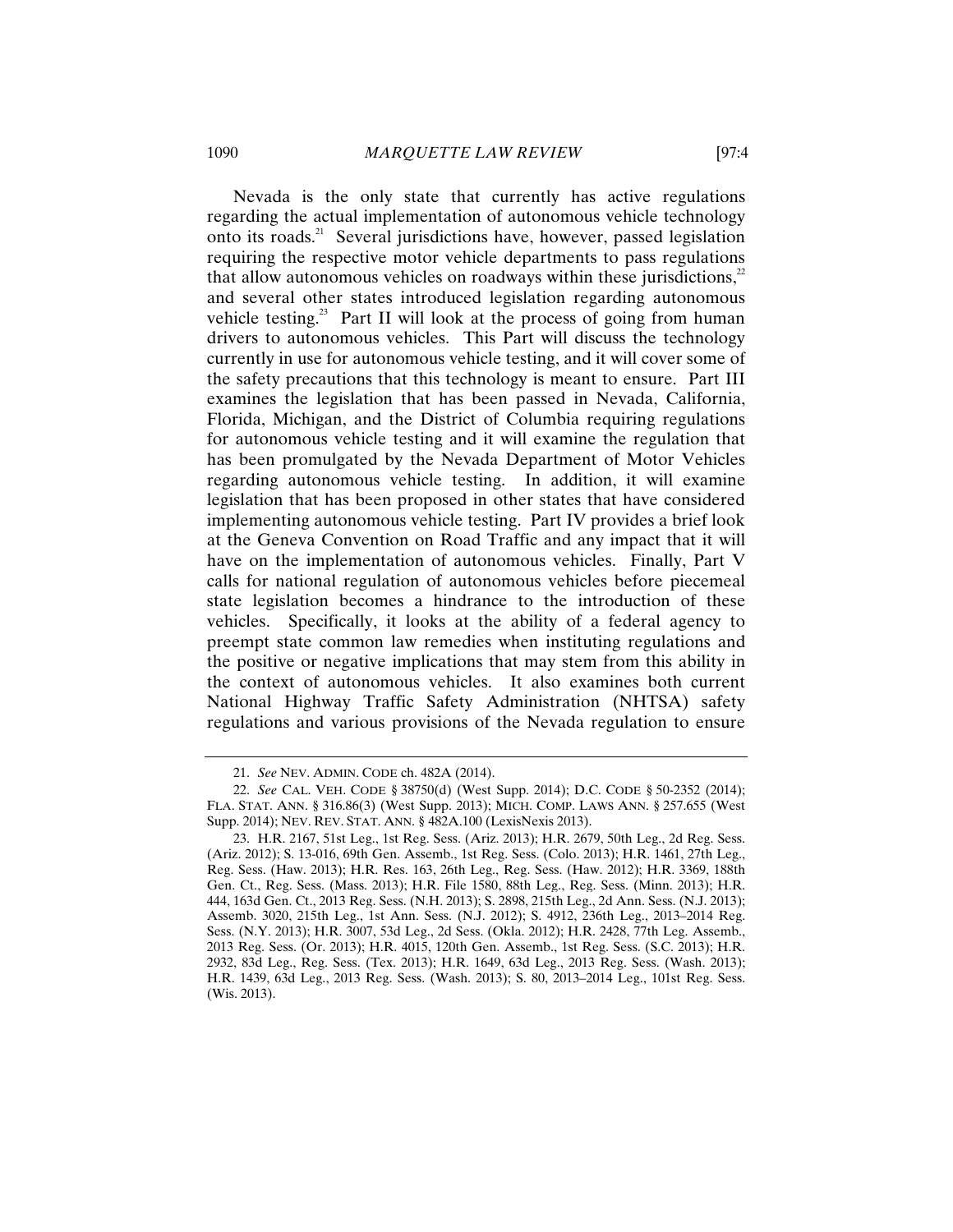comprehensive, workable safety regulations. In fact, the NHTSA has issued a preliminary statement concerning autonomous vehicles that categorizes autonomous vehicle technology into five different levels of vehicle automation.<sup>24</sup>

Any regulations pertaining to autonomous vehicles must ensure the safety of both the vehicle's occupants and other drivers. Additionally, as these vehicles are likely to make the roads safer, the regulations should encourage manufacturers to pursue this technology and assuage any fears that manufacturers, operators, and the general public may have. To ensure that autonomous vehicles have the desired effect of increasing public safety, $25$  the NHTSA will have to work in conjunction with, and should encourage the implementation of, state legislation.<sup>26</sup>

#### II. THE PROCESS OF GOING FROM HUMAN DRIVER TO FULL AUTONOMY

It appears that the implementation of autonomous vehicles onto the roadways will proceed in certain ordered steps. Initially, the use of autonomous vehicles will be confined to overridable autonomous vehicles that will drive themselves but allow the driver to take over control of the vehicle at any point.<sup>27</sup> These overridable autonomous vehicles will be the first step on what should be the path to fully autonomous vehicles that do not require a driver in the vehicle at any point,<sup>28</sup> and constitute the focus of this Comment.

Overall, the implementation of autonomous vehicles should proceed in two ordered steps. First, states should continue to enact legislation concerning the testing of autonomous vehicles.<sup>29</sup> Pursuant to such

<sup>24.</sup> PRELIMINARY STATEMENT, *supra* note 18, at 4–5 (stating that the levels of vehicle automation range from "vehicles that do not have any of their control systems automated (level 0) through fully automated vehicles (level 4)").

<sup>25.</sup> *See What We're Driving At*, *supra* note 6.

<sup>26.</sup> Stephen P. Wood et al., *The Potential Regulatory Challenges of Increasingly Autonomous Motor Vehicles*, 52 SANTA CLARA L. REV. 1423, 1436 (2012) (discussing how the NHTSA already works in conjunction with states to "ensure that certain basic safety equipment on vehicles remains intact and functional").

<sup>27.</sup> *See* Garza, *supra* note 14, at 588.

<sup>28.</sup> KALRA ET AL., *supra* note 13, at 1 (stating that implementation of this autonomous technology could allow cars to perform a "valet capacity" that would allow the car to run errands for the owner while not engaged in the actual transport of a natural person); Garza, *supra* note 14, at 588.

<sup>29.</sup> *See, e.g.*, FLA. STAT. ANN. § 316.86 (West Supp. 2013); MICH. COMP. LAWS ANN. § 257.665 (West Supp. 2014).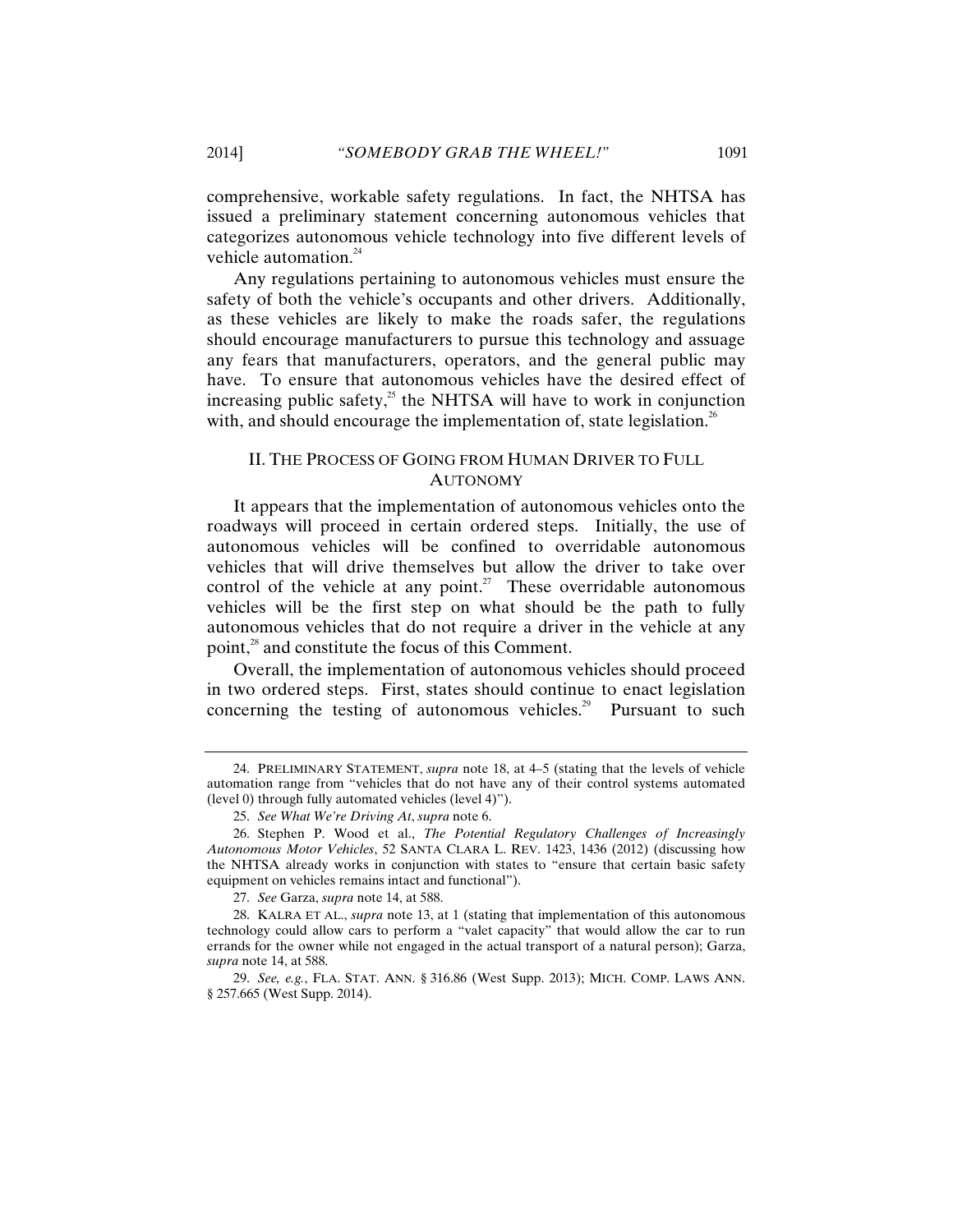legislation, state motor vehicle departments will propose and enact regulations governing the requirements that must be met to test autonomous vehicles and to ensure the safety of the public while these vehicles are tested. $30$  After establishing the overall safety and practicality of autonomous vehicles, the second step of the autonomous vehicle regulatory process should be federal regulation through the NHTSA. This second step will involve the NHTSA promulgating national safety standards covering any vehicle originally manufactured as an autonomous vehicle or converted from a manual to an autonomous vehicle. At this second step, the national regulations promulgated by the NHTSA should provide an overall, comprehensive regime that will encourage manufacturers to enter this field and will ensure implementation of autonomous vehicle technology. This twostep process will, first, allow for safe testing of autonomous vehicles in a variety of environments while, second, providing a national regulatory program for these vehicles.

The technology involved in autonomous vehicles will have to interact with other drivers on the road, pedestrians, and traffic signals. Using the Google car as an example, we are able to see how this technology interacts with itself and with other drivers on the roadway. The Google car uses a "laser range finder" ("Velodyne 64-beam laser"<sup>31</sup>) that is "mounted on the roof of the car" to read the surrounding terrain and generate a three-dimensional map. $32$  The maps that the car is relying on are the Google Maps that are collected by manually driven camera cars.<sup>33</sup> The autonomous car is also equipped with several other sensors besides the laser range finder mounted on the roof of the vehicle, including a set of four radar systems that are mounted on the car's bumpers and allow it to "see" a distance sufficient to "deal with fast traffic on freeways."34 Additionally, the car contains a camera that is located near the rear-view mirror and is used to detect traffic lights and a GPS unit, inertial measuring unit, and a wheel encoder, which

<sup>30.</sup> *See, e.g.*, NEV. ADMIN. CODE ch. 482A (2014).

<sup>31.</sup> Erico Guizzo, *How Google's Self-Driving Car Works*, IEEE SPECTRUM (Oct. 18, 2011, 9:00 AM), http://spectrum.ieee.org/automaton/robotics/artificial-intelligence/howgoogle-self-driving-car-works.

<sup>32.</sup> *Id.*

<sup>33.</sup> Garza, *supra* note 14, at 587 (citing *What We're Driving At*, *supra* note 6).

<sup>34.</sup> Guizzo, *supra* note 31.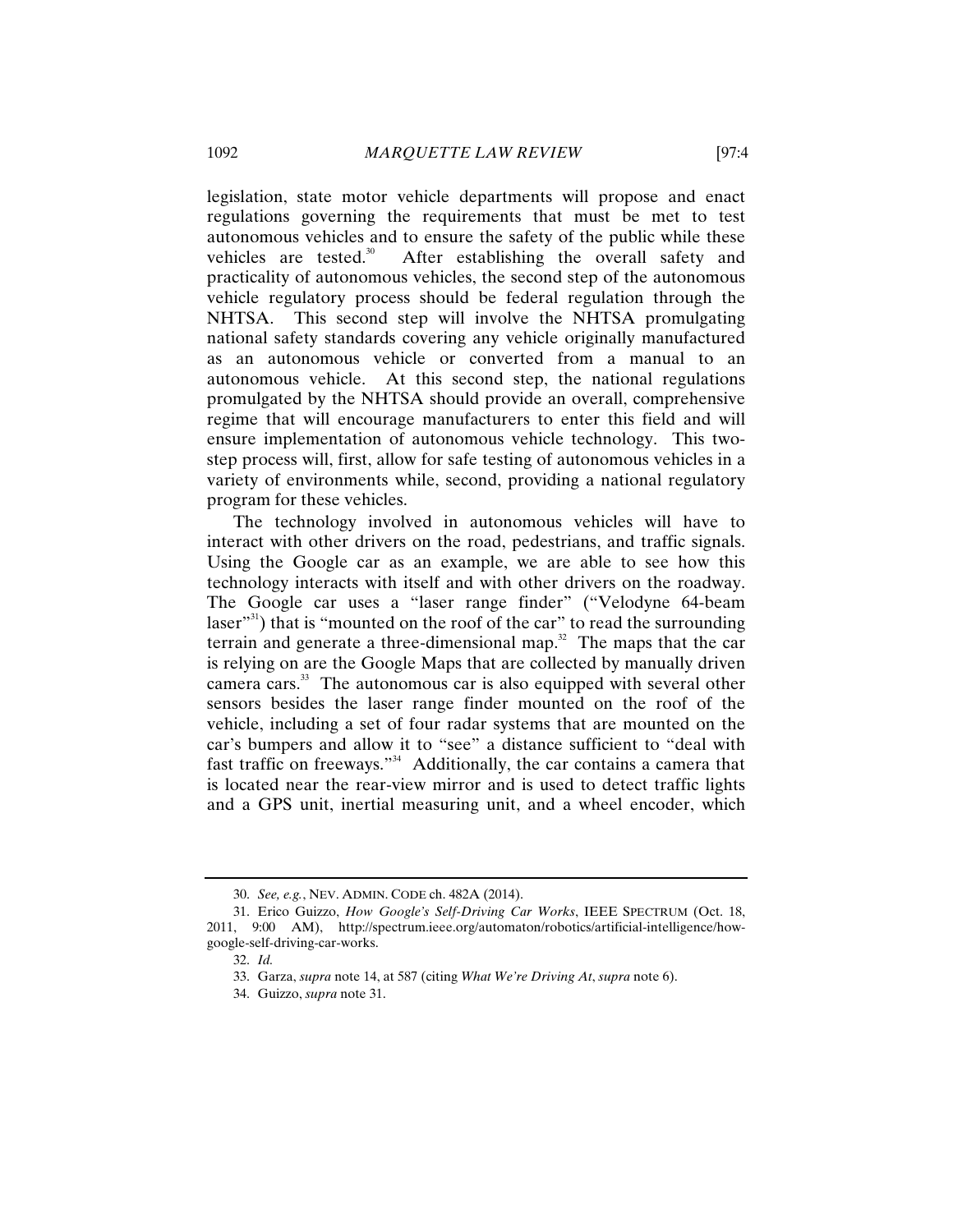determines the location of the vehicle and keeps track of the vehicle's movements.<sup>35</sup>

Although the idea of autonomous vehicles is not new, $36$  the development of autonomous technology did not begin in earnest until 2004, when the first autonomous vehicle competition, the DARPA Grand Challenge, occurred. $37$  Fifteen teams competed in the first DARPA Grand Challenge in 2004, but none of the autonomous vehicles that entered were able to complete more than five percent, about eight miles, of the course.<sup>38</sup> At the next DARPA Grand Challenge, held in 2005, five vehicles completed a 132-mile desert course while operating autonomously.39 As shown by the differences in the results of the 2004 and 2005 Grand Challenges, autonomous technology advances at a rapid rate. Both the 2004 and 2005 Grand Challenges took place in a rural environment.<sup>40</sup> DARPA then held an Urban Challenge that required autonomous vehicles to successfully navigate a more dynamic urban environment, which included "follow[ing] public traffic laws, safe entry into traffic flow, passing through busy intersections, passing stocked vehicles, U-turns, and finding an alternate route if encountering a blocked route."41 The Urban Challenge was designed to ensure that the autonomous vehicles had "the ability . . . to operate safely and effectively in populated, busy areas."<sup>42</sup> Successful completion of the Urban Challenge established that autonomous vehicles can safely operate in urban environments and that they have the ability to safely interact with and operate in dynamic environments. However, the

<sup>35.</sup> *Id.*

<sup>36.</sup> Rachael Roseman, Note, *When Autonomous Vehicles Take Over the Road: Rethinking the Expansion of the Fourth Amendment in a Technology-Driven World*, 20 RICH. J.L. & TECH. 3, ¶ 6 (2013), *available at* http://jolt.richmond.edu/?p=1667 (noting that the discussion regarding autonomous vehicles "started in 1939 at the World's Fair where General Motors showcased its *Futurama* exhibit predicting [that autonomous vehicles] would be standard by the 1960s").

<sup>37.</sup> *Id.* ¶ 7 (noting that the Defense Advanced Research Projects Agency (DARPA) issued a public challenge for the development of autonomous vehicle technology).

<sup>38.</sup> Marsha Walton, *Robots Fail to Complete Grand Challenge*, CNN.COM (May 6, 2004, 10:44 AM), http://www.cnn.com/2004/TECH/ptech/03/14/darpa.race/index.html.

<sup>39.</sup> Steve Russell, *DARPA Grand Challenge Winner: Stanley the Robot!*, POPULAR MECHANICS (Jan. 9, 2006, 12:00 AM), http://www.popularmechanics.com/technology/enginee ring/robots/2169012.

<sup>40.</sup> Roseman, *supra* note 36, ¶¶ 7–8.

<sup>41.</sup> Christian Berger et al., *Introduction* to EXPERIENCE FROM THE DARPA URBAN CHALLENGE 3, 6 (Christopher Rouff & Mike Hinchey eds., 2012).

<sup>42.</sup> *Id.*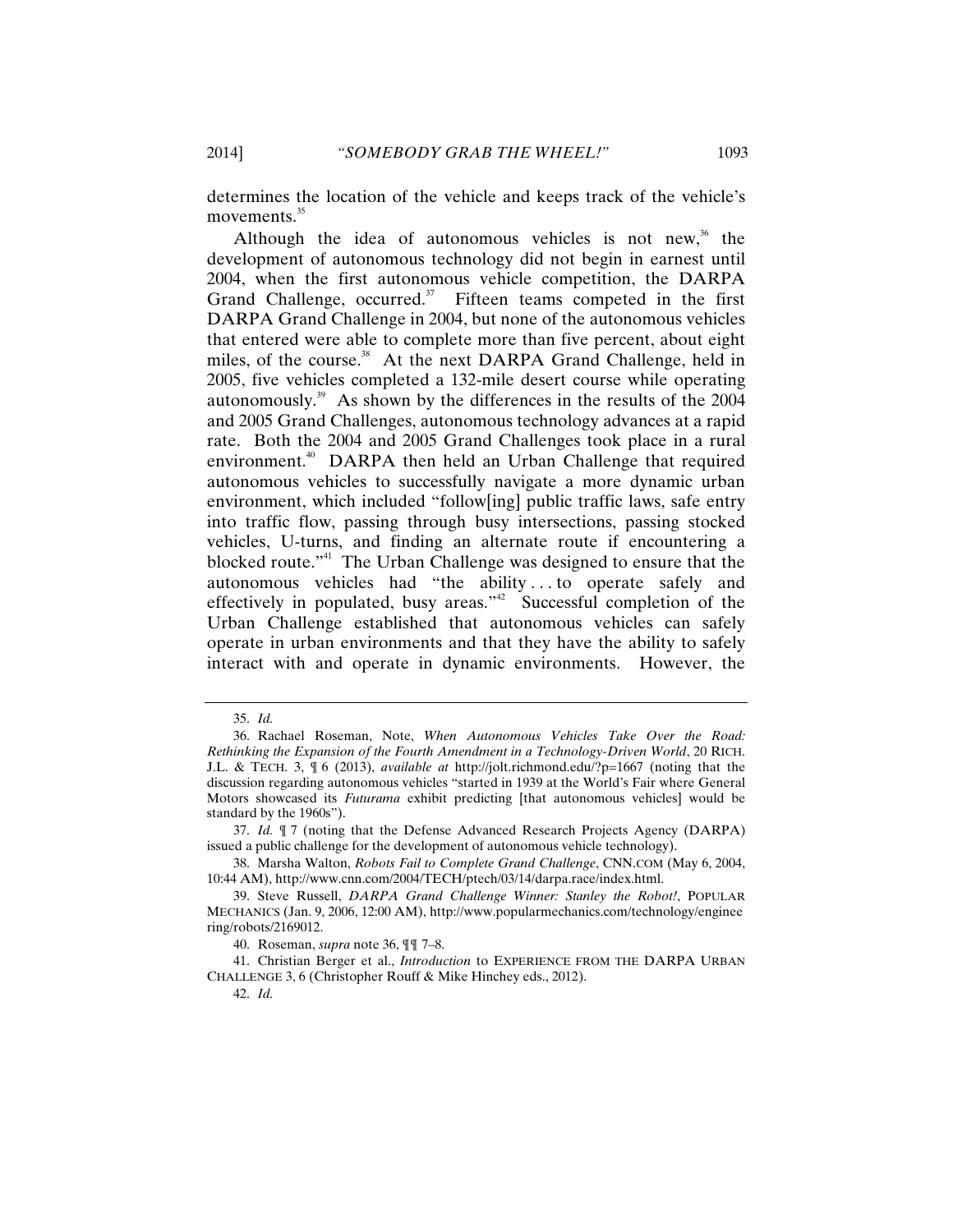Urban Challenge "did not require [autonomous vehicles] to detect or react to traffic signals or pedestrians—a feat necessary before [autonomous vehicles] can be sold to the general public."<sup>43</sup>

Today, less than ten years after the first successful completion of a DARPA Grand Challenge, automobile manufacturers are developing autonomous technologies.<sup>44</sup> In fact, it has been predicted that approximately seventy-five percent of vehicles on the road will be autonomous by  $2040<sup>45</sup>$  Given the rapid rate of technological development in this field, regulation is necessary to ensure the ordered, timely, and safety-conscious development and implementation of autonomous vehicles onto the nation's roadways.

There are several levels of technological development that vehicles will proceed through before reaching full automation.<sup>46</sup> The NHTSA has defined five levels of vehicle automation ranging from no automation at level 0 to full self-driving automation at level  $4<sup>47</sup>$  Level 3 and 4 vehicles represent the levels of automation that offer the most safety benefits to the public.<sup>48</sup> At these levels, the vehicle controls most, or all, driving functions without requiring the driver to constantly monitor the vehicle.<sup>49</sup> Because of the potential safety benefits provided by vehicles at these levels of automation, continuing research is focused on these areas, and future state and federal regulations should specifically govern level 3 and 4 autonomous vehicles.<sup>50</sup>

# III. CURRENT LEGISLATIVE ADVOCACY BY THE STATES IN THE FIELD OF AUTONOMOUS VEHICLE TECHNOLOGY

Any time new technology is implemented, there is a risk that the innovative process will be hampered due to overarching liability

<sup>43.</sup> Roseman, *supra* note 36, ¶ 8.

<sup>44.</sup> *See id.* ¶¶ 10–11 (discussing various autonomous technologies that automobile manufacturers are currently developing, including manufacturers such as BMW, Volvo, General Motors, and Toyota).

<sup>45.</sup> *Id.* ¶ 11 (citing Doug Newcomb, *You Won't Need a Driver's License by 2040*, WIRED, (Sept. 17, 2012, 1:42 PM), http://www.wired.com/autopia/2012/09/ieee-autonomous-2040/).

<sup>46.</sup> *See* PRELIMINARY STATEMENT, *supra* note 18, at 4–5.

<sup>47.</sup> *Id.*

<sup>48.</sup> *See id.* at 5.

<sup>49.</sup> *Id.*

<sup>50.</sup> *See id.* at 6.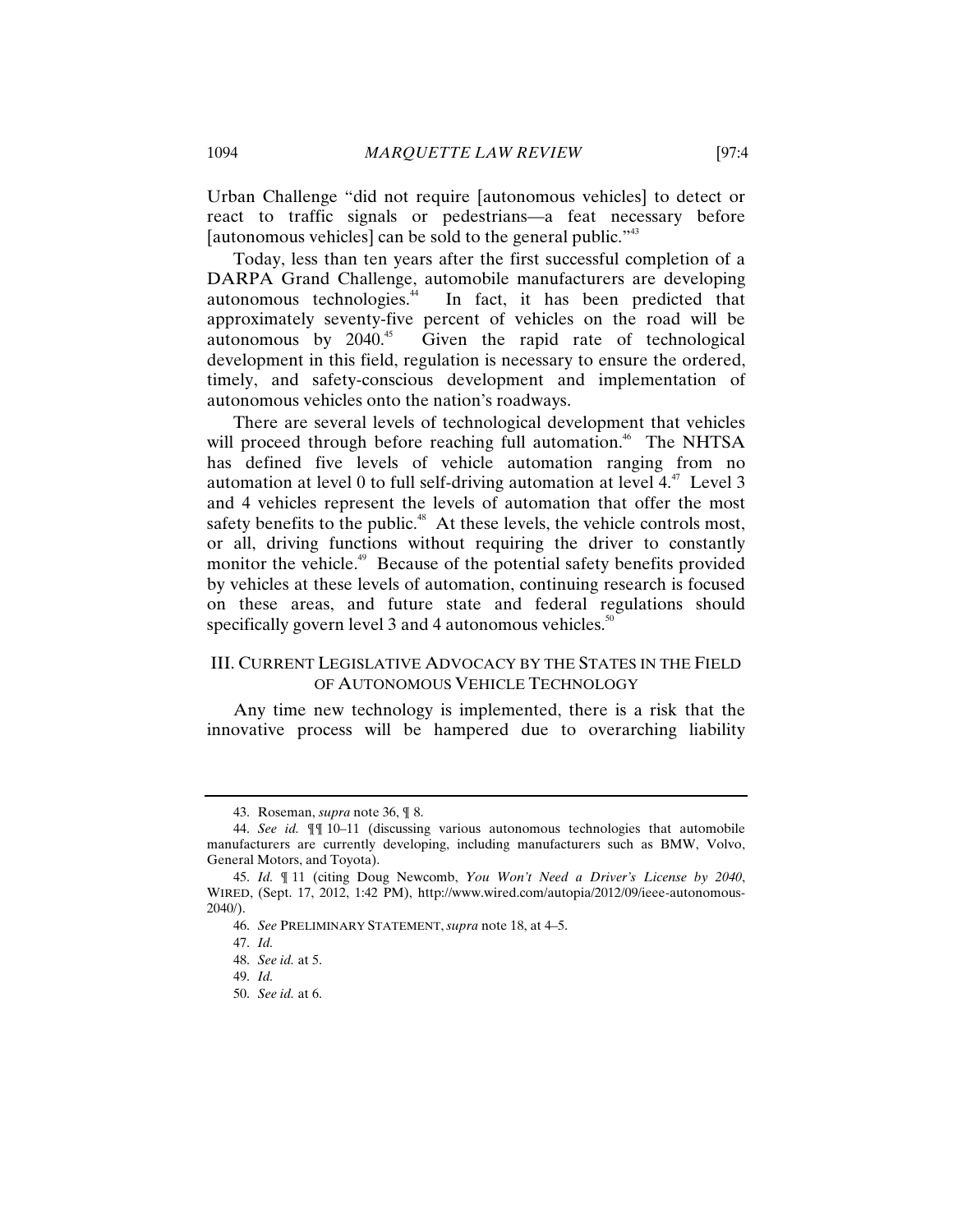concerns.<sup>51</sup> These concerns in the realm of autonomous vehicles will likely stem from a multitude of sources, including drivers, insurers, and manufacturers.<sup>52</sup> These concerns can be mitigated by state legislatures, the federal government, or both adopting regulations that clearly provide a legal scheme on which manufacturers, innovators, consumers, and investors can rely. Driver and insurer concerns will not likely prevent this technology from coming to the market any faster; $53$  instead, it is likely the concerns of manufacturers that may prevent this technology from quickly reaching its full potential in the marketplace.<sup>54</sup>

Current product liability laws may be sufficient to govern the introduction of autonomous vehicle technology.<sup>55</sup> Historically, manufacturers have had concerns over the implementation of safety devices—seat belts,<sup>56</sup> airbags,<sup>57</sup> and cruise control<sup>58</sup>—but manufacturers have benefitted from the implementation of these technologies.<sup>59</sup> These historical lessons and the resulting law that developed out of those

54. *Id.* at 22–32; *see also* Garza, *supra* note 14, at 581 ("[M]anufacturers have been historically reluctant to incorporate safety technologies because of liability concerns . . . .").

55. *See* Garza, *supra* note 14, at 583, 600–05.

56. *Id.* at 595–97 (noting that although Ford Motor Company spearheaded the efforts to include safety belts in cars, not all manufacturers were as enthused; specifically, "General Motors 'consistently contested the value of belts, tried to minimize their importance for the industry and attempted to discourage their adoption'" (quoting Edward M. Swartz et al., *Seat-Belt Injury Litigation: Defective Restraint Systems Can Result in Serious Injury*, TRIAL, Nov. 1988, at 46, 47–48) (internal quotation marks omitted)).

57. *Id.* at 597–98 (stating that manufacturers were hesitant to adopt the use of airbags as commonplace in automobiles "because of both 'technological uncertainties' and the 'threat of product liability'" (quoting Murray Mackay, *Liability, Safety, and Innovation in the Automotive Industry*, *in* THE LIABILITY MAZE: THE IMPACT OF LIABILITY LAW ON SAFETY AND INNOVATION 191, 214–15 (Peter W. Huber & Robert E. Litan eds., 1991))).

58. *Id.* at 598–600. Safety experts, and manufacturers, were wary of cruise control and "concerned that a driver 'with literally nothing to do except steer and ruminate' would be 'more likely to drop off for 40 fatal winks.'" *Id.* at 599 (footnote omitted) (quoting Frank Rowsome Jr., *Educated Gas Pedal Keeps the Cops Away*, POPULAR SCI., Jan. 1954, at 166, 169; Frank Rowsome Jr., *What It's Like to Drive an Auto-Pilot Car*, POPULAR SCI., Apr. 1958, at 105, 106). Also, there were concerns that cruise control technology may keep the throttle open and lead to wrecks. *Id.* at 599.

59. *Id.* at 606.

<sup>51.</sup> Garza, *supra* note 14, at 605–09 (noting that manufacturer concerns stemming from autonomous vehicle implementation are likely outweighed by the reduced liability that will result from the overall safety that these vehicles provide).

<sup>52.</sup> KALRA ET AL., *supra* note 13, at 17.

<sup>53.</sup> *Id.* at 19–21 (explaining that the majority of liability stemming from the use of automobiles arises due to human error, and that insurers will likely embrace autonomous technology because it will likely reduce the costs of insuring drivers).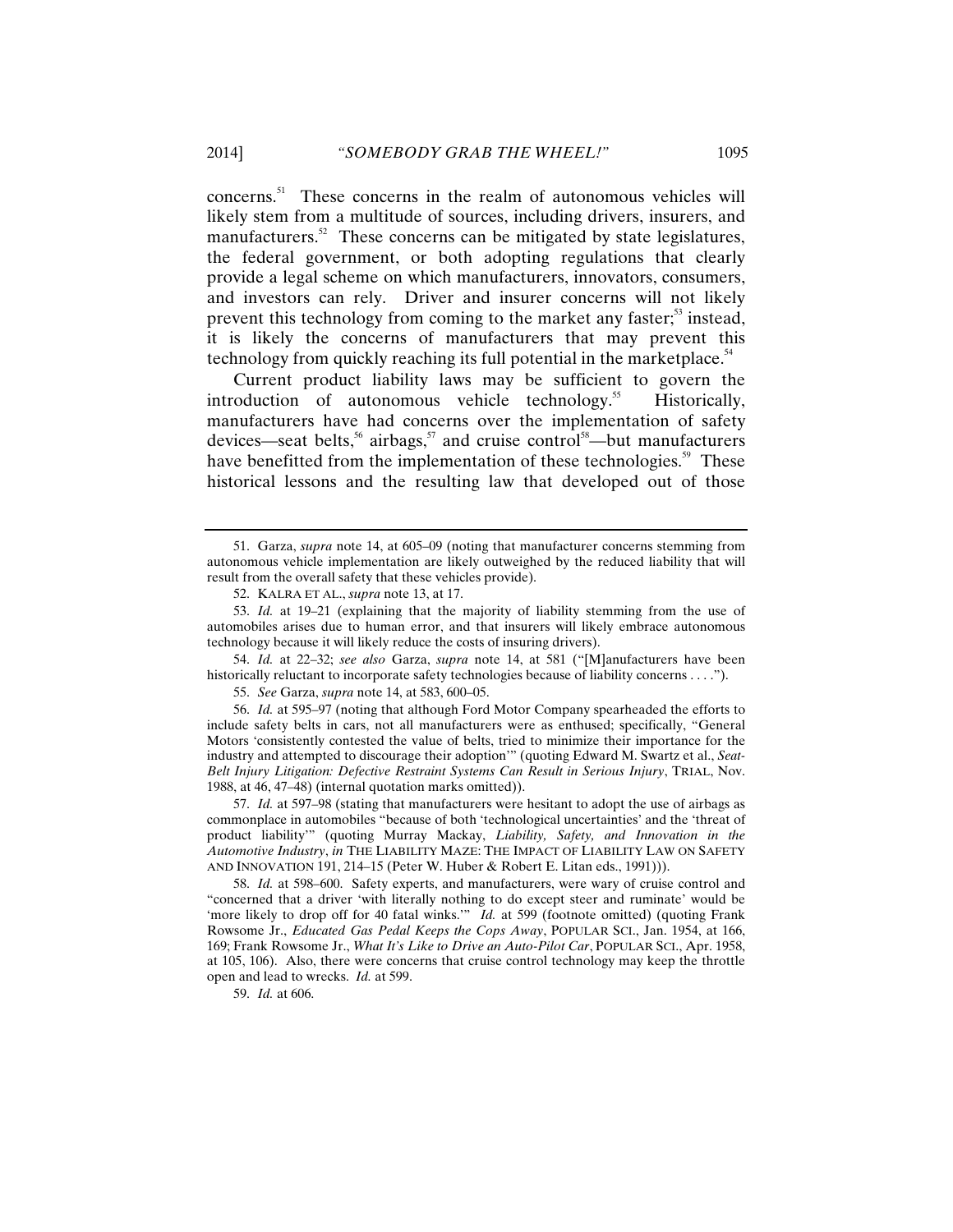product liability cases may apply in the same manner to autonomous vehicle law, and such an ordered result could help to assuage manufacturer concerns regarding liability.<sup>60</sup>

This leads to the question: Why speculate on how courts will approach this novel issue and risk implementation of inconsistent and confusing case law when the legislature can address this issue before it arises? As one scholar notes, "there are false starts and lengthy delays in the development of  $\ldots$  principles" relating to the issue of liability stemming from the implementation of any new technology. $61$  So, if this technology will save many lives, $62$  the states should provide a regulatory scheme that will encourage the implementation of autonomous vehicle technology in a safe, efficient, and timely manner. State legislatures have begun addressing autonomous technology, and the Nevada Department of Motor Vehicles has already adopted autonomous vehicle regulations. $63$ 

# *A. Currently Enacted State Legislation for the Testing of Autonomous Vehicles*

Several states—Nevada, California, Florida, and Michigan—and the District of Columbia have already anticipated the implementation of autonomous vehicles by enacting laws specifically regarding their use.<sup>64</sup> In addition to the four states that have already explicitly legalized<sup>65</sup> the testing of autonomous vehicles, several state legislatures introduced autonomous vehicle legislation in 2012 and 2013. The state legislatures

65. *See* BRYANT WALKER SMITH, AUTOMATED VEHICLES ARE PROBABLY LEGAL IN THE UNITED STATES 95 (2012) (arguing that even absent explicit legislation at the state level, autonomous vehicles can likely be operated on public streets as "[c]urrent law probably does not prohibit automated vehicles" it may just "discourage their introduction or complicate their operation").

<sup>60.</sup> *Id.*

<sup>61.</sup> Graham, *supra* note 1, at 1242.

<sup>62.</sup> *See* KALRA ET AL., *supra* note 13, at 1; Garza, *supra* note 14, at 584; *What We're Driving At*, *supra* note 6.

<sup>63.</sup> NEV. ADMIN. CODE ch. 482A (2014).

<sup>64.</sup> CAL. VEH. CODE § 38750 (West Supp. 2014); D.C. CODE § 50-2352 (2014); MICH. COMP. LAWS ANN. §§ 257.663, 257.665 (West Supp. 2014)); FLA. STAT. ANN. § 316.86 (West Supp. 2013); NEV. REV. STAT. ANN. § 482A.100 (LexisNexis 2013); *see also* Kelly, *supra* note 19; David Shepardson, *Michigan Legislature Approves Autonomous Vehicle Testing*, DETROIT NEWS (Dec. 13, 2013, 8:40 PM), http://www.detroitnews.com/article/20131213/AUT O01/312130117; Stephen Williams, *Who's Driving That Thing? In Nevada, Perhaps Nobody*, N.Y. TIMES WHEELS BLOG (June 29, 2011, 6:00 AM), http://wheels.blogs.nytimes.com/2011/0 6/29/whos-driving-that-thing-in-nevada-perhaps-nobody/.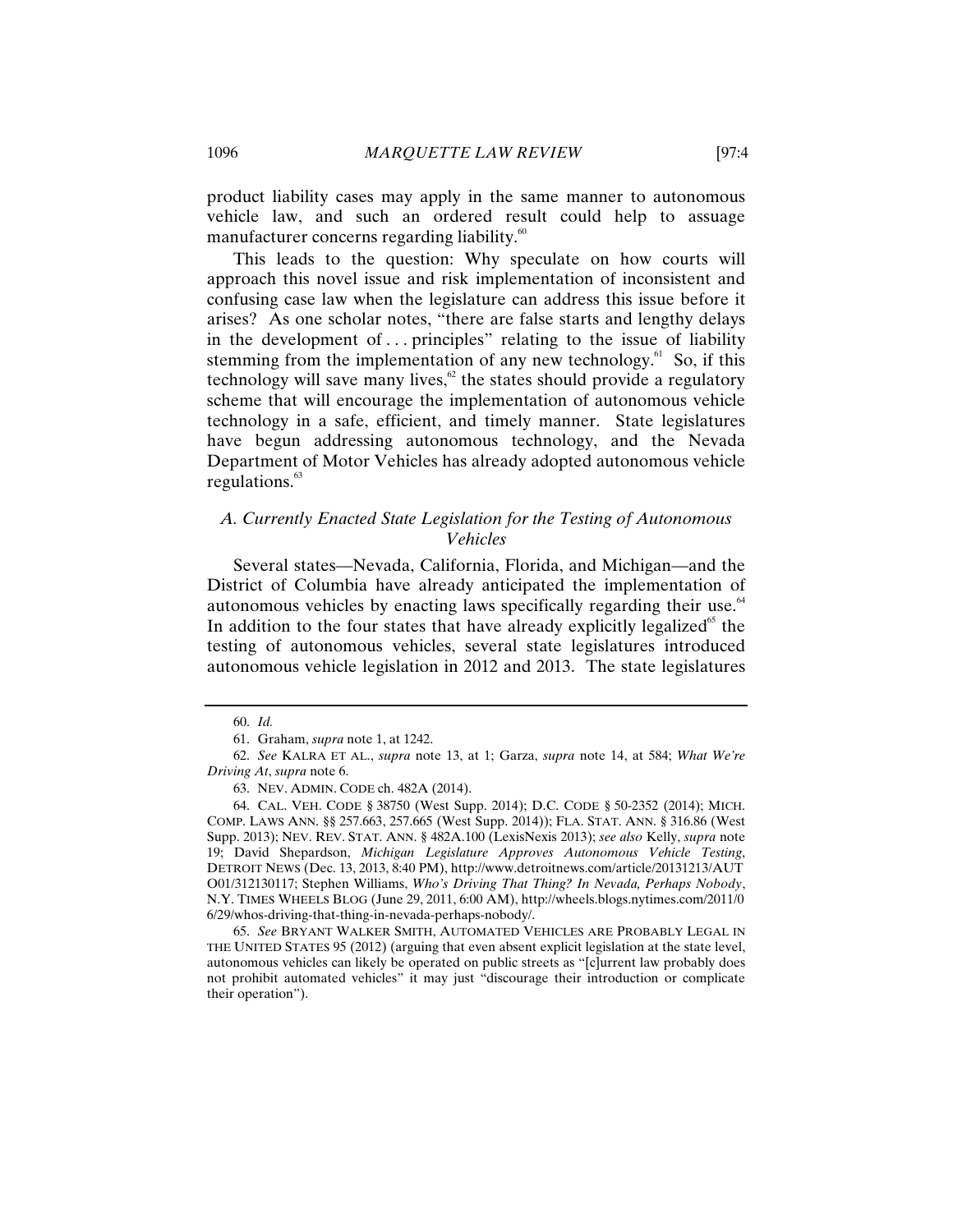of Hawaii, New Jersey, and Oklahoma proposed legislation in 2012 to legalize autonomous vehicle use and testing.<sup>66</sup> Arizona also introduced legislation regarding autonomous vehicles; however, the bill failed in committee in February 2012. $\degree$  The Arizona House of Representatives reintroduced legislation regarding autonomous vehicles in January 2013.<sup>68</sup> Hawaii and New Jersey also reintroduced autonomous vehicle legislation in 2013 after the 2012 bills did not pass in each state.<sup>69</sup> In fact, following the influx of proposed legislation in 2012, Washington, $\alpha$ Oregon, $\frac{5}{11}$  Colorado,<sup>72</sup> New Hampshire,<sup>73</sup> Wisconsin,<sup>74</sup> South Carolina,<sup>75</sup>

<sup>66.</sup> H.R. Res. 163, 26th Leg., Reg. Sess. (Haw. 2012); Assemb. 3020, 215th Leg., 1st Ann. Sess. (N.J. 2012); H.R. 3007, 53d Leg., 2d Sess. (Okla. 2012).

<sup>67.</sup> H.R. COMM. ON TRANSP., MINUTES OF MEETING: FEBRUARY 9, 2012, H.R., 50th Leg., 2d Reg. Sess., at 1, 8–9 (Ariz. 2012).

<sup>68.</sup> H.R. 2167, 51st Leg., 1st Reg. Sess. (Ariz. 2013); *Bill Status Overview: HB2167*, ARIZ. ST. LEGIS., http://www.azleg.gov//FormatDocument.asp?inDoc=/legtext/51leg/1r/bills/h b2167o.asp&Session\_ID=110 (last visited Feb. 24, 2014).

<sup>69.</sup> H.R. 1461, 27th Leg., Reg. Sess. § 1 (Haw. 2013) (stating that "[t]he purpose of this Act is to authorize, for testing purposes, the operation of autonomous vehicles in [Hawaii]"); S. 2898, 215th Leg., 2d Ann. Sess. (N.J. 2013) (directing the New Jersey Motor Vehicle Commission to "establish a driver's license endorsement for the operation of autonomous vehicles" and directing the Chief Administrator to establish regulations authorizing the use of autonomous vehicles).

<sup>70.</sup> H.R. 1439, 63d Leg., 2013 Reg. Sess. (Wash. 2013) (finding that autonomous vehicles "offer significant potential safety, mobility, and commercial benefits for individuals and businesses in the state and elsewhere" and that these vehicles "have been operated safely on public roads in other states in recent years by companies developing and testing this technology").

<sup>71.</sup> H.R. 2428, 77th Leg. Assemb., 2013 Reg. Sess. (Or. 2013). The bill summary provides that it "[e]stablishes process for issuance of certificate of approval for operating autonomous vehicles on highways [in Oregon]. Prescribes vehicle and operator requirements for autonomous vehicles." *Id.*

<sup>72.</sup> S. 13-016, 69th Gen. Assemb., 1st Reg. Sess. (Colo. 2013) (noting that "[t]he general assembly intends to encourage the adaptation and use of self-driving vehicles on our roadways").

<sup>73.</sup> H.R. 444, 163d Gen. Ct., 2013 Reg. Sess. (N.H. 2013) (establishing "a committee to study the use of autonomous vehicles" in New Hampshire).

<sup>74.</sup> S. 80, 2013–2014 Leg., 101st Reg. Sess. (Wis. 2013) (specifying that autonomous vehicles may not be operated on highways in the state of Wisconsin unless the vehicle complies with the requirements specified in the bill).

<sup>75.</sup> H.R. 4015, 120th Gen. Assemb., 1st Reg. Sess. (S.C. 2013) (stating that the purpose of the "act is to insure public safety in the research and development of the fledgling autonomous vehicle industry by setting forth a statutory framework that protects the public while encouraging research, innovation, and economic development opportunities within South Carolina in coordination with other national and global initiatives").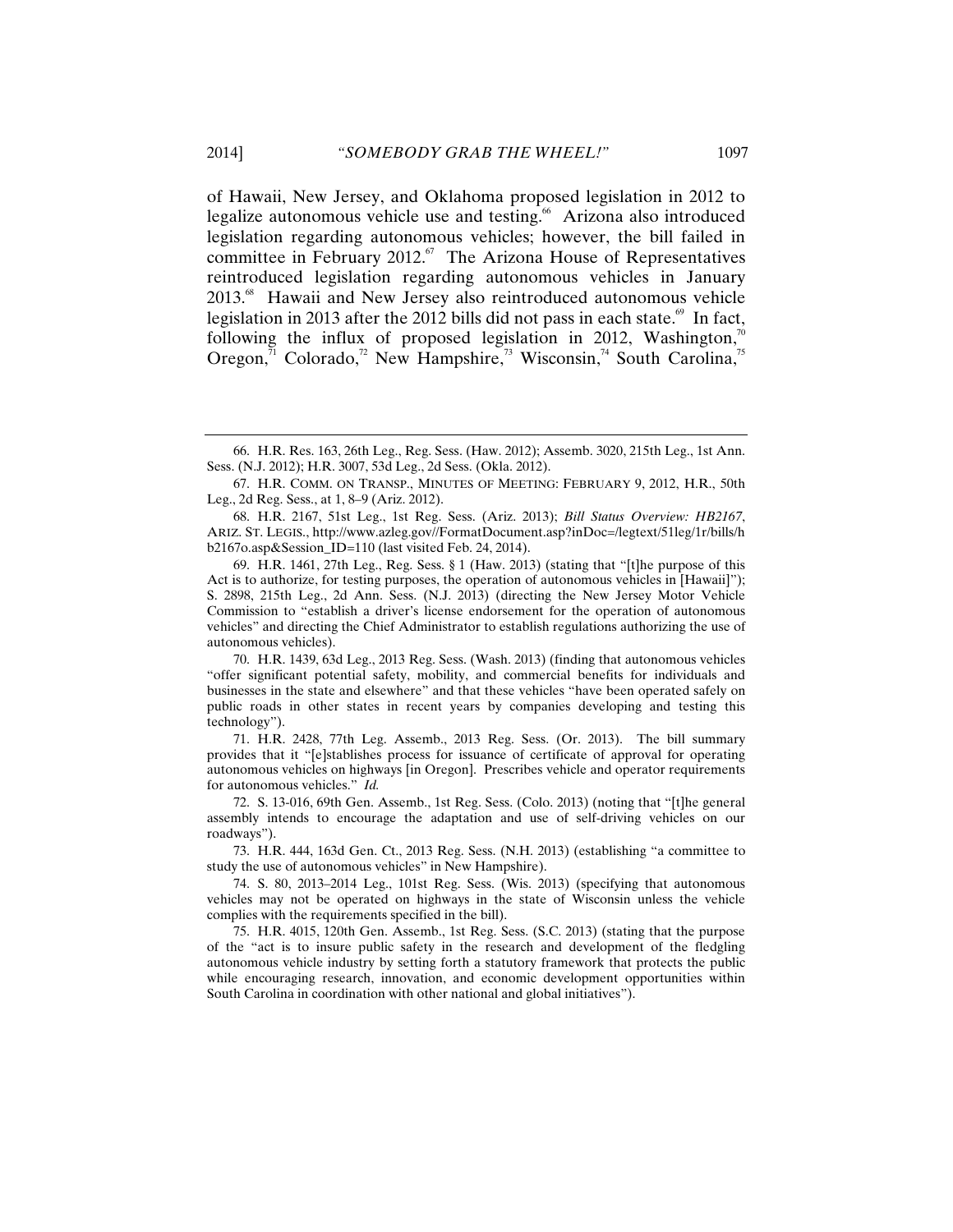New York,<sup>76</sup> Michigan,<sup>77</sup> Massachusetts,<sup>78</sup> Texas,<sup>79</sup> and Minnesota<sup>80</sup> introduced legislation regarding autonomous vehicle use and testing in 2013.

The enacted legislation in Nevada and California require each state's department of motor vehicles (DMV) to adopt regulations regarding the operation of autonomous vehicles in the state.<sup>81</sup> Nevada's DMV adopted regulations on February 15, 2012.<sup>82</sup> California's law requires its DMV to adopt autonomous vehicle regulations as soon as practicable, but no later than January 1,  $2015$ .<sup>83</sup> California's DMV actually proposed autonomous vehicle regulations on November 29, 2013. $84$ 

The adopted legislation in Florida requires the Florida Department of Highway Safety and Motor Vehicles (DHSMV) to prepare a report outlining the safe use of autonomous vehicles and provide recommendations regarding autonomous vehicle use.<sup>85</sup> Of the three states that have enacted legislation, only Nevada's DMV has currently adopted regulations regarding autonomous vehicle usage.<sup>86</sup> The California and Florida departments have not, to date, adopted regulations as required pursuant to each state's legislation. California's enactment gives its DMV until January 1, 2015, to adopt relevant regulations, $s<sup>87</sup>$  and the Florida enactment gave its DHSMV until

- 82. NEV. ADMIN. CODE ch. 482A (2014).
- 83. CAL. VEH. CODE § 38750(d)(1).
- 84. 48–Z Cal. Regulatory Notice Reg. 1868 (Nov. 29, 2013).
- 85. FLA. STAT. ANN. § 316.86(3) (West Supp. 2013).
- 86. *See* NEV. ADMIN. CODE ch. 482A.
- 87. CAL. VEH. CODE § 38750(d)(1).

<sup>76.</sup> S. 4912, 236th Leg., 2013–2014 Reg. Sess. (N.Y. 2013) (noting that the legislature "intends to encourage and support the safe development, testing and operation of motor vehicles with autonomous technology upon the public highways of the state" through this bill).

<sup>77.</sup> Act of Dec. 20, 2013, 2013 Mich. Pub. Act 231 (codified at MICH. COMP. LAWS ANN. §§ 257.2b, 257.35a, 257.244, 257.602b, 257.663, 257.665, 257.666, 257.817 (West Supp. 2014)) (establishing requirements for operating autonomous vehicles and defining relevant terms).

<sup>78.</sup> H.R. 3369, 188th Gen. Ct., Reg. Sess. (Mass. 2013) (expanding the general laws of Massachusetts to specifically regulate autonomous vehicles).

<sup>79.</sup> H.R. 2932, 83d Leg., Reg. Sess. (Tex. 2013) (amending the state Transportation Code to define terms relating to autonomous vehicles and requiring that the state department of transportation to establish rules authorizing the use of such vehicles on public roadways).

<sup>80.</sup> H.R. File 1580, 88th Leg., Reg. Sess. (Minn. 2013) (requiring the "commissioner of transportation [to] evaluate policies and develop a proposal for legislation governing regulation of autonomous vehicles").

<sup>81.</sup> CAL. VEH. CODE § 38750(d)(1) (West Supp. 2014); NEV. REV. STAT. ANN. § 482A.100 (LexisNexis 2013).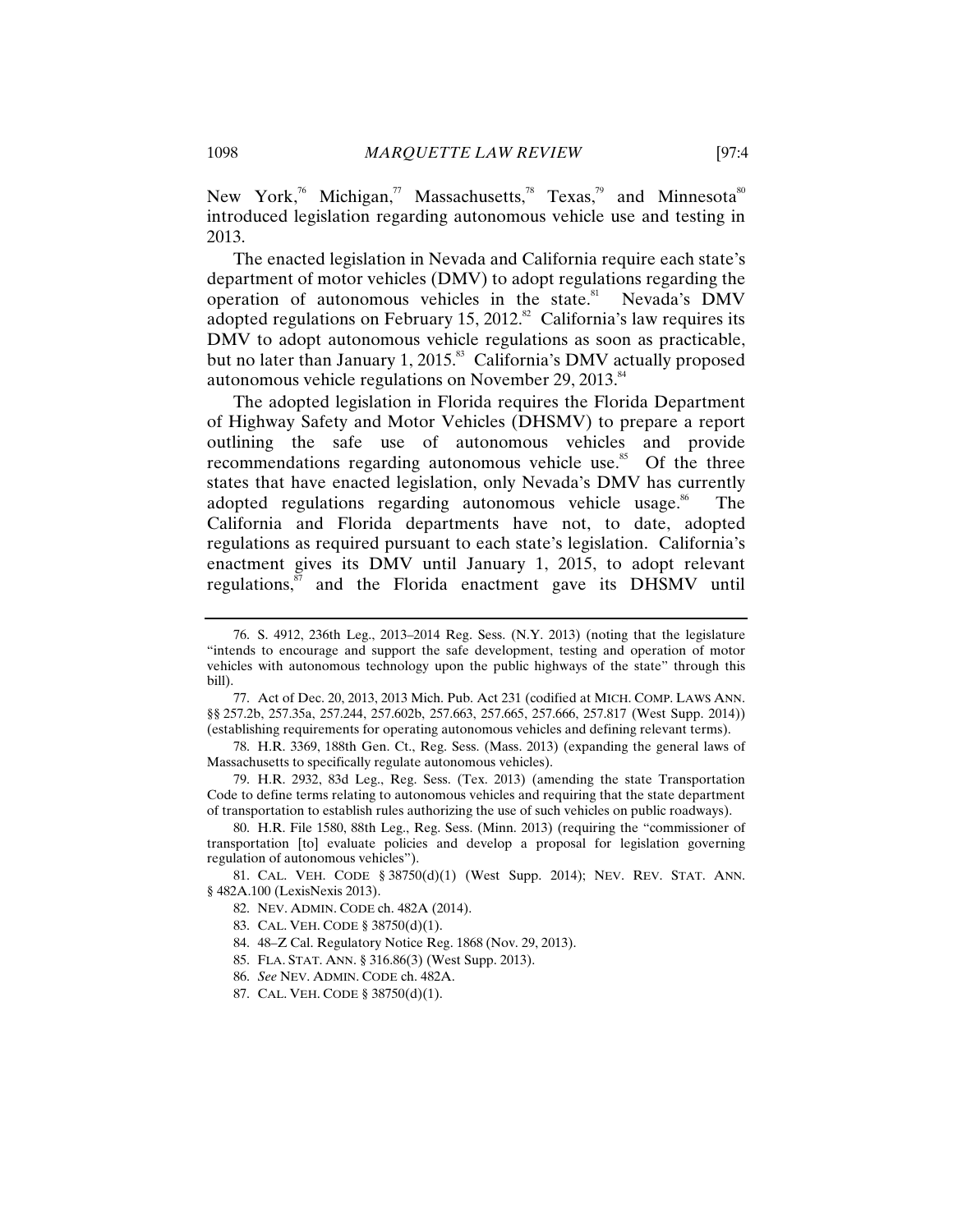February 12, 2014, to submit a report to the President of the Florida Senate and the Speaker of the Florida House of Representatives, which was submitted on February 10, 2014.<sup>88</sup> As previously mentioned, however, California's DMV proposed regulations on November 29, 2013, but noted that it still has until January 1, 2015, to actually adopt the regulations.<sup>89</sup>

The District of Columbia has also enacted a bill governing autonomous vehicles.<sup>90</sup> The legislation in the District of Columbia allows for the operation of autonomous vehicles on streets, roads, and public thoroughfares within the District. $91$  The legislation requires that the autonomous vehicle be an overridable autonomous vehicle, one that allows the driver to assume control over the vehicle at any time. $92$ Another requirement is that the vehicle has a driver who is "seated in the control seat of the vehicle while in operation who is prepared to take control of the autonomous vehicle at any moment."<sup>93</sup> Interestingly, the original bill proposed to require that the autonomous vehicle operate on alternative fuels.<sup>94</sup>

90. Autonomous Vehicle Act of 2012, 60 D.C. Reg. 2119 (Feb. 22, 2013) (codified at D.C. CODE §§ 50-2351 to -2354 (2014)).

- 92. *Id.* § 50-2352(1).
- 93. *Id.* § 50-2352(2).

94. B. 19-931, 2012 D.C. Council, 42d Meeting § 3(a)(5) (D.C. 2012); *see also* 42 U.S.C. § 13211(2) (2006). Section 13211(2) defines alternative fuel as:

methanol, denatured ethanol, and other alcohols; mixtures containing 85 percent or more (or such other percentage, but not less than 70 percent, as determined by the Secretary, by rule, to provide for requirements relating to cold start, safety, or vehicle functions) by volume of methanol, denatured ethanol, and other alcohols with gasoline or other fuels; natural gas, including liquid fuels domestically produced from natural gas; liquefied petroleum gas; hydrogen; coal-derived liquid fuels; fuels (other than alcohol) derived from biological materials; electricity (including electricity from solar energy); and any other fuel the Secretary determines, by rule, is substantially not petroleum and would yield substantial energy security benefits and substantial environmental benefits[.]

*Id.* While the codified version of the bill does not include the requirement that the autonomous vehicles operate on alternative fuels, such a requirement furthers, to a greater

<sup>88.</sup> FLA. STAT. ANN. § 316.86(3); JULIE L. JONES, FLA. DEP'T OF HIGHWAY SAFETY & MOTOR VEHICLES, AUTONOMOUS VEHICLE REPORT (2014), *available at* http://www.flhsmv. gov/html/HSMVAutonomousVehicleReport2014.pdf (proposing "no changes to existing Florida laws and rules" in order to "encourage innovation and foster a positive business environment").

<sup>89. 48–</sup>Z Cal. Regulatory Notice Reg. 1868 (Nov. 29, 2013); *see also* CAL. VEH. CODE  $§$  38750(d)(1).

<sup>91.</sup> D.C. CODE §§ 50-2351 to -2352.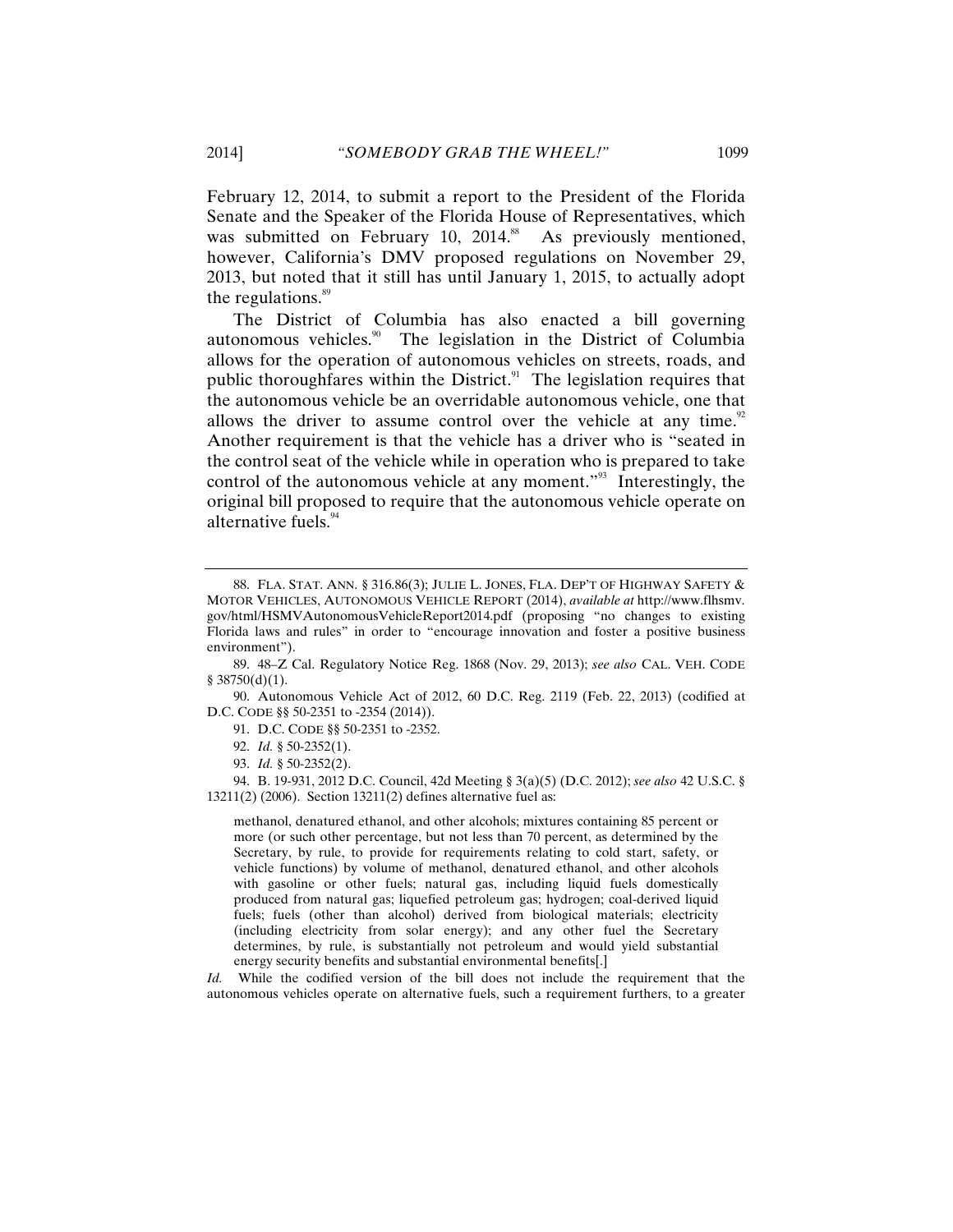# *B. Proposed State Legislation for the Testing and Use of Autonomous Vehicles*

States are proposing autonomous vehicle legislation at an everincreasing rate; $\delta$ <sup>5</sup> however, only one state that introduced legislation in 2013 enacted it, $\frac{9}{6}$  and of the twenty-one jurisdictions that have proposed autonomous vehicle legislation since 2012, only four have enacted the legislation. $\frac{97}{11}$  It is unclear why states are reluctant to enact autonomous vehicle legislation in its currently proposed form. The bulk of the legislation requires the director of the state's DMV, or its equivalent, to propose regulations and policies, which need not be enacted.<sup>98</sup> Moreover, states should recognize that regulatory programs are important in this area because it is likely that autonomous vehicles are not currently prohibited under state law.<sup>99</sup> A look at proposed legislation provides some insight into the areas that most concern state legislators and the provisions that should and should not be included in future legislation.

More autonomous vehicle bills are introduced every year; since the introduction of the first autonomous vehicle legislation in  $2011$ ,<sup>100</sup> the rate that autonomous vehicle legislation has been introduced has been growing fervently. In the two years following Nevada's initial proposed legislation in 2011, four other jurisdictions introduced and enacted

97. Act of Sept. 25, 2012, 2012 Cal. Stat. 5004 (codified at CAL. VEH. CODE § 38750 (West Supp. 2014)); Autonomous Vehicle Act of 2012, 60 D.C. Reg. 2119 (Feb. 22, 2013) (codified at D.C. CODE §§ 50-2351 to -2354 (2014)); Act of Apr. 13, 2012, 2012 Fla. Laws 1223 (codified at FLA. STAT. ANN. § 316.86 (West Supp. 2013)); 2013 Mich. Pub. Act 231.

98. *See, e.g.*, CAL. VEH. CODE § 38750(d)(1); FLA. STAT. ANN. § 316.86(3); MICH. COMP. LAWS ANN. § 257.665(3).

99. *See generally* SMITH, *supra* note 65. *But see* S. 80, 2013–2014 Leg., 101st Reg. Sess. (Wis. 2013) (prohibiting the operation of autonomous vehicles operating in autonomous mode on highways in Wisconsin unless certain conditions are met).

100. Act of June 16, 2011, ch. 472, § 8, 2011 Nev. Stat. 2873, 2876 (codified as amended at NEV. REV. STAT. ANN. § 482A.100 (LexisNexis 2013)).

degree, one positive goal that autonomous vehicle usage seeks to achieve for the environment, namely, a reduction of carbon emission and a reduction of energy consumption. *See What We're Driving At*, *supra* note 6.

<sup>95.</sup> *See supra* notes 22–23 and accompanying text. One state, Nevada, introduced autonomous vehicle legislation in 2011, six states and the District of Columbia introduced autonomous vehicle legislation in 2012, and fourteen states introduced or reintroduced autonomous vehicle legislation in 2013. *See supra* notes 22–23 and accompanying text.

<sup>96.</sup> Act of Dec. 20, 2013, 2013 Mich. Pub. Act 231 (codified at MICH. COMP. LAWS ANN. §§ 257.2b, 257.35a, 257.244, 257.602b, 257.663, 257.665, 257.666, 257.817 (West Supp. 2014)).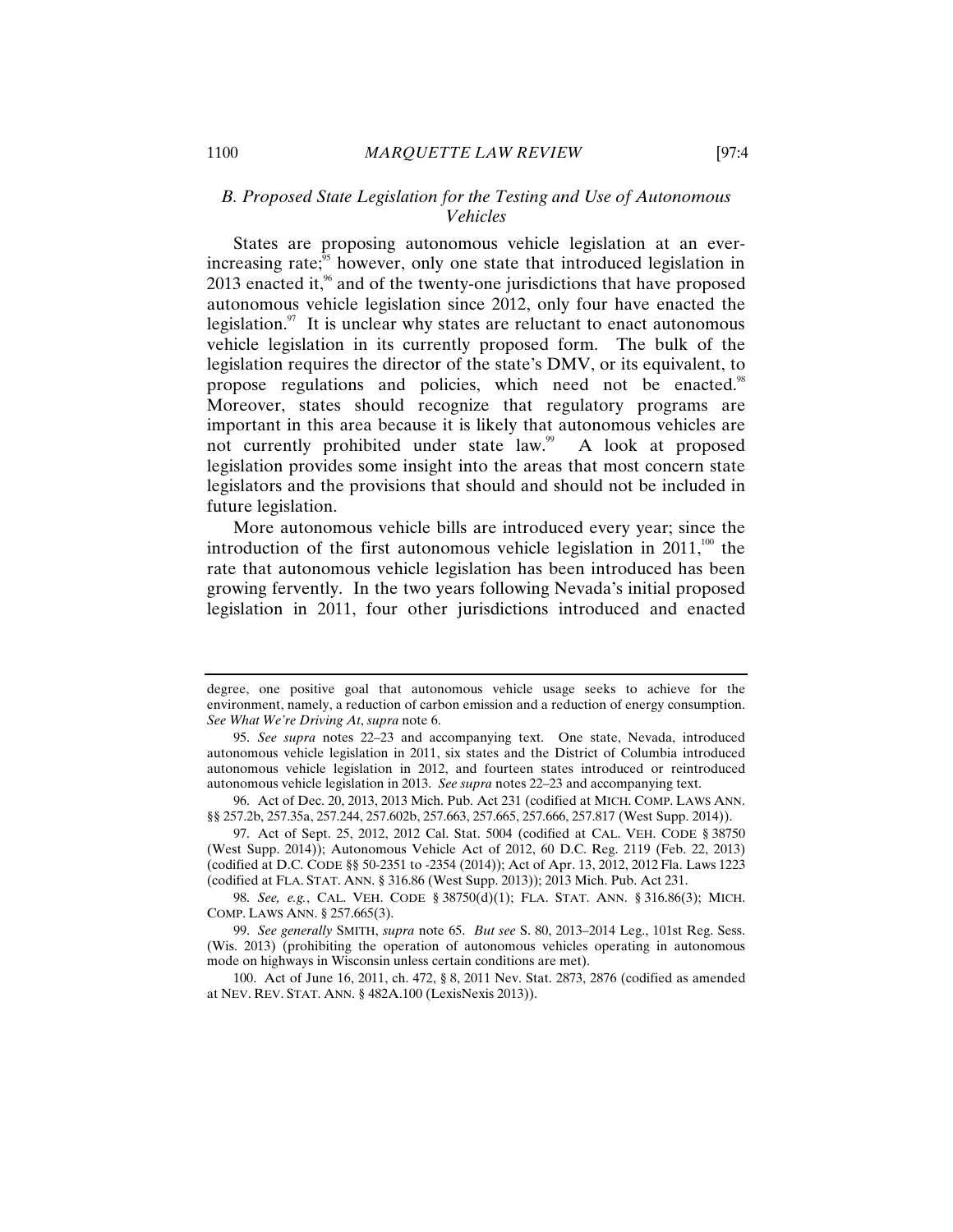autonomous vehicle legislation.<sup>101</sup> In addition to California and Florida, which introduced and enacted legislation in 2012, four other states introduced autonomous vehicle legislation in  $2012^{102}$  Thus, legislation was introduced in seven jurisdictions (six states and the District of Columbia) in 2012, and nearly half of those jurisdictions enacted the proposed legislation.<sup>103</sup>

Continuing this trend, fourteen jurisdictions either introduced or reintroduced autonomous vehicle legislation in 2013.<sup>104</sup> As of the end of 2013, however, only one of the states that introduced legislation in 2013 had enacted it. $105$  The surprisingly quick rise in proposed autonomous vehicle legislation may be based, at least in part, on the promulgation of regulations by Nevada's DMV, which took effect on March 1,  $2012$ ,<sup>106</sup> and the enactment of legislation in other jurisdictions. This effect is apparent from the proposed legislation out of Oregon and Washington. Oregon's proposed legislation specifically cites the safe use of autonomous vehicles on California roadways in the introductory section of the bill.107 Similarly, Washington's proposed legislation notes that "[a]utonomous vehicles have been operated safely on public roads in other states in recent years."108 Thus, the influx of legislation can be linked back to the success of the first initiative relating to autonomous vehicles, and it is likely that autonomous vehicle legislation will continue to be introduced at the state level throughout the country.

108. Wash. H.R. 1439 § 1(2).

<sup>101. 2012</sup> Cal. Stat. 5004; Autonomous Vehicle Act of 2012 (D.C.); 2012 Fla. Laws 1223; 2013 Mich. Pub. Act 231. The bills in California, Florida, and the District of Columbia were introduced in 2012 and the bill in Michigan was introduced in 2013.

<sup>102.</sup> H.R. 2679, 50th Leg., 2d Reg. Sess. (Ariz. 2012); H.R. Res. 163, 26th Leg., Reg. Sess. (Haw. 2012); Assemb. 3020, 215th Leg., 1st Ann. Sess. (N.J. 2012); H.R. 3007, 53d Leg., 2d Sess. (Okla. 2012).

<sup>103. 2012</sup> Cal. Stat. 5004; Autonomous Vehicle Act of 2012 (D.C.); 2012 Fla. Laws 1223.

<sup>104.</sup> H.R. 2167, 51st Leg., 1st Reg. Sess. (Ariz. 2013); S. 13-016, 69th Gen. Assemb., 1st Reg. Sess. (Colo. 2013); 2013 Mich. Pub. Act 231; H.R. 1461, 27th Leg., Reg. Sess. (Haw. 2013); H.R. 3369, 188th Gen. Ct., Reg. Sess. (Mass. 2013); H.R. File 1580, 88th Leg., Reg. Sess. (Minn. 2013); H.R. 444, 163d Gen. Ct., 2013 Reg. Sess. (N.H. 2013); S. 2898, 215th Leg., 2d Ann. Sess. (N.J. 2013); S. 4912, 236th Leg., 2013–2014 Reg. Sess. (N.Y. 2013); H.R. 2428, 77th Leg. Assemb., 2013 Reg. Sess. (Or. 2013); H.R. 4015, 120th Gen. Assemb., 1st Reg. Sess. (S.C. 2013); H.R. 2932, 83d Leg., Reg. Sess. (Tex. 2013); H.R. 1649, 63d Leg., 2013 Reg. Sess. (Wash. 2013); H.R. 1439, 63d Leg., 2013 Reg. Sess. (Wash. 2013); Wis. S. 80.

<sup>105.</sup> Michigan is the only state that introduced autonomous vehicle legislation in 2013 and enacted that legislation by December 31, 2013. 2013 Mich. Pub. Act 231.

<sup>106.</sup> NEV. ADMIN. CODE ch. 482A (2014).

<sup>107.</sup> Or. H.R. 2428.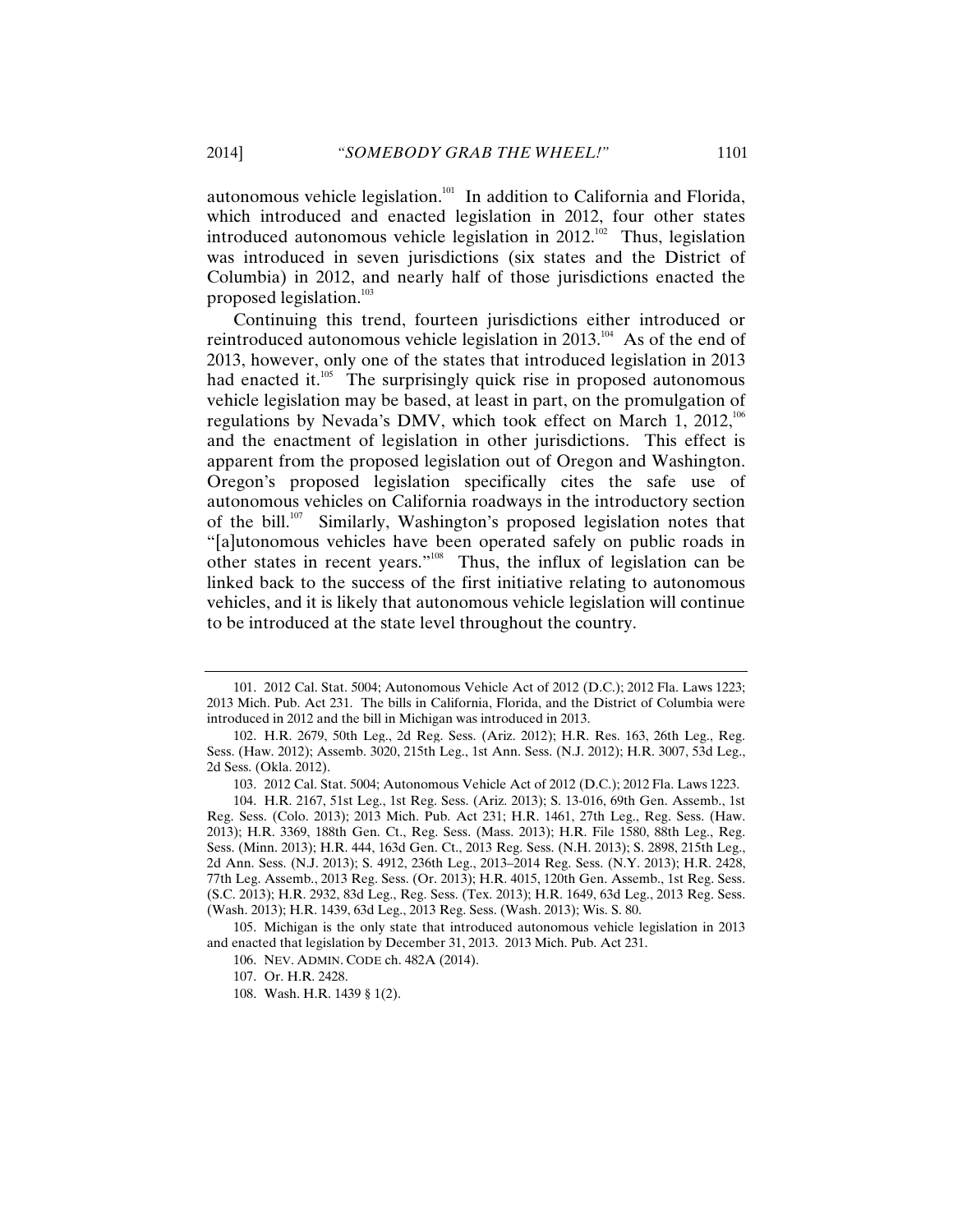Also worth noting is the fact that proposed autonomous vehicle legislation has not been centered in states with more temperate climates.109 Testing autonomous vehicles in conditions ranging from dry to icy and flat to steep allows these vehicles to be subjected to all conditions that they are likely to encounter and allows states to have more confidence in specifically allowing these vehicles to be used by consumers, not just in testing. Additionally, allowing testing in a variety of climates gives both the federal and state governments a comprehensive view of the safety benefits that these vehicles provide and will lead to faster implementation on a commercial scale.

#### 1. Unpassed State Legislation Proposed in 2012

Several states proposed autonomous vehicle legislation in 2012 that either failed or were never passed. California, Florida, the District of Columbia, Oklahoma, New Jersey, Arizona, and Hawaii all introduced proposed legislation in 2012.<sup>110</sup> California, Florida, and the District of Columbia all passed the proposed legislation, while the proposed legislation in Oklahoma and Arizona failed in committee and the proposed legislation in New Jersey was withdrawn.<sup>111</sup>

In Oklahoma, the House of Representatives proposed a new law that would require the Department of Public Safety (DPS) to adopt rules that allow autonomous vehicles, as defined in the statute, to be operated on highways within the state.<sup>112</sup> Like the legislation that was

<sup>109.</sup> Legislation has been introduced from Minnesota in the north to Texas in the south and from New York in the east to California in the west. *See* Act of Sept. 25, 2012, 2012 Cal. Stat. 5004 (codified at CAL. VEH. CODE § 38750 (West Supp. 2014)); Minn. H.R. File 1580; N.Y. S. 4912; Tex. H.R. 2932.

<sup>110.</sup> H.R. 2679, 50th Leg., 2d Reg. Sess. (Ariz. 2012); 2012 Cal. Stat. 5004; Act of Apr. 13, 2012, 2012 Fla. Laws 1223 (codified at FLA. STAT. ANN. § 316.86 (West Supp. 2013)); H.R. Res. 163, 26th Leg., Reg. Sess. (Haw. 2012); Assemb. 3020, 215th Leg., 1st Ann. Sess. (N.J. 2012); H.R. 3007, 53d Leg., 2d Sess. (Okla. 2012).

<sup>111.</sup> H.R. COMM. ON TRANSP., MINUTES OF MEETING: FEBRUARY 9, 2012, H.R., 50th Leg., 2d Reg. Sess., at 1, 8–9 (Ariz. 2012); N.J. LEGIS. DIGEST, 215-24.24, 1st Ann. Sess., at 4 (2012) (introducing the bill on June 7, 2012); N.J. LEGIS. DIGEST, 215-25.1, 2d Ann. Sess., at 3 (2013) (withdrawing the bill on January 8, 2013); H. JOURNAL, H.R. 53-1, 2d Reg. Sess., at 127 (Okla. 2012) (listing the bill's first reading); H. JOURNAL, H.R. 53-2, 2d Reg. Sess., at 182 (Okla. 2012) (listing the bill's second reading). Hawaii's proposed legislation was a recommendation by the house that was adopted by the Committee on Transportation and led to proposed Hawaiian legislation in 2013. *See* H.R. STANDING COMM. ON TRANSP., COMMITTEE REPORT, H.R. 26-1381-12, 2012 Reg. Sess. (Haw. 2012).

<sup>112.</sup> Okla. H.R. 3007 § 2 (defining "autonomous vehicle" as "a motor vehicle that uses artificial intelligence, sensors and global positioning system coordinates to drive itself without the active intervention of a human operator").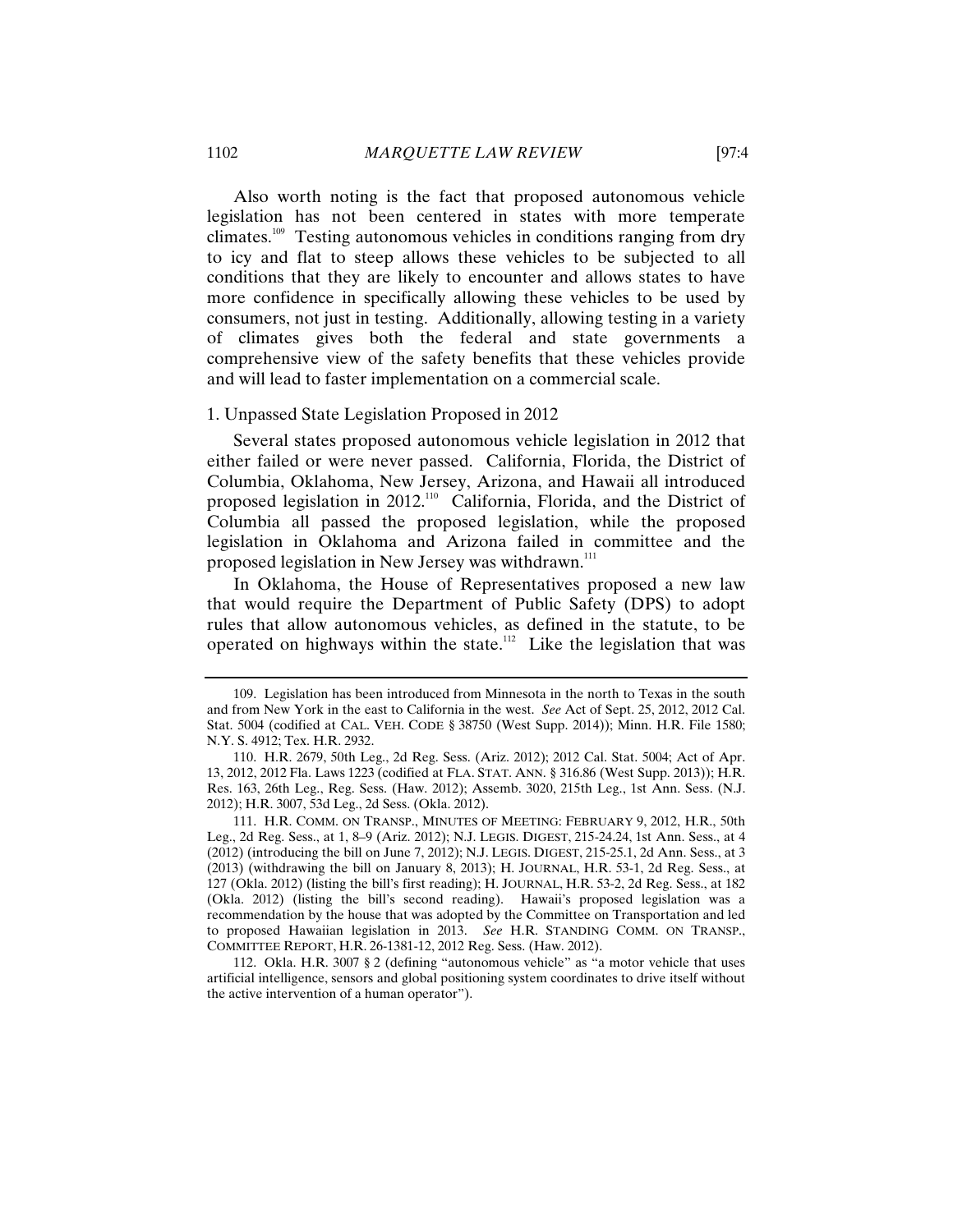adopted in Nevada, California, and Florida, the legislation in Oklahoma required that the state's DPS adopt rules that authorize and regulate the use of autonomous vehicles within the state.<sup>113</sup> In addition, the proposed legislation anticipates protection of residents located in populous areas by requiring that the DPS "[r]estrict the testing of autonomous vehicles to specified geographic areas,"114 likely regions with low population density.

The New Jersey Assembly introduced proposed legislation on June 7, 2012, that permits operation and testing of autonomous vehicles on the highways, roads, and streets of the state.<sup>115</sup> Like the legislation that was adopted in Nevada, California, and Florida,<sup>116</sup> the legislation that was introduced in New Jersey requires the state's Motor Vehicle Commission (MVC) to adopt regulations that allow for the testing of autonomous vehicles.<sup>117</sup> The MVC is also required to adopt regulations that govern the requirements surrounding the operation of such vehicles, the necessary insurance required for testing and operating, the minimum safety standards, the requirements to be met for testing, and the geographical restrictions on testing such vehicles.<sup>118</sup> Like the proposed legislation in Oklahoma, an important part of the proposed New Jersey legislation relates to the geographical limitations on the testing of these vehicles.<sup>119</sup> In fact, this is a very important requirement in states with high population densities, like New Jersey,<sup>120</sup> because such a requirement gives nervous officials and constituents peace-of-mind

<sup>113.</sup> *Id.* ("The Department [of Public Safety] shall adopt rules authorizing the operation of autonomous vehicles on highways within the State of Oklahoma."); *see also* CAL. VEH. CODE § 38750(d); FLA. STAT. ANN. § 316.86(3) (West Supp. 2013); NEV. REV. STAT. ANN. § 482A.100 (LexisNexis 2013).

<sup>114.</sup> *See* Okla. H.R. 3007 § 2.

<sup>115.</sup> N.J. Assemb. 3020.

<sup>116.</sup> *Compare id.*, *with* CAL. VEH. CODE § 38750(d)(2), FLA. STAT. ANN. § 316.86(3), *and* NEV. REV. STAT. ANN. § 482A.100.

<sup>117.</sup> N.J. Assemb. 3020.

<sup>118.</sup> *Id.*

<sup>119.</sup> *Id.*

<sup>120.</sup> *Resident Population Data—2010 Census: Population Density*, U.S. CENSUS BUREAU, http://www.census.gov/2010census/data/apportionment-dens-text.php (last visited May 21, 2014). As of the 2010 United States Census, New Jersey is the most densely populated state in the United States, with Oklahoma being the thirty-fifth most densely populated. *Id.*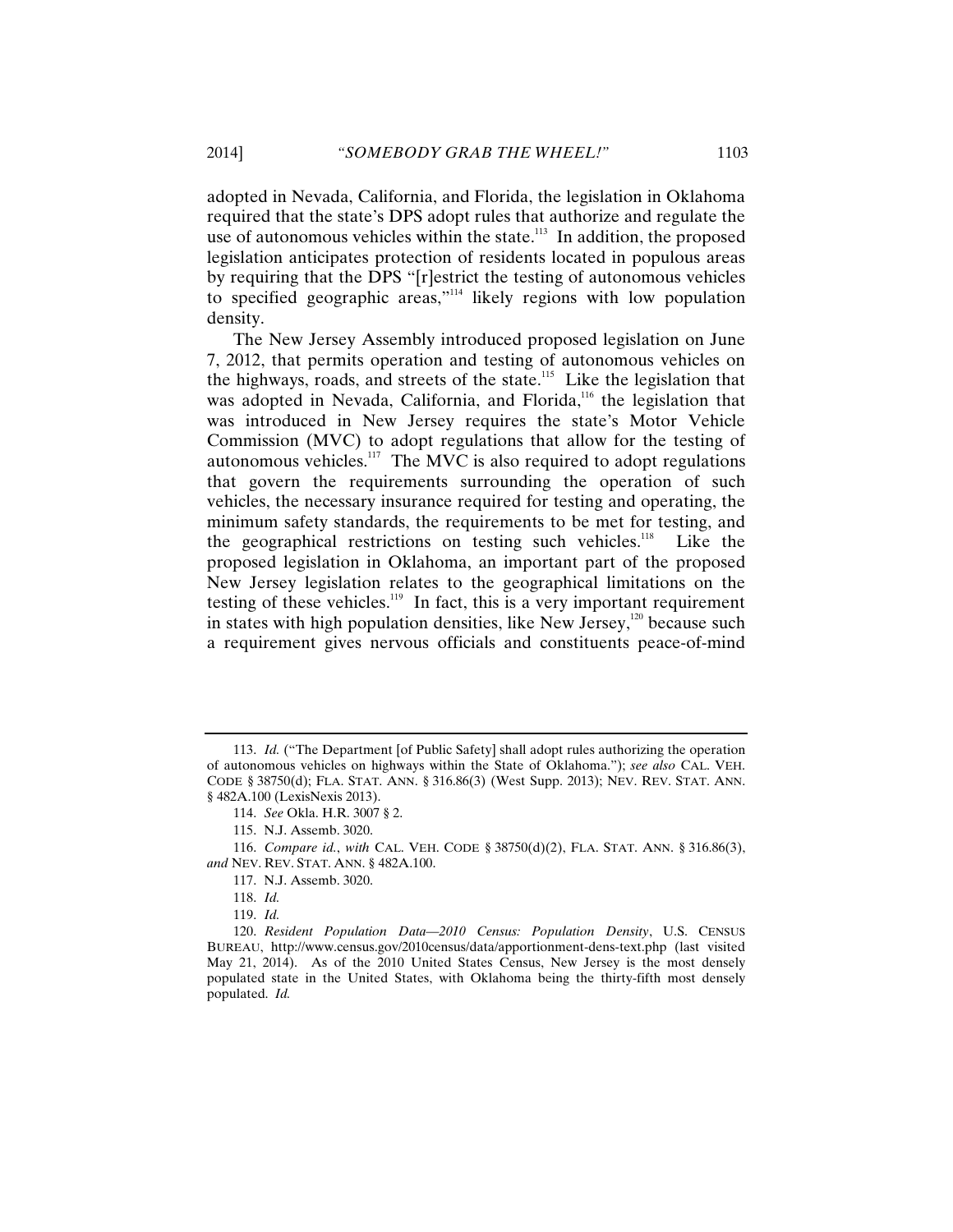that these vehicles will not be used in the most densely populated areas.121

Like the other legislation introduced in 2012, the proposed legislation in Arizona required the Director of the Arizona Department of Transportation to adopt rules authorizing the use of autonomous vehicles in Arizona.<sup>122</sup> The proposed legislation also defined "artificial intelligence," "autonomous vehicle," and "sensor."123 These definitions all relate to defining the type of vehicle that will be governed by the proposed legislation.

Hawaii also introduced proposed autonomous vehicle legislation in  $2012$ <sup>124</sup> The proposed legislation in Hawaii was, however, much more rudimentary than other legislation proposed in 2012. Unlike other proposed legislation, the proposed Hawaiian legislation does not set a date by which regulations need be adopted, and it does not offer any definitions.<sup>125</sup> The Hawaiian bill set forth reasons why autonomous vehicles should be tested in the state, including the benefits of autonomous vehicles and the fact that Nevada had already passed laws allowing the testing of autonomous vehicles.<sup>126</sup> The bill called for the Hawaii Department of Transportation to review any policies and procedures relating to driverless cars and to report its findings to the state legislature. $127$ 

121. *See, e.g.*, Mike Masnick, *Hilarious Attack Ad in Florida Suggests that Legalizing Autonomous Vehicles Puts Old People at Risk*, TECHDIRT (Aug. 16, 2012, 1:31 PM), http://www.techdirt.com/articles/20120816/02114020071/hilarious-attack-ad-florida-suggeststhat-legalizing-autonomous-vehicles-puts-old-people-risk.shtml (discussing a political ad in Florida that states that driverless cars are more dangerous than manual cars); Richard Read, *Would You Consider an Autonomous Car If It Came With a Deep Insurance Discount?*, CAR CONNECTION (Nov. 6, 2013), http://www.thecarconnection.com/news/1088225\_would-youconsider-an-autonomous-car-if-it-came-with-a-deep-insurance-discount (discussing a CarInsurance.com survey of 2,000 drivers that reveals that 75% of the drivers surveyed feel they can drive a vehicle better than a computer (citing Mark Vallet, *Survey: Drivers Ready to Trust Robot Cars?*, CARINSURANCE.COM (Nov. 1, 2013), http://www.carinsurance.com/Articles/aut onomous-cars-ready.aspx)). Such fears are unfounded as Google's current data shows that autonomous vehicles are actually much safer than human-driven vehicles. *See* Kelly, *supra*  note 19 (noting that Google's autonomous vehicles have driven more than 300,000 miles without an accident occurring in autonomous mode with the only collision occurring when the human occupant overrode the vehicle's autonomous mode).

127. *Id.*

<sup>122.</sup> H.R. 2679, 50th Leg., 2d Reg. Sess. § 1 (Ariz. 2012).

<sup>123.</sup> *Id.*

<sup>124.</sup> H.R. Res. 163, 26th Leg., Reg. Sess. (Haw. 2012).

<sup>125.</sup> *See id.*

<sup>126.</sup> *Id.*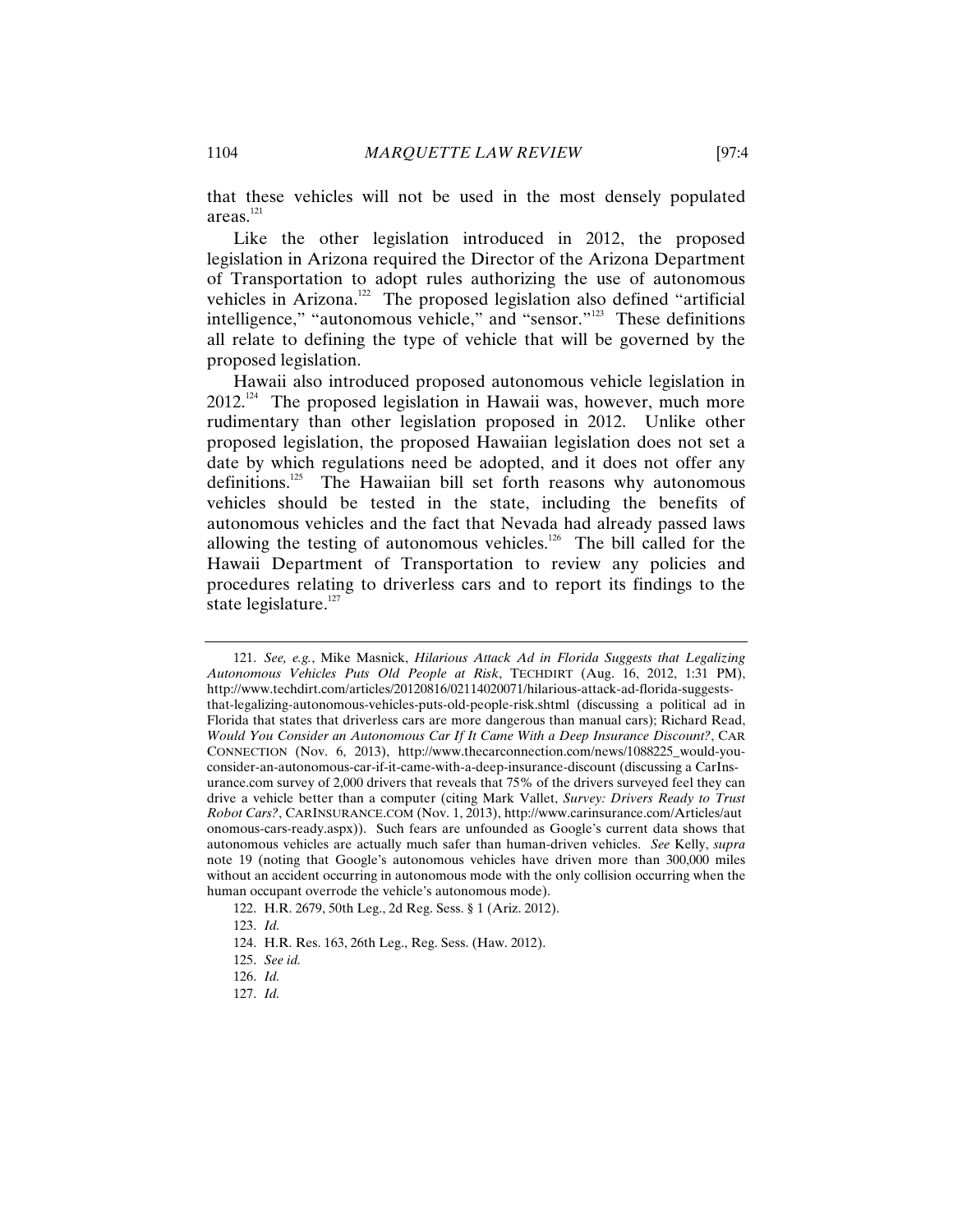2. State Legislation Proposed in 2013

The promulgation of regulations by Nevada's DMV has led to an increase in proposed autonomous vehicle legislation throughout the country. The number of jurisdictions that proposed autonomous vehicle legislation exactly doubled from the year 2012 to the year  $2013^{128}$  Three of the states where autonomous vehicle legislation failed in 2012 reintroduced such legislation in 2013—Arizona, New Jersey, and Hawaii.<sup>129</sup> In addition, eleven other states introduced autonomous vehicle legislation in  $2013$ <sup>130</sup>

#### *a. Legislation Reintroduced in 2013*

Autonomous vehicle legislation was proposed in Arizona, New Jersey, and Hawaii in 2012, but the proposed legislation did not pass in any of these states. $^{131}$  In 2013, the respective state legislatures reintroduced autonomous vehicle legislation in each state.<sup>132</sup> Of the 2013 legislation, Arizona's 2013 legislation included some alterations while Hawaii's legislation was completely revamped to be more consistent with other proposed legislation.<sup>133</sup> New Jersey's proposed legislation, however, included no changes from the 2012 version and was reintroduced verbatim.<sup>134</sup>

The proposed autonomous vehicle legislation from 2013 in Arizona is meant to amend title 28, chapter 3 of the Arizona Revised Statutes,

131. H.R. 2679, 50th Leg., 2d Reg. Sess. (Ariz. 2012); Haw. H.R. Res. 163; Assemb. 3020, 215th Leg., 1st Ann. Sess. (N.J. 2012).

132. Ariz. H.R. 2167; Haw. H.R. 1461; N.J. S. 2898.

<sup>128.</sup> *See supra* notes 102–04 and accompanying text.

<sup>129.</sup> *See* H.R. 2167, 51st Leg., 1st Reg. Sess. (Ariz. 2013); H.R. 1461, 27th Leg., Reg. Sess. (Haw. 2013); S. 2898, 215th Leg., 2d Ann. Sess. (N.J. 2013).

<sup>130.</sup> *See* S. 13-016, 69th Gen. Assemb., 1st Reg. Sess. (Colo. 2013); H.R. 3369, 188th Gen. Ct., Reg. Sess. (Mass. 2013); 2013 Mich. Pub. Act 231 (codified at MICH. COMP. LAWS ANN. §§ 257.2b, 257.35a, 257.244, 257.602b, 257.663, 257.665, 257.666, 257.817 (West Supp. 2014)); H.R. File 1580, 88th Leg., Reg. Sess. (Minn. 2013); H.R. 444, 163d Gen. Ct., 2013 Reg. Sess. (N.H. 2013); S. 4912, 236th Leg., 2013–2014 Reg. Sess. (N.Y. 2013); H.R. 2428, 77th Leg. Assemb., 2013 Reg. Sess. (Or. 2013); H.R. 4015, 120th Gen. Assemb., 1st Reg. Sess. (S.C. 2013); H.R. 2932, 83d Leg., Reg. Sess. (Tex. 2013); H.R. 1649, 63d Leg., 2013 Reg. Sess. (Wash. 2013); H.R. 1439, 63d Leg., 2013 Reg. Sess. (Wash. 2013); S. 80, 2013–2014 Leg., 101st Reg. Sess. (Wis. 2013).

<sup>133.</sup> *Compare* Ariz. H.R. 2679, *with* Ariz. H.R. 2167; *compare* Haw. H.R. Res. 163, *with* Haw. H.R. 1461.

<sup>134.</sup> *Compare* N.J. S. 2898, *with* N.J. Assemb. 3020.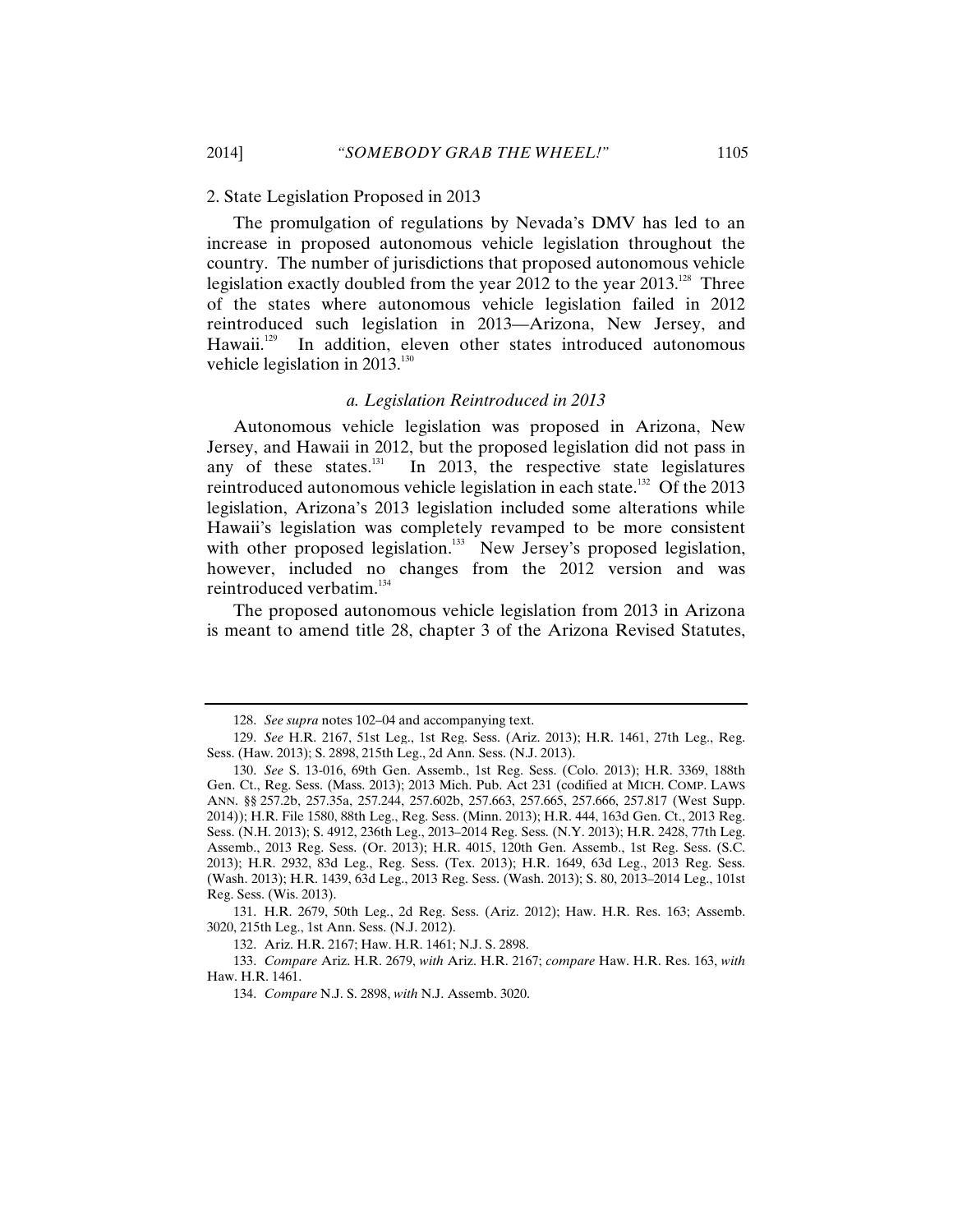and it defines both "autonomous motor vehicle"<sup>135</sup> and "autonomous technology."<sup>136</sup> The Arizona bill requires that a human operator is present inside any autonomous vehicle when the vehicle is being tested.<sup>137</sup> Interestingly, the bill seems focused on liability as one of its major concerns, ranging from operator to manufacturer liability.<sup>138</sup> Regarding manufacturer liability, the bill provides that if a third party should convert a motor vehicle into an autonomous vehicle, then the original manufacturer of the vehicle is immune from liability due to conversion of the original manual vehicle to an autonomous vehicle.<sup>139</sup> This provision should alleviate fears that any manufacturers may have in allowing others to convert their vehicles to fully autonomous vehicles; although, it is not, on its face, designed to encourage new manufacturers to enter the field. In addition, like the legislation in Nevada, California, and Florida, the legislation in Arizona requires the Arizona DMV to submit a report recommending any further legislative or regulatory actions that may need to be taken regarding autonomous vehicles.<sup>140</sup>

Interestingly, the Arizona bill anticipates that the federal government, through the NHTSA, will adopt regulations concerning

139. *Id.* The provision specifically provides that:

If a third party converts a motor vehicle into an autonomous motor vehicle, the original manufacturer of that motor vehicle shall not be liable in and shall have a defense to and be dismissed from any legal action brought against the original manufacturer by any person who is injured due to an alleged motor vehicle defect caused by the conversion of the motor vehicle or by equipment installed by the converter, unless the alleged defect was present in the motor vehicle as originally manufactured.

<sup>135.</sup> Ariz. H.R. 2167 § 1 (defining "autonomous motor vehicle" as "any motor vehicle that is equipped with autonomous technology").

<sup>136.</sup> *Id.* (defining "autonomous technology" as "technology that is installed on a motor vehicle and that has the capability to drive the motor vehicle without active control or monitoring by a human operator").

<sup>137.</sup> *Id.*

<sup>138.</sup> *Id.* (providing that "a person is deemed to be the operator of an autonomous motor vehicle operating in autonomous mode if the person engages the motor vehicle's autonomous technology, regardless of whether the person is physically present in the motor vehicle while the motor vehicle is operating in autonomous mode").

*Id.*

<sup>140.</sup> *Id.* § 2. *Compare* CAL. VEH. CODE § 38750(d)(3) (West Supp. 2014), FLA. STAT. ANN. § 316.86(3) (West Supp. 2013), *and* NEV. REV. STAT. ANN. § 482A.100 (LexisNexis 2013), *with* Ariz. H.R. 2167 § 2 ("By April 1, 2015, the department of transportation shall submit a report . . . recommending additional legislative or regulatory action that may be required for the safe testing and operation of motor vehicles equipped with autonomous  $technology \ldots$ ").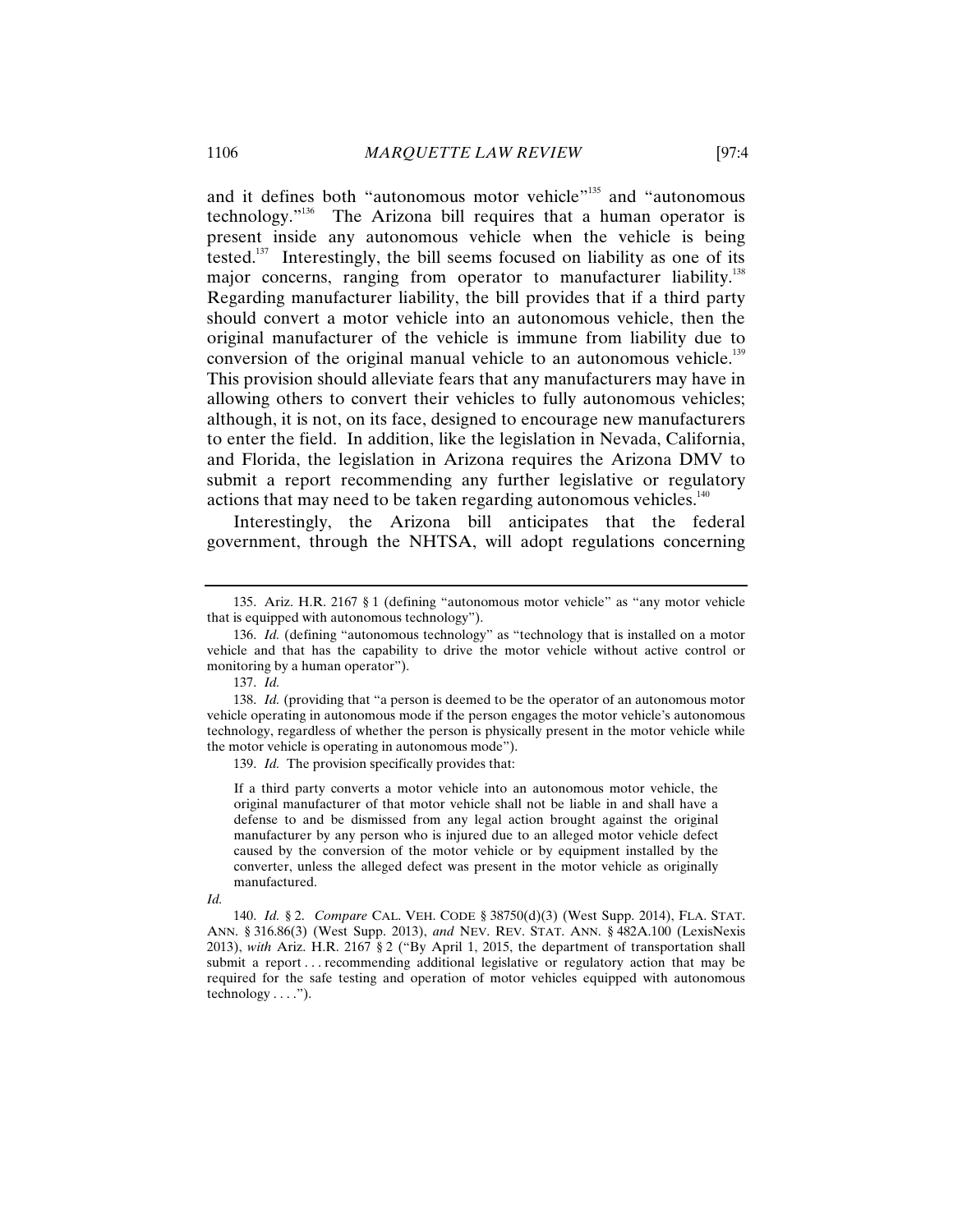autonomous vehicles and that any such federal regulations will preempt the Arizona law if those federal regulations are found to conflict with the state regulations. $141$  This unique provision is one that other states should consider adding to proposed legislation because the federal government will regulate these vehicles at some point and this specific provision prevents possible conflict between state and federal regulation and specifically acknowledges that the federal regulations control.

The Hawaiian House of Representatives proposed an autonomous vehicle bill in 2013 after the proposed 2012 bill failed to pass.<sup>142</sup> In the legislative findings, the bill specifically notes that "human error accounts for up to ninety-five per cent of vehicular collisions," and that "[t]he Centers for Disease Control reports that crash-related death costs in Hawaii are approximately \$124,000,000 every year."<sup>143</sup> Like other proposed legislation, the proposed bill in Hawaii requires the director to adopt rules regulating autonomous vehicles by January 2, 2015.<sup>144</sup> Additionally, the proposed bill provides definitions relating to autonomous vehicles and autonomous technology and the process by which manufacturers can apply to test vehicles in Hawaii.<sup>145</sup> Like the proposed 2013 legislation in Arizona, the proposed legislation in Hawaii specifically states that original manufacturers are not liable for actions brought by persons injured due to the vehicle operating in autonomous mode when the vehicle was converted from non-autonomous to autonomous by a third party. $146$ 

A unique provision of the Hawaiian bill provides that it regulates level 3 and 4 vehicles.<sup>147</sup> This level of regulation appears to be consistent with the NHTSA's preliminary policy statement regarding autonomous vehicles.148 Level 3 and 4 automation are the two highest levels of

<sup>141.</sup> *See* Ariz. H.R. 2167 § 1.

<sup>142.</sup> *See* H.R. 1461, 27th Leg., Reg. Sess. (Haw. 2013); *see also supra* text accompanying notes 124–27.

<sup>143</sup>*.* Haw. H.R. 1461 § 1.

<sup>144.</sup> *Id.* § 2 (proposing statutory section 286-E(a)).

<sup>145.</sup> *Id.* § 2 (proposing statutory sections 286-A and 286-B).

<sup>146.</sup> *Id.* § 2 (proposing statutory section 286-D); *see also* Ariz. H.R. 2167 § 1.

<sup>147.</sup> Haw. H.R. 1461 § 2 (proposing statutory section 286-B(b)(1)).

<sup>148.</sup> PRELIMINARY STATEMENT, *supra* note 18, at 10 ("Several states have enacted legislation expressly authorizing operation of 'autonomous' vehicles within their borders under certain conditions. Generally, these laws seem to contemplate vehicle automation at Levels 3 and 4 . . . . Accordingly, [the NHTSA] recommendations are tailored to Levels 3 and 4 automation.").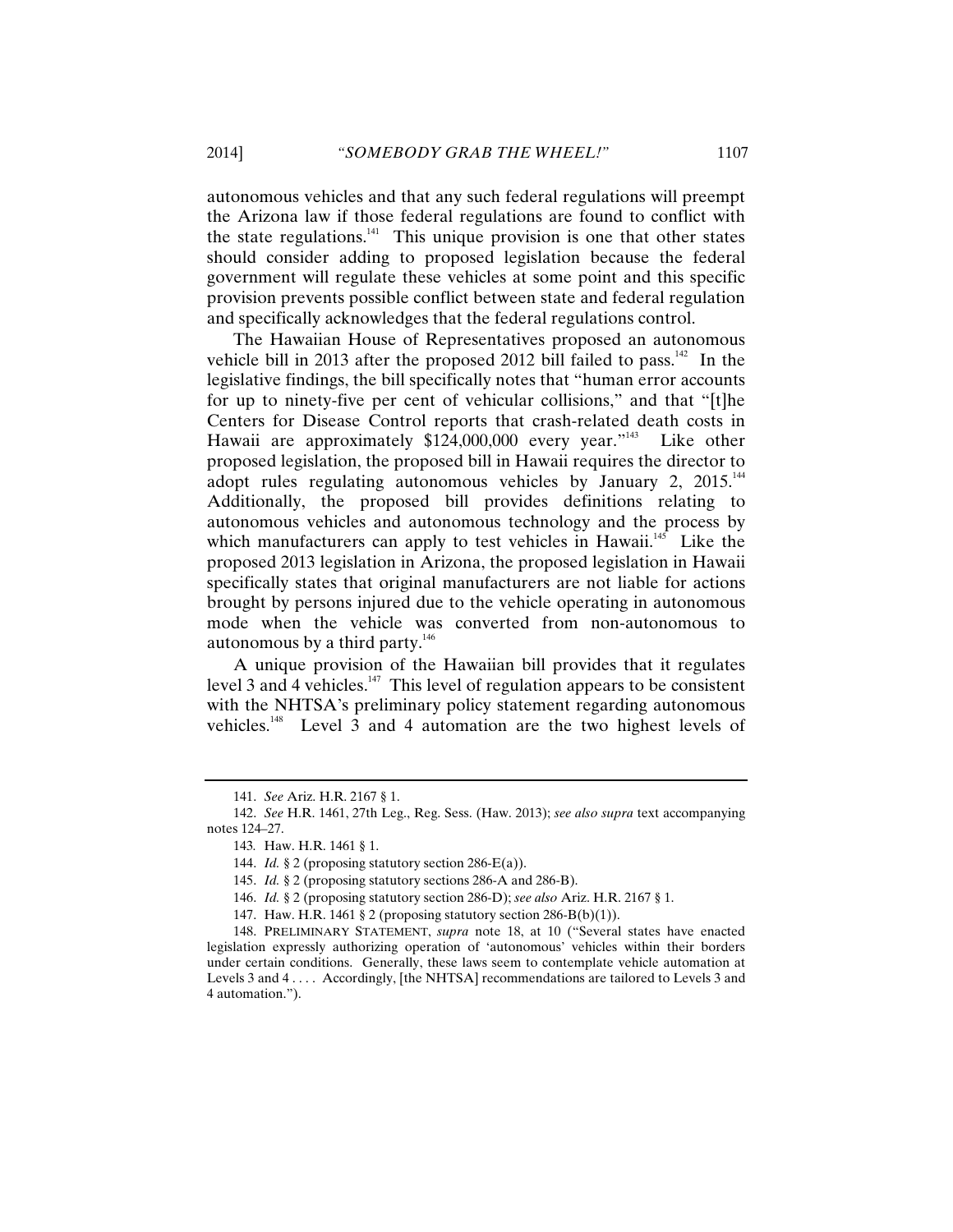automation that a vehicle can have. $149$  Presumably all proposed legislation will regulate level 3 and 4 vehicles as opposed to level 0, 1, and 2 vehicles, which require a driver to pay constant attention, because level 3 and 4 vehicles require minimal to no driver oversight to operate. $150$ 

#### *b. Legislation Originally Introduced in 2013*

Eleven states introduced new autonomous vehicle legislation in 2013<sup>151</sup> Of those eleven only one has enacted the proposed Of those eleven, only one has enacted the proposed legislation.<sup>152</sup> A thorough reading of the legislation proposed in 2013 shows that the bills are quite similar to one another. Additionally, a comparison of the bills and the enacted Nevada regulations shows the influence that the regulations have had on the text of the proposed bills. As shown below, the bills are generally similar with some slight variations and it is apparent from the text of each bill that the safety of the public is the main concern meant to be addressed by these bills. However, some of the bills were more basic and did not provide specific information relating to autonomous vehicles. For example, both New Hampshire and Minnesota have proposed basic legislation.<sup>153</sup> New Hampshire's legislation establishes a committee to study autonomous vehicles, but does not include any definitional information or any specific regulations relating to autonomous vehicles.<sup>154</sup> Similar to New Hampshire's legislation, Minnesota's legislation requires the commissioner of transportation to evaluate policies relating to autonomous vehicles and develop proposals relating to autonomous vehicles, but it also suffers from the same flaws as the New Hampshire

<sup>149.</sup> *See id.* at 5.

<sup>150.</sup> *See id.* at 5, 10.

<sup>151.</sup> *See supra* note 130.

<sup>152.</sup> Act of Dec. 20, 2013, 2013 Mich. Pub. Act 231 (codified at MICH. COMP. LAWS ANN. §§ 257.2b, 257.35a, 257.244, 257.602b, 257.663, 257.665, 257.666, 257.817 (West Supp. 2014)).

<sup>153.</sup> H.R. File 1580, 88th Leg., Reg. Sess. (Minn. 2013); H.R. 444, 163d Gen. Ct., 2013 Reg. Sess. (N.H. 2013).

<sup>154.</sup> *See generally* N.H. H.R. 444 (establishing a committee to study the use of autonomous vehicles, the membership and reimbursement for serving on the committee, the duties of the committee, the chairperson and what constitutes a quorum, and the date by which the committee should report to the state legislature).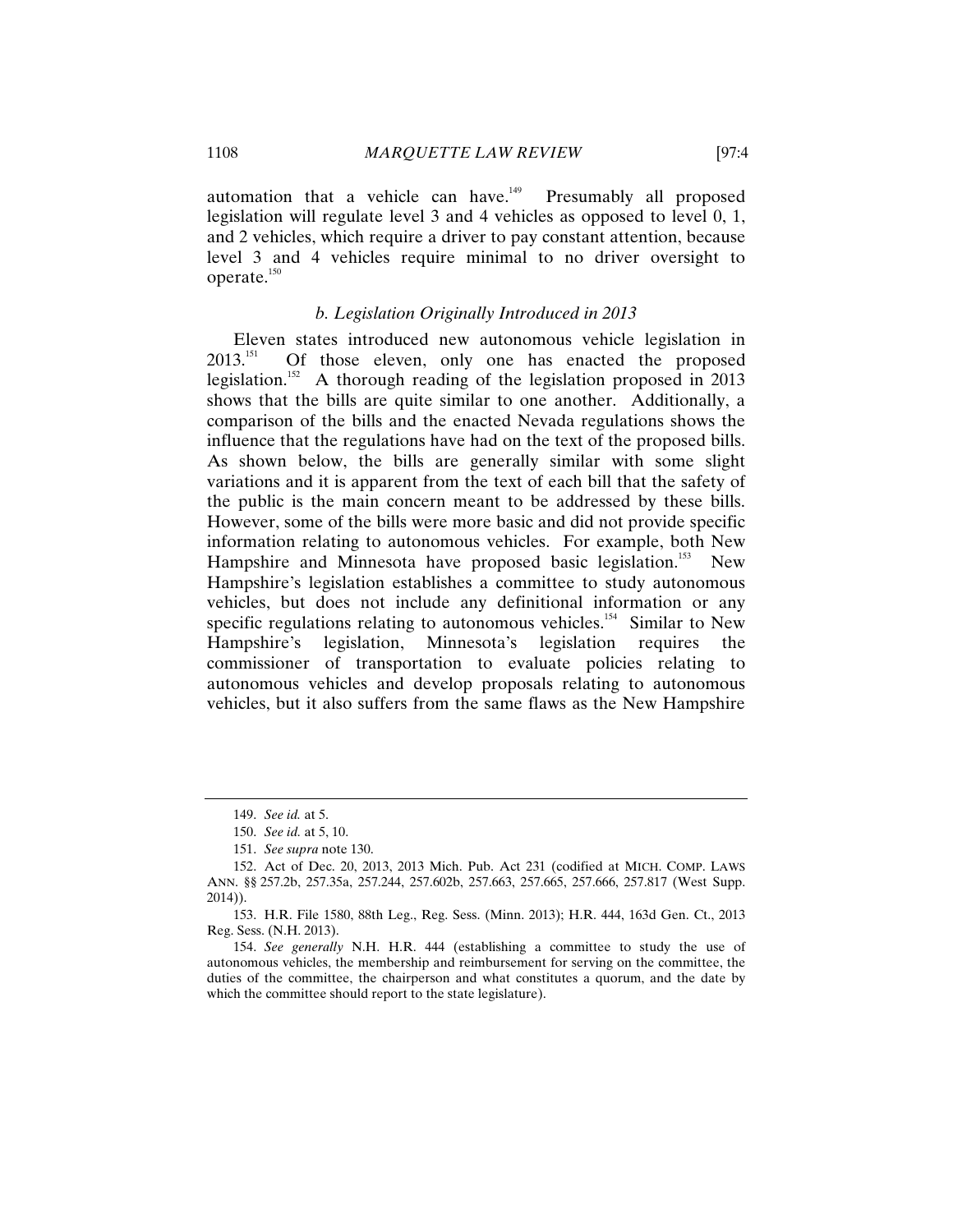legislation in that it fails to provide any definitions or further specific provisions.<sup>155</sup>

The proposed legislation in Washington acknowledges that testing and operation of autonomous vehicles is not currently prohibited under Washington law, and it notes that the purpose of the proposed legislation is to create guidelines that will ensure that these vehicles are operated in a "safe manner."156 Interestingly, Washington acknowledges that such vehicles are not currently prohibited, which is likely true across all states.<sup>157</sup> On the contrary, Wisconsin's proposed bill states that the use of autonomous vehicles is barred unless certain requirements are  $met.^{158}$ 

The most extensive section of most of the proposed legislation provides definitions for "autonomous vehicle"<sup>159</sup> and "manufacturer of an autonomous vehicle."<sup>160</sup> The proposed legislation in Washington would also require the state patrol to adopt rules regarding the operation of autonomous vehicles.<sup>161</sup> By affirmatively stating that the

157. SMITH, *supra* note 65, at 3 (noting that "[s]tate vehicle codes probably do not prohibit—but may complicate—automated driving").

158. S. 80, 2013–2014 Leg., 101st Reg. Sess. § 1 (Wis. 2013).

159. Wash. H.R. 1439 § 2(3)(a) (defining "autonomous vehicle" as "a motor vehicle that uses computers, sensors, and other technology and devices to enable the vehicle to safely operate without the active control and continuous monitoring of a human operator").

160. *Id.* § 2(3)(b) (defining "manufacturer of an autonomous vehicle" as "the person that manufactures the autonomous vehicle as an originally completed vehicle or . . . the person that modifies [a] vehicle to convert it to an autonomous vehicle").

161. *Id.* § 3. Section 3 of the proposed legislation provides that the regulation:

[M]ust include, but not be limited to, the following:

 (1) A licensed driver must operate an autonomous vehicle at all times during its operation;

 (2) An autonomous vehicle must comply with the federal motor vehicle safety standards;

 (3) A licensed driver is legally responsible for the autonomous vehicle for traffic infractions and criminal offenses in the same manner as a driver of a nonautonomous vehicle;

(4) A commercial vehicle may not be an autonomous vehicle; and

<sup>155.</sup> *See generally* Minn. H.R. File 1580 § 1 (directing the commissioner of transportation to evaluate policies and propose legislation governing autonomous vehicles and establishing a date by which the commissioner shall submit the proposal).

<sup>156.</sup> H.R. 1439, 63d Leg., 2013 Reg. Sess. § 1(3) (Wash. 2013) ("Washington . . . desires to encourage the current and future development, testing, and operation of autonomous vehicles on the public roads of the state.").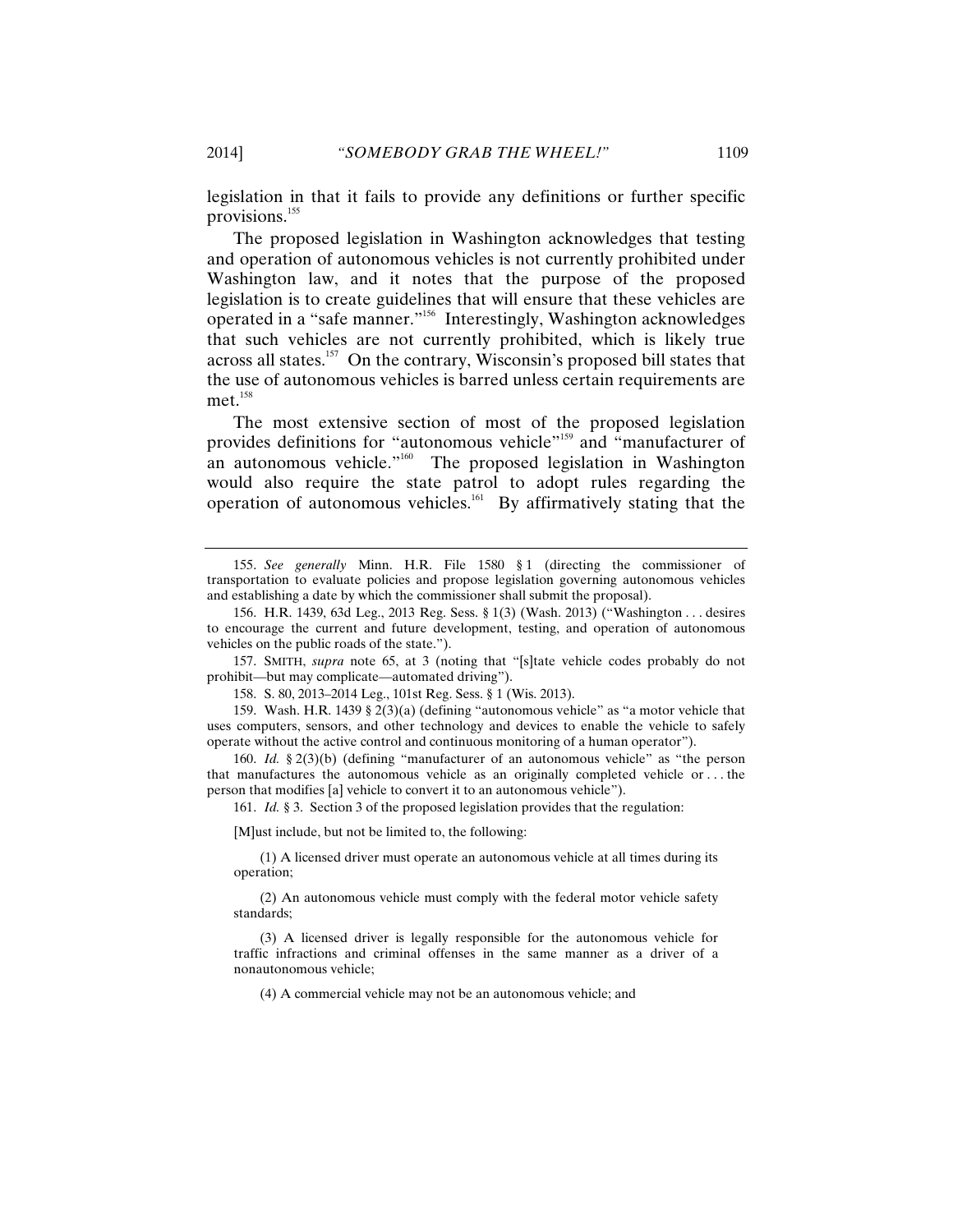"driver" of the autonomous vehicle is subject to criminal liability in the same manner as a driver of any non-autonomous vehicle, $162$  Washington appears to be anticipating the criminal liability issues that are likely to arise given the dichotomy between driver responsibilities when operating autonomous versus non-autonomous vehicles.<sup>163</sup> A companion bill in Washington provides that the department must give recommendations to the state legislature on June 30, 2026, a period allowing much longer review than the bills introduced in other states.<sup>164</sup> In addition, the bill states that the department is to "provide written notice to the legislature when large scale production and retail sale of vehicles controlled by autonomous technology appears imminent,"<sup>165</sup> which in conjunction with the June 30, 2026, recommendation date, indicates that while Washington is currently anticipating testing of these vehicles, it is also preparing for their eventual entry into the marketplace.

In Oregon, the proposed legislation, like that enacted in Nevada, California, and Florida, gives key definitions; the Oregon legislation provides definitions for "autonomous system,"<sup>166</sup> "autonomous

163. *See* Frank Douma & Sarah Aue Palodichuk, *Criminal Liability Issues Created by Autonomous Vehicles*, 52 SANTA CLARA L. REV. 1157, 1158–59, 1163–67 (2012) (discussing criminal liability issues that are likely to arise given the use of autonomous vehicles; specifically, the authors discuss strict liability crimes, such as speeding, drunk driving, and the use of an autonomous vehicle to commit "autonomous crime").

164. *Compare* H.R. 1649, 63d Leg., 2013 Reg. Sess. § 6(1) (Wash. 2013), *with* H.R. 3369, 188th Gen. Ct., Reg. Sess. § 1 (Mass. 2013) (directing the division of highway safety to submit a report by February 12, 2015), *and* S. 4912, 236th Leg., 2013–2014 Reg. Sess. (N.Y. 2013); H.R. 4015, 120th Gen. Assemb., 1st Reg. Sess. § 1 (S.C. 2013) (directing the department to adopt regulations by January 1, 2015).

165. Wash. H.R. 1649 § 6(2).

166. H.R. 2428, 77th Leg. Assemb., 2013 Reg. Sess. § 2(1) (Or. 2013) (defining "autonomous system" as "a system that enables the operation of a motor vehicle without active physical control or monitoring by a human operator").

 <sup>(5)</sup> An autonomous vehicle must be a single vehicle only and be restricted from towing operations.

*Id.*

<sup>162.</sup> *Id.* ("A licensed driver is legally responsible for the autonomous vehicle for traffic infractions and criminal offenses in the same manner as a driver of a nonautonomous vehicle."). Interestingly, Smith notes that current state vehicle codes may impose liability on the "operator" of a vehicle for the vehicle's actions. SMITH, *supra* note 65, at 75 (stating that the Texas vehicle code states that "a reference to an operator includes a reference to the vehicle operated by the operator if the reference imposes a duty or provides a limitation on the movement or other operation of that vehicle" (quoting TEX. TRANSP. CODE ANN. § 545.002 (West 2011)) (internal quotation marks omitted)).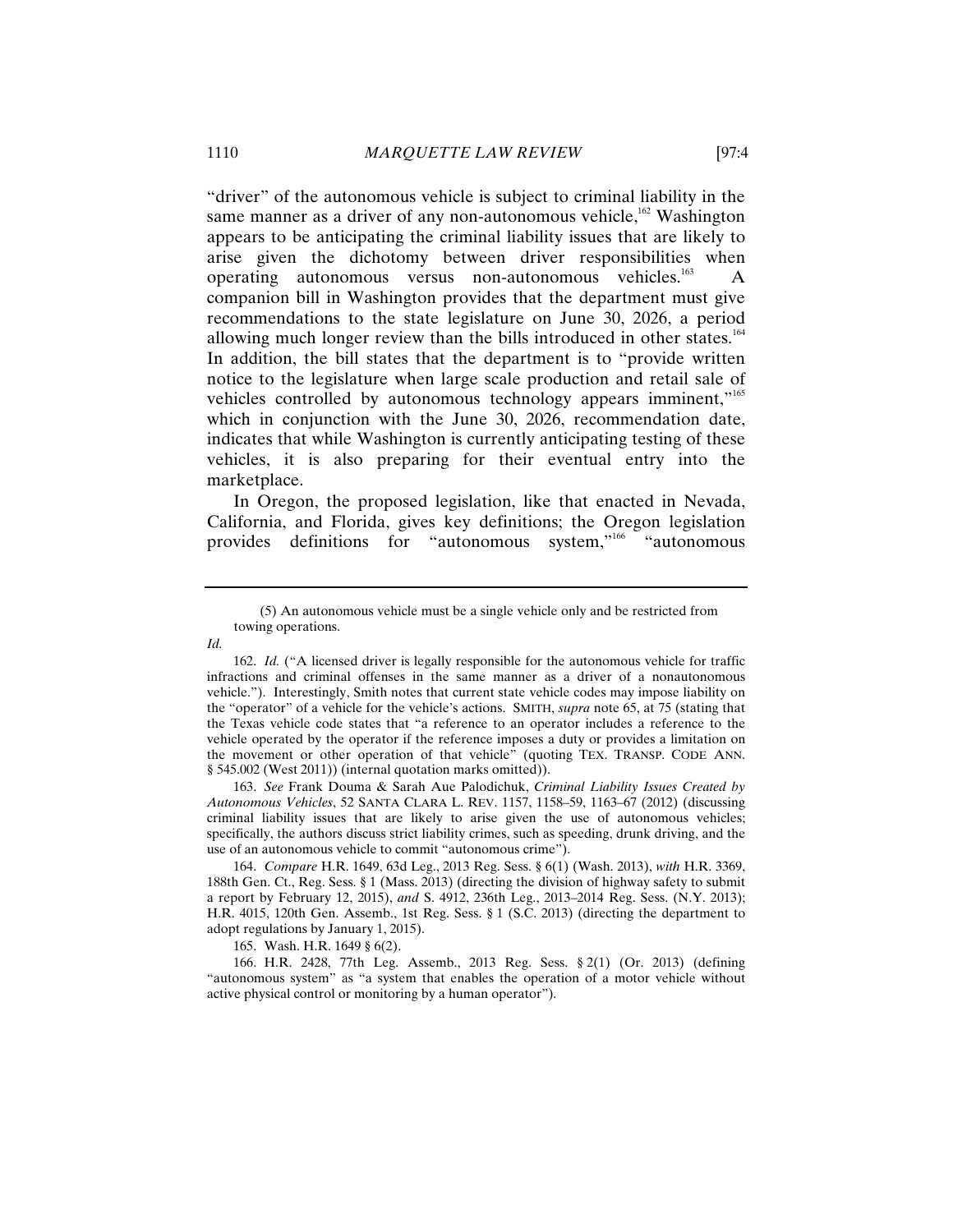vehicle,"167 and "manufacturer."168 To use or test an autonomous vehicle in Oregon, under the proposed legislation, the "operator" must possess a driver's license of the type that is necessary to operate such a vehicle if it were not autonomous.<sup>169</sup> This specific provision appears consistently in proposed autonomous vehicle legislation.<sup>170</sup> Requiring that the operator of an autonomous vehicle possess a valid driver's license may seem superfluous beyond the testing stage; however, this is actually an important provision at both the testing and commercial stages. The operator of an autonomous vehicle will likely be the one responsible for any liability that arises out of the use of the vehicle.<sup>171</sup> By ensuring that the operator of such a vehicle is a licensed driver, the state is further protecting the populace and ensuring that those that activate the autonomous technology have at least the baseline skills and knowledge necessary to safely operate such a vehicle.

In addition, during the testing phase, the operator has to be in the driver's seat, allowing for easy override of the autonomous system, and

170. *E.g.*, S. 4912, 236th Leg., 2013–2014 Reg. Sess. (N.Y. 2013); H.R. 2932, 83d Leg., Reg. Sess. § 2 (Tex. 2013); S. 80, 2013–2014 Leg., 101st Reg. Sess. § 4 (Wis. 2013).

171. *See* MICH. COMP. LAWS ANN. § 257.817 (West Supp. 2014) ("A manufacturer of automated technology is immune from civil liability for damages that arise out of any modification made by another person to a motor vehicle or an automated motor vehicle, or to any automated technology . . . ."); H.R. 1439, 63d Leg., 2013 Reg. Sess. § 3(3) (Wash. 2013) (specifying that "[a] licensed driver is legally responsible for the autonomous vehicle for traffic infractions and criminal offenses in the same manner as a driver of a nonautonomous vehicle"); Douma & Palodichuk, *supra* note 163, at 1158 (noting that "the criminal liability regime will have to significantly change in order to accommodate the new technology"). The "operator" of the vehicle will generally be the person who activates the autonomous technology even if that person is not physically present in the vehicle. *See* MICH. COMP. LAWS ANN. § 257.36(b) (defining "operator" as the person who "[o]perates an automated motor vehicle upon a highway or street"); H.R. 3369, 188th Gen. Ct., Reg. Sess. (Mass. 2013) (stating that "a person shall be deemed to be the operator of an autonomous vehicle operating in autonomous mode when the person causes the vehicle's autonomous technology to engage, regardless of whether the person is physically present in the vehicle while the vehicle is operating in autonomous mode"); H.R. 4015, 120th Gen. Assemb., 1st Reg. Sess. § 1 (S.C. 2013) (defining "operator" as "the person who is seated in the driver's seat, or if there is no person in the driver's seat, causes the autonomous technology to engage").

<sup>167.</sup> *Id.* § 2(2) (defining "autonomous vehicle" as "a motor vehicle equipped with an autonomous system").

<sup>168.</sup> *Id.* § 2(3) (defining "manufacturer" as "any person that builds autonomous vehicles or installs autonomous systems in motor vehicles that were not originally built as autonomous vehicles").

<sup>169.</sup> *Id.* § 5(1).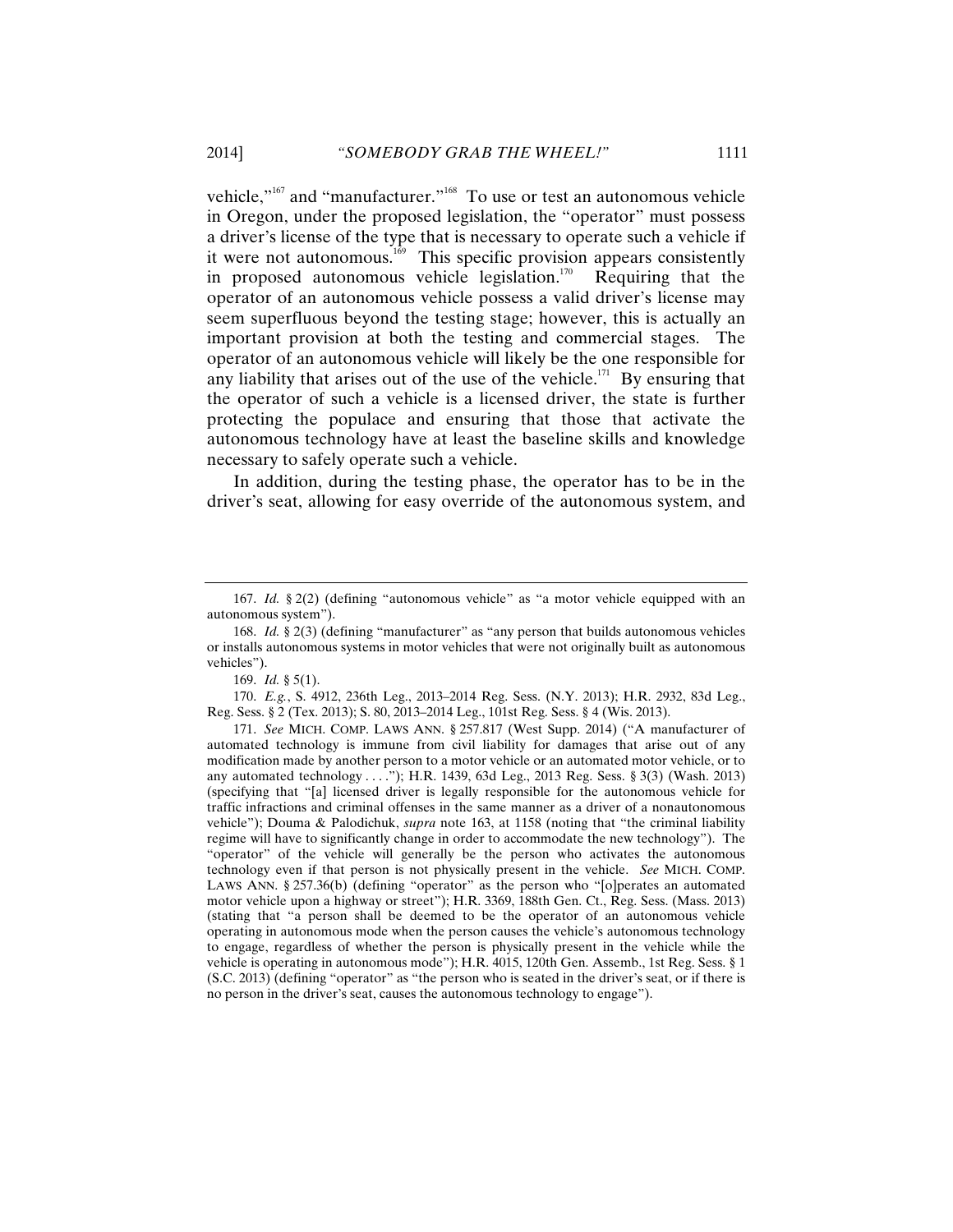the operator must continuously monitor the operation of the vehicle. $172$ Like the regulation promulgated by Nevada's DMV, Oregon's proposed legislation includes a provision that anticipates tort suits that may arise due to accidents involving these vehicles.<sup>173</sup> The proposed legislation in Oregon requires the Oregon Department of Transportation to promulgate rules and standards regarding autonomous vehicle testing, although no deadline is given for when these rules need to be enacted.<sup>174</sup>

The section of the Oregon proposed legislation that is most helpful to those states contemplating legislation, which should be included in all coming regulations and legislation, pertains to disengaging the autonomous technology.175 By including this subsection, Oregon's legislature provides a simple guide to manufacturers, while relieving any latent driver fears of runaway vehicles. By specifying the manner in which the operator is notified of a system failure, the method of indicating if the autonomous system is in operation, and how the operator can override the autonomous system, Oregon is providing specific, statewide guidelines for ensuring the safety of these vehicles.<sup>176</sup>

176. *Id.*

An autonomous vehicle may be tested and used on the highways of this state only if:

 (a) The autonomous vehicle has a mechanism to engage and disengage the autonomous system that is easily accessible to the operator;

 (b) The autonomous vehicle has a visual indicator inside the autonomous vehicle to indicate when the autonomous system is engaged;

<sup>172.</sup> Or. H.R. 2428 § 5(2). By adopting this particular provision, for autonomous vehicles to be "tested and used on the highways," Oregon appears to be negating some of the championed advantages of autonomous vehicle use, such as increased leisure time or productivity. *Id.* § 5. Although this requirement is prudent, and necessary, at the testing stage, it will need to be reformed once these vehicles are commonplace to ensure that the vehicles come to their full potential. Additionally, this provision, like the one out of the District of Columbia, may give rise to negligence as a matter of law if there is a failure of the autonomous technology and the "driver" does not take control of the vehicle due to inattentiveness. *See infra* notes 201–04 and accompanying text; *see also* Shahtout v. Emco Garbage Co., 695 P.2d 897, 899 (Or. 1985) (in banc) (noting that negligence as a matter of law is a theory whereupon the legal standard of conduct is fixed by a governmental regulation).

<sup>173.</sup> *Compare* NEV. ADMIN. CODE § 482A.190.2(a) (2014) (requiring vehicles to have a mechanism "to capture and store the autonomous technology sensor data for at least 30 seconds before a collision occurs between the autonomous vehicle and another vehicle, object or natural person while the vehicle is operating in autonomous mode"), *with* Or. H.R. 2428 § 4(3) ("An autonomous vehicle may be operated on the highways of this state only if the autonomous vehicle has a system that captures and stores the autonomous system sensor data for the vehicle for at least 30 seconds before a collision occurs.").

<sup>174.</sup> Or. H.R. 2428 § 3(3).

<sup>175.</sup> *See id.* § 4(1).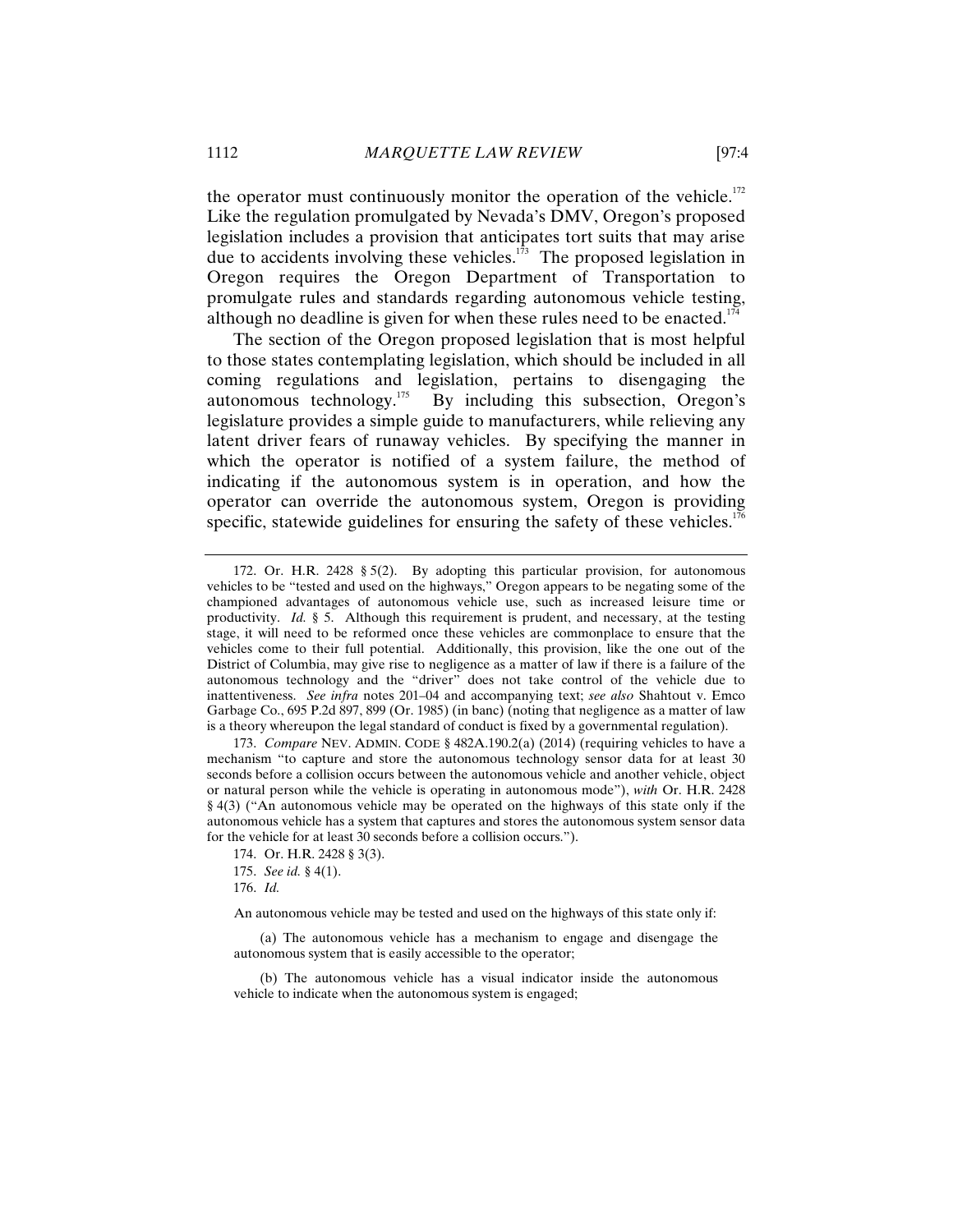The most important of these provisions are the two that provide for easy manual override "using the brake, the accelerator or the steering wheel $v<sup>177</sup>$  and that the autonomous vehicle will pull itself over if the operator is unable to gain control of the vehicle in the event of a system failure or an emergency.<sup>178</sup> These two provisions are so important because they allow the operator to easily override the system without having to do anything more than begin driving the car in a normal manner. Additionally, it allows an incapacitated or disabled passenger to confidently ride in a car operating in a ferrying capacity, although this is not possible under the current proposed legislation, $179$  as the car will be able to pull itself over and come to a stop if it experiences a technological failure.<sup>180</sup>

Like the proposed legislation in Oregon, Colorado's proposed legislation includes the very important section that outlines what the guidance system must be capable of and the ways that the autonomous system can be overridden. $\frac{181}{181}$  The Colorado proposed legislation also, like Oregon's, provides that the driver be able to override the

 (B) The failure alert system stops the autonomous vehicle if the operator does not or is unable to take immediate manual control of the vehicle when a failure of the autonomous system or other emergency is detected;

 (e) The operator may take manual control of the autonomous vehicle in more than one manner, including but not limited to, using the brake, the accelerator or the steering wheel; and

 (f) The failure alert system must clearly indicate when the autonomous system is disengaged.

*Id.* § 4(1).

177. *Id.* § 4(1)(e).

178. *See id.* § 4(1)(d)(B).

179. *See id.* § 5(2) (requiring that the operator have a driver's license and that the operator is "capable of taking over immediate manual control of the autonomous vehicle in the event of a failure of the autonomous system or other emergency").

180. David Sedgwick, *BMW Works on Hands-Free Lane Changes*, AUTO. NEWS EUR., (Jan. 17, 2014), http://europe.autonews.com/article/20140117/ANE/301179999/bmw-works-onhands-free-lane-changes.

181. *Compare* S. 13-016, 69th Gen. Assemb., 1st Reg. Sess. § 4 (Colo. 2013), *with* Or. H.R. 2428.

 <sup>(</sup>c) The autonomous vehicle has a failure alert system to notify the operator if a system failure is detected;

 <sup>(</sup>d)(A) The failure alert system allows the operator to take immediate manual control of the autonomous vehicle when a failure of the autonomous system or other emergency is detected; or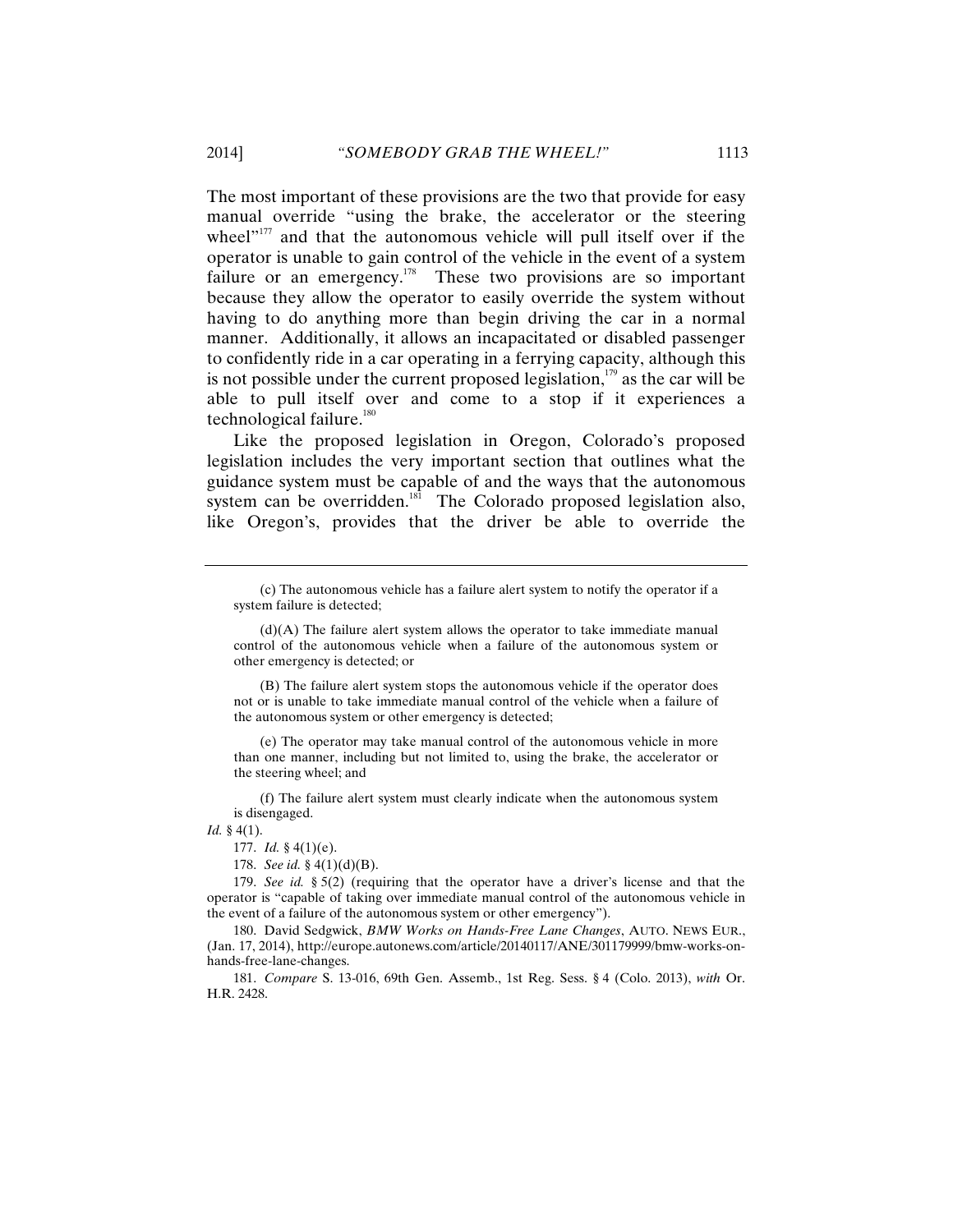autonomous system through the use of an easily identifiable switch or by assuming control of the vehicle through "use[] [of] the brake, attempts to steer, or use[] [of] the override switch." $182$ 

Similarly, the proposed legislation in New York provides that autonomous vehicles registered in New York must comply with relevant federal standards and regulations, and the vehicles must have a means to engage or disengage the vehicle's autonomous mode that is easily accessible to the operator.<sup>183</sup> Unlike the more specific provisions in Oregon and Colorado, however, the New York legislation does not provide specific means by which the technology may be overridden. Although Oregon's more specific approach may appear to be the preferable approach because it gives specific notice to manufacturers of what is or is not required,  $\frac{184}{10}$  at the testing stage, the approach taken by New York is more appropriate. A more general statement, that the vehicle must have easily accessible and identifiable override features, is preferable at the testing stage. This general statement allows manufacturers and innovators to develop the most intuitive override features and allows for uniform features across all such vehicles regardless of the state that the vehicle is registered in. The more general

(a) Is capable of operating safely in conformity with traffic law;

 (b) Has an override switch that, when activated by the driver, immediately returns manual control to the driver;

 (c) Immediately returns manual control to the driver when the driver uses the brake, attempts to steer, or uses the override switch;

 (d) Has an indicator that is clearly visible to the driver and shows whether the system is engaged;

 (e) Is capable of detecting whether the driver is manually controlling the vehicle; and

 (f) Upon detecting a system failure, immediately alerts the driver and brings the motor vehicle to a stop unless the driver takes manual control.

*Id.*

183. S. 4912, 236th Leg., 2013–2014 Reg. Sess. (N.Y. 2013).

184. Or. H.R. 2428; H.R. 4015, 120th Gen. Assemb., 1st Reg. Sess. § 1 (S.C. 2013) (specifying that the operator be able to take control of the vehicle "in multiple manners, including, without limitation, through the use of the brake, the accelerator pedal, or the steering wheel").

<sup>182.</sup> Colo. S. 13-016 § 4. The subsection reads that:

<sup>[</sup>A] person shall not drive a motor vehicle by means of a guidance system unless the system: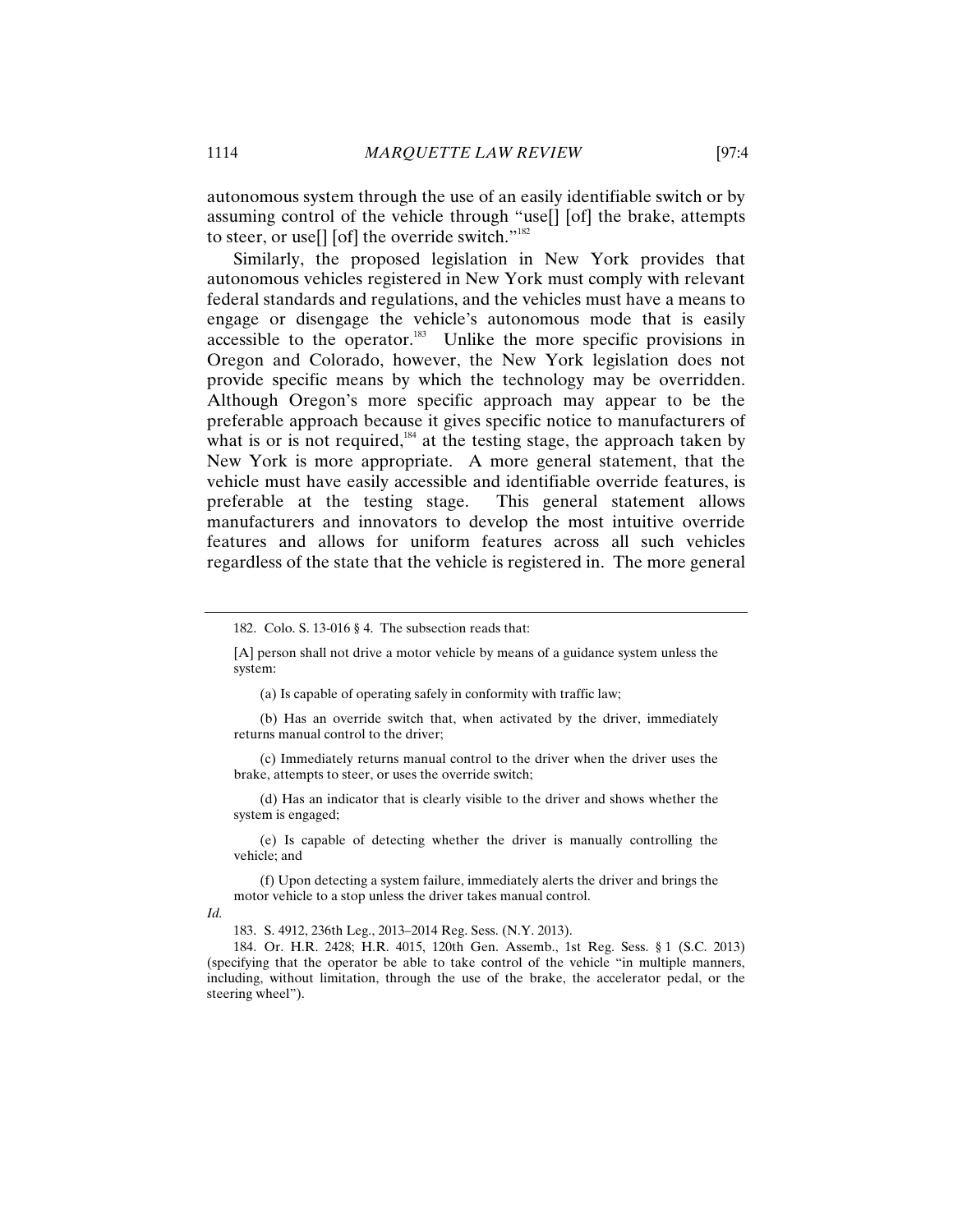approach appears to be the favored approach for legislation proposed in  $2013^{185}$ 

Another key area that is addressed by some of the proposed legislation relates to the liability that may arise from a failure of the autonomous technology. The Colorado proposed legislation, like other proposed legislation, anticipates the likelihood of tort suits arising from the use of autonomous vehicles, and it lays liability upon the driver in the same manner as if the driver was in manual control of the vehicle.<sup>186</sup> Although owners may be wary of technology that could lead to personal liability due to that person merely activating the vehicle, the main purpose of the liability sections of these bills is to alleviate manufacturer concerns. Similar to the reintroduced Arizona legislation, several states have attempted to temper manufacturer concerns by limiting manufacturer liability for vehicles that may be retrofitted to become autonomous.<sup>187</sup> For example, New York provides that if a third party converts a non-autonomous vehicle into an autonomous vehicle, then the original manufacturer "shall have an absolute defense to and shall

<sup>185.</sup> *See, e.g.*, MICH. COMP. LAWS ANN. § 257.665(2)(b) (West Supp. 2014) (stating that an autonomous vehicle must have "[a]n individual [who] is present in the vehicle while it is being operated . . . and that individual has the ability to monitor the vehicle's performance and, if necessary, immediately take control of the vehicle's movements"); S. 80, 2013–2014 Leg., 101st Reg. Sess. § 1 (Wis. 2013) (stating that an autonomous vehicle must have "a means to engage and disengage the autonomous technology that is easily accessible to the operator").

<sup>186.</sup> Colo. S. 13-016 § 4 ("The driver is responsible for any damage caused by a motor vehicle being driven by means of a guidance system to the same degree as if the driver were manually driving the motor vehicle."). Like the similar provision in Washington's proposed legislation, H.R. 1439, 63d Leg., 2013 Reg. Sess. § 3(3) (Wash. 2013), this provision appears to be attempting to circumvent any potential criminal and tort liability issues that will arise in the context of autonomous vehicles, see Colo. S. 13-016 § 4. *See also* Douma & Palodichuk, *supra* note 163, at 1158–59, 1163–67 (discussing criminal liability issues that may arise in the context of autonomous vehicles); Gary E. Marchant & Rachel A. Lindor, *The Coming Collision Between Autonomous Vehicles and the Liability System*, 52 SANTA CLARA L. REV. 1321, 1326–30 (2012) (discussing who will be held liable in the context of tort cases arising from the use of autonomous vehicles).

<sup>187.</sup> H.R. 2167, 51st Leg., 1st Reg. Sess. § 1 (Ariz. 2013); *e.g.*, D.C. CODE § 50-2353 (2014); FLA. STAT. ANN. § 316.86(2) (West Supp. 2013); *see also* John Frank Weaver, *Autonomous Car Legislation Backs Google's Vision of the Future Over Ford's . . . for Now*, SLATE (Nov. 22, 2013, 4:13 PM), http://www.slate.com/blogs/future\_tense/2013/11/22/autono mous\_car\_legislation\_backs\_google\_s\_vision\_of\_the\_future\_over\_ford.html ("Laws in Florida and D.C. limit auto manufacturers' liability when an outfitted car is in an accident, assigning it instead to the party that installed the autonomous technology.").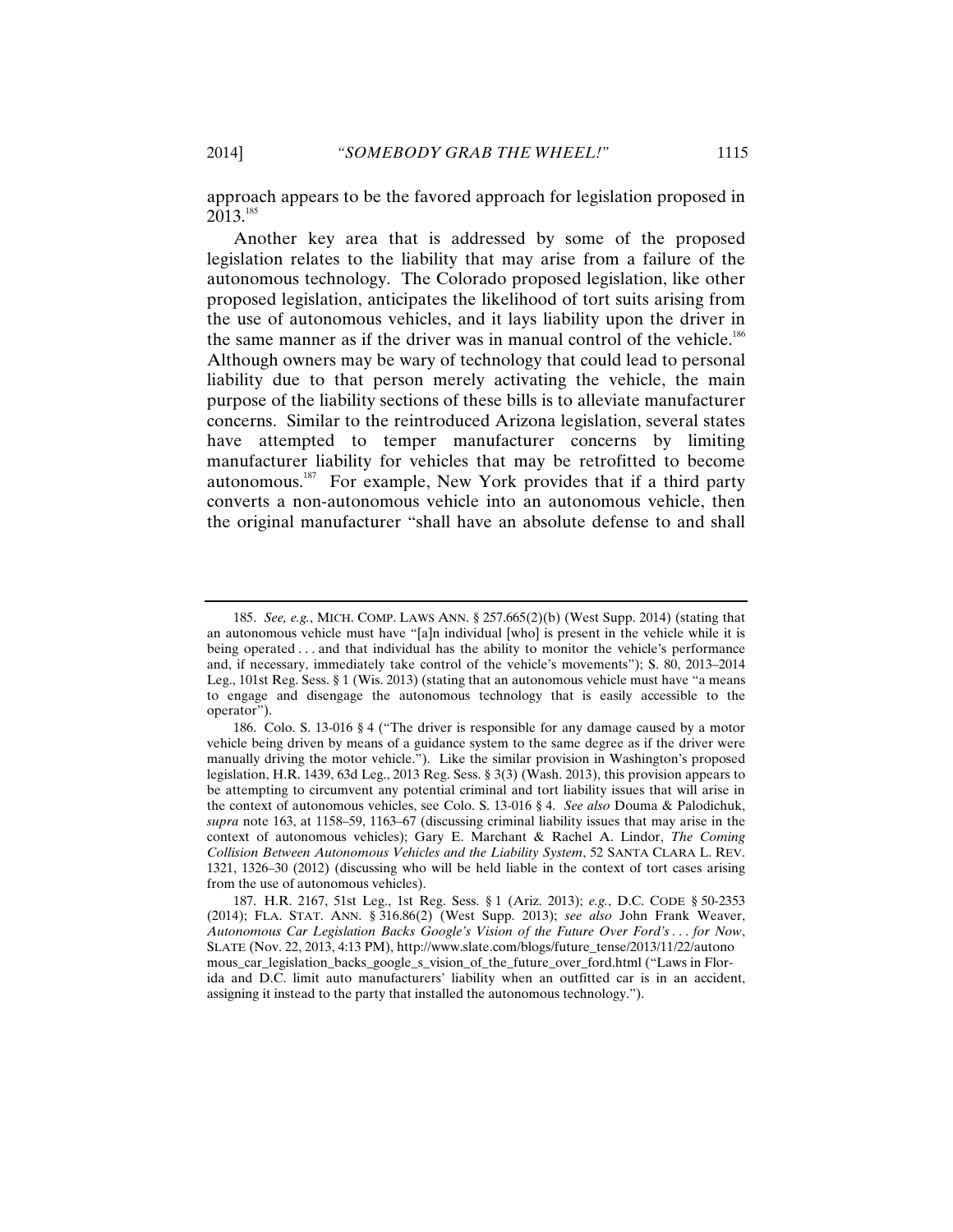be discharged from any cause of action commenced . . . for damages due to an alleged . . . defect caused by the conversion of such vehicle."<sup>188</sup>

One important provision that has begun to appear after the enactment of autonomous vehicle regulations in Nevada requires data capture for the thirty-second period leading up to any collision involving an autonomous vehicle.<sup>189</sup> The proposed legislation in both Wisconsin and South Carolina require that the vehicle capture autonomous technology sensor data for the thirty-second period preceding a collision.190 In addition, both Wisconsin and South Carolina require that the data be stored in a read-only format to prevent any tampering that may occur.<sup>191</sup> Although it is apparent from the text that this data is being captured to determine causation in any suit that may arise from the use of an autonomous vehicle, South Carolina's proposed legislation is more specific in that it requires the data to be preserved for three years after the date of the collision, $192$  which is the South Carolina statute of limitations for both personal injury and property damage.<sup>193</sup> By requiring data capture and specifying the length of time that the data must be maintained, the state legislatures are providing a mechanism by which unnecessary litigation may be avoided by capturing the cause of the accident, which should provide ease-of-mind to manufacturers, owners, and others who may come into contact with these vehicles.

The fact that so many states are proposing legislation, or continuing to attempt to pass the same legislation multiple times, $194$  offers a glimpse of how the states are beginning to view this lifesaving technology. A careful reading of these bills gives the reader a sense that the states are

<sup>188.</sup> N.Y. S. 4912; *see also* H.R. 3369, 188th Gen. Ct., Reg. Sess. § 1 (Mass. 2013) (providing that the original manufacturer "shall have a defense to and be dismissed from" actions stemming from defects caused by the vehicle's conversion to an autonomous vehicle).

<sup>189.</sup> *E.g.*, CAL. VEH. CODE § 38750(c)(1)(G)(West Supp. 2014); NEV. ADMIN. CODE § 482A.110.2(b) (2014).

<sup>190.</sup> H.R. 4015, 120th Gen. Assemb., 1st Reg. Sess. § 1 (S.C. 2013); Wis. S. 80 § 1.

<sup>191.</sup> *See* S.C. H.R. 4015 § 1; Wis. S. 80 § 1.

<sup>192.</sup> S.C. H.R. 4015 § 1.

<sup>193.</sup> S.C. CODE ANN. § 15-3-530(3), (5) (2005) (setting a three year statute of limitations for personal injury actions and actions to recover for damage to personal property).

<sup>194.</sup> *See generally* H.R. 2167, 51st Leg., 1st Reg. Sess. (Ariz. 2013). Arizona had initially proposed legislation regarding autonomous vehicle regulation in 2012; however, that proposed legislation failed in committee. *See* H.R. 2679, 50th Leg., 2d Reg. Sess. (Ariz. 2012); H.R. COMM. ON TRANSP., MINUTES OF MEETING: FEBRUARY 9, 2012, H.R., 50th Leg., 2d Reg. Sess., at 1, 8–9 (Ariz. 2012). Arizona's House of Representatives then introduced an expanded autonomous vehicle bill in January 2013. *See* Ariz. H.R. 2167; *Bill Status Overview: HB2167*, *supra* note 68.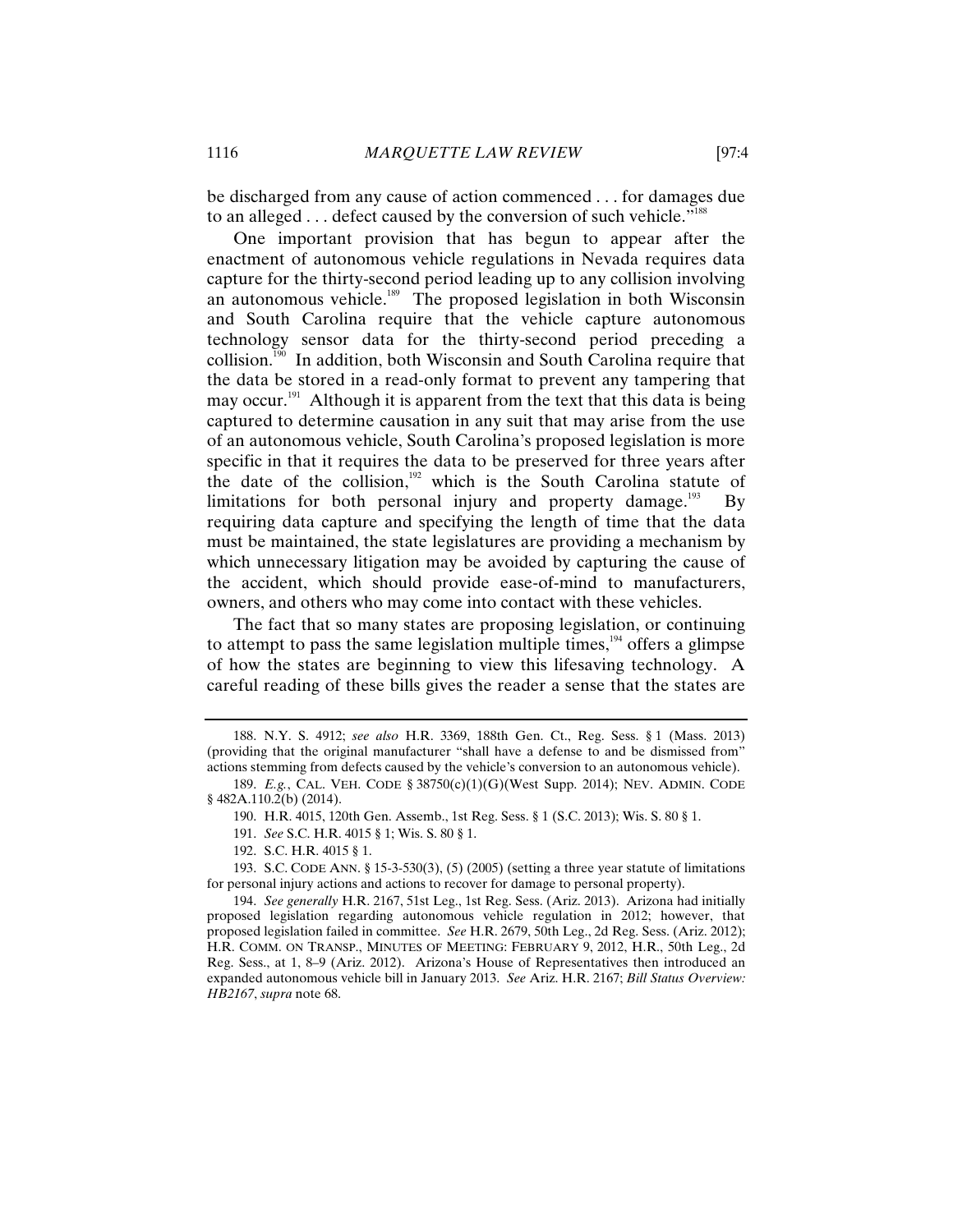attempting to get out ahead of this new technology, while regulating it in a way that will ensure the safety of drivers of both autonomous and manual vehicles. There are several provisions included in these bills that both state and federal regulatory agencies should consider implementing in future regulation.<sup>195</sup> Proposing such legislation is a step in the right direction, and the states must continue moving forward; thus, a look at the Nevada regulation, which has already been promulgated due to Nevada's autonomous vehicle legislation, provides an insight into what form other regulations may take, and a look at its strengths and weaknesses will assist other state regulatory agencies in drafting future regulations.

## *C. Implementation of Autonomous Vehicle Testing Regulation in Nevada*

The legislation that has been either proposed or enacted in the previously mentioned jurisdictions<sup>196</sup> is a step in the right direction; however, although the legislation addresses some concerns that the public and manufacturers may have regarding autonomous vehicle use, the legislation is lacking in other areas. Thus, it is necessary to look to the regulation enacted by Nevada's DMV as a guide because this is the only regulation that has been drafted in any jurisdiction. The regulation does anticipate the hindering of existing vehicles, the possible malfunctions that may require user override, and the uncertainty of blame that may result from a tort suit.

There are several considerations that state legislatures should take into account when creating new legislation specific to autonomous vehicles. One specific concern that the Nevada regulation does not address is the minimum requirements for obtaining a license to operate an autonomous vehicle.<sup>197</sup> The regulation requires the payment of certain fees to apply for a license to operate an autonomous vehicle, specifically in a testing capacity.<sup>198</sup>

<sup>195.</sup> *See, e.g.*, S. 13-016, 69th Gen. Assemb., 1st Reg. Sess. § 4 (Colo. 2013) (proscribing methods of overriding the system and vehicle action in case of system failure and no action by the operator and giving driver liability); H.R. 2428, 77th Leg. Assemb., 2013 Reg. Sess. §§ 4–5, 7 (Or. 2013) (proscribing how a driver can override the autonomous system and what the vehicle must do in case of system failure, requiring storage of system data in case of a collision, and noting manufacturer liability).

<sup>196.</sup> *See supra* Part III.A–B.

<sup>197.</sup> *See* NEV. ADMIN. CODE ch. 482A (2014).

<sup>198.</sup> *Id.* § 482A.110.4.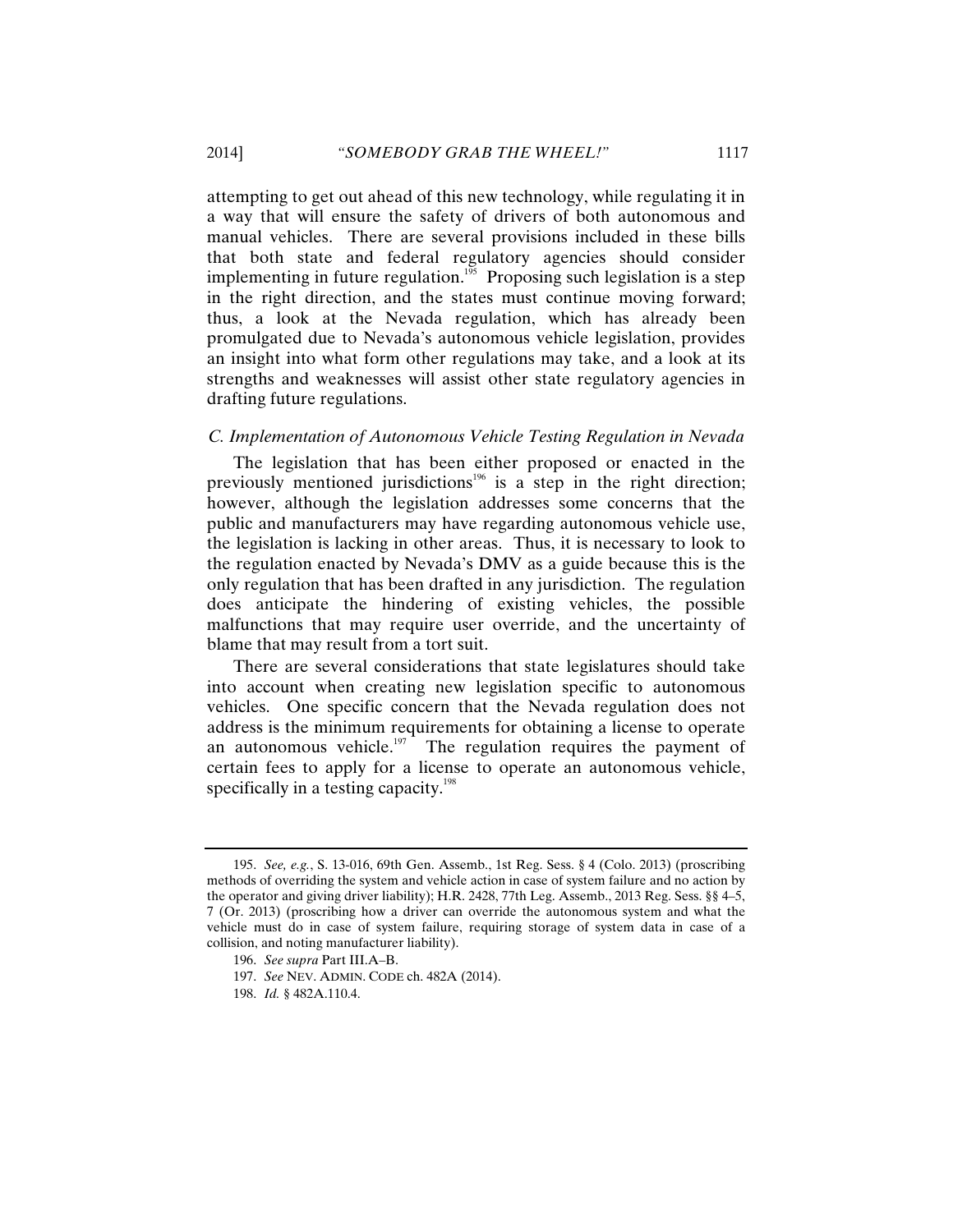The adopted regulation in Nevada attempts to address the possible liability issues before it becomes necessary for courts to attempt to solve these same issues.<sup>199</sup> Initially, the Nevada regulation specifies that it is not designed to inhibit the use of any semi-autonomous technology that is already available to the public such as "a safety system or driver assistance system, including, without limitation, a system to provide electronic blind spot assistance, crash avoidance, emergency braking, parking assistance, adaptive cruise control, lane keep assistance, lane departure warnings and traffic jam and queuing assistance. $1200$  By limiting what types of vehicles these statutes apply to, specifically excluding those cars that may already be on the road, the regulation avoids a potential issue with existing drivers becoming unexpectedly regulated by a new legal regime.

Driver liability appears to be a foremost concern for the legislators proposing autonomous vehicle legislation. The violation of a statute can raise a presumption of negligence via negligence per se.<sup>201</sup> Take a common example envisioned for these vehicles: the owner of the vehicle gets in the car, but instead of alertly monitoring the vehicle and road, that person uses the commute to catch up on work, catch up on sleep, or just relax after a stressful day. So what happens when that vehicle is then involved in an accident while the driver of the autonomous vehicle was sleeping in the operator's seat, and the occupants of the other vehicle are injured? Applying section 286 of the *Restatement (Second) of Torts* to the provision in the District of Columbia legislation, for

201. RESTATEMENT (SECOND) OF TORTS § 286 (1965); *see also* McCracken v. Walls-Kaufman, 717 A.2d 346 (D.C. 1998).

*Id.* at 354 (quoting Marusa v. District of Columbia, 484 F.2d 828, 834 (D.C. Cir. 1973)).

<sup>199.</sup> *See id.* § 482A.190.2(a) (requiring that each autonomous vehicle be equipped with a device that can record how the autonomous technology was functioning "for at least 30 seconds before a collision occurs").

<sup>200.</sup> *Id.* § 482A.010; *see also* MICH. COMP. LAWS ANN. § 257.2b(1) (West Supp. 2014) (defining "automated motor vehicle" in a way that excludes vehicles that have similar safety features); H.R. 1439, 63d Leg., 2013 Reg. Sess. § 2(3)(a) (Wash. 2013) (excluding preexisting vehicles from the definition of "autonomous vehicle" that have the same sorts of semiautonomous technology as that contemplated by the Nevada regulation). *But see* S. 2898, 215th Leg., 2d Ann. Sess. (N.J. 2013) (defining "autonomous vehicle" in such a way that does not explicitly exclude vehicles equipped with the sort of semi-autonomous technology contemplated by the Nevada regulation).

Violation of a statute may give rise to a civil cause of action, and may constitute negligence *per se* if the statute is meant to promote safety, if the plaintiff is "'a member of the class to be protected' by the statute," and if the defendant is a person "upon whom the statute imposes specific duties."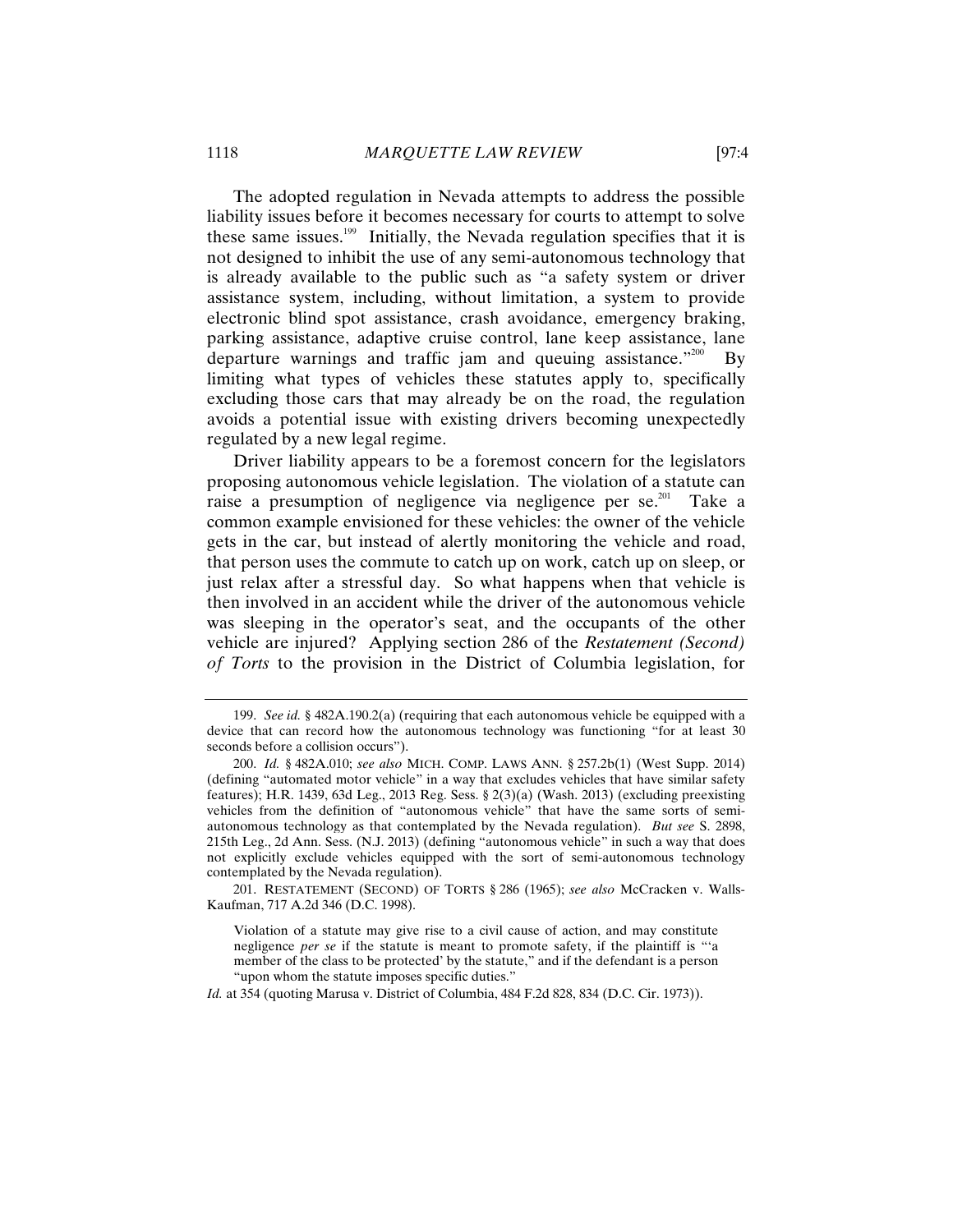example, a court may adopt those provisions as the standard of conduct of a reasonable person.202 The provision in the *Restatement* applies if the purpose of the legislation is:

 (a) to protect a class of persons which includes the one whose interest is invaded, and

(b) to protect the particular interest which is invaded, and

 (c) to protect that interest against the kind of harm which has resulted, and

 (d) to protect that interest against the particular hazard from which the harm results. $^{203}$ 

Thus, applying these requirements to the District of Columbia legislation, it becomes apparent that the driver will likely be presumed negligent in the case of such an accident.<sup>204</sup> In fact, the adopted legislation in California also requires that the "driver . . . be seated in the driver's seat, monitoring the safe operation of the autonomous vehicle, and capable of taking over immediate manual control."205

Requiring the driver of an autonomous vehicle to continuously monitor the vehicle and to be prepared to take over in case of emergency makes logical sense at the testing stage. At this stage, the technology is, by definition, new, and requires close monitoring to ensure that it performs in the manner that it is expected to. However, this approach should not be adopted for final regulations that are promulgated regarding the public use of these vehicles. Instead, a more workable approach involves placing liability on manufacturers for any unforeseen failures of the autonomous technology, while placing

<sup>202.</sup> RESTATEMENT (SECOND) OF TORTS § 286 (1965).

<sup>203.</sup> *Id.*

<sup>204.</sup> *See* D.C. CODE § 50-2352 (2014). This is true because most of the proposed legislation states that it is intended to ensure the safety of these vehicles. *See, e.g.*, S. 13-016, 69th Gen. Assemb., 1st Reg. Sess. § 1 (Colo. 2013) (noting the need to safely expand use of these vehicles); H.R. 1461, 27th Leg., Reg. Sess. § (Haw. 2013) (recognizing that human error accounts for the vast majority of automobile collisions and that "[o]ne possible mechanism for improving these statistics is the use of autonomous or 'driverless' motor vehicles, which have the potential to save time, lives, and money"); H.R. 2428, 77th Leg. Assembly, 2013 Reg. Sess. § 3(5) (Or. 2013) (stating that the department determines if, and when, these vehicles are safe); Wash. H.R. 1439 § 1(3) (noting that the legislature seeks to ensure safe operation and testing of autonomous vehicles).

<sup>205.</sup> CAL. VEH. CODE § 38750(b)(2) (West Supp. 2014) (addressing driver preparedness in the context of testing autonomous vehicles).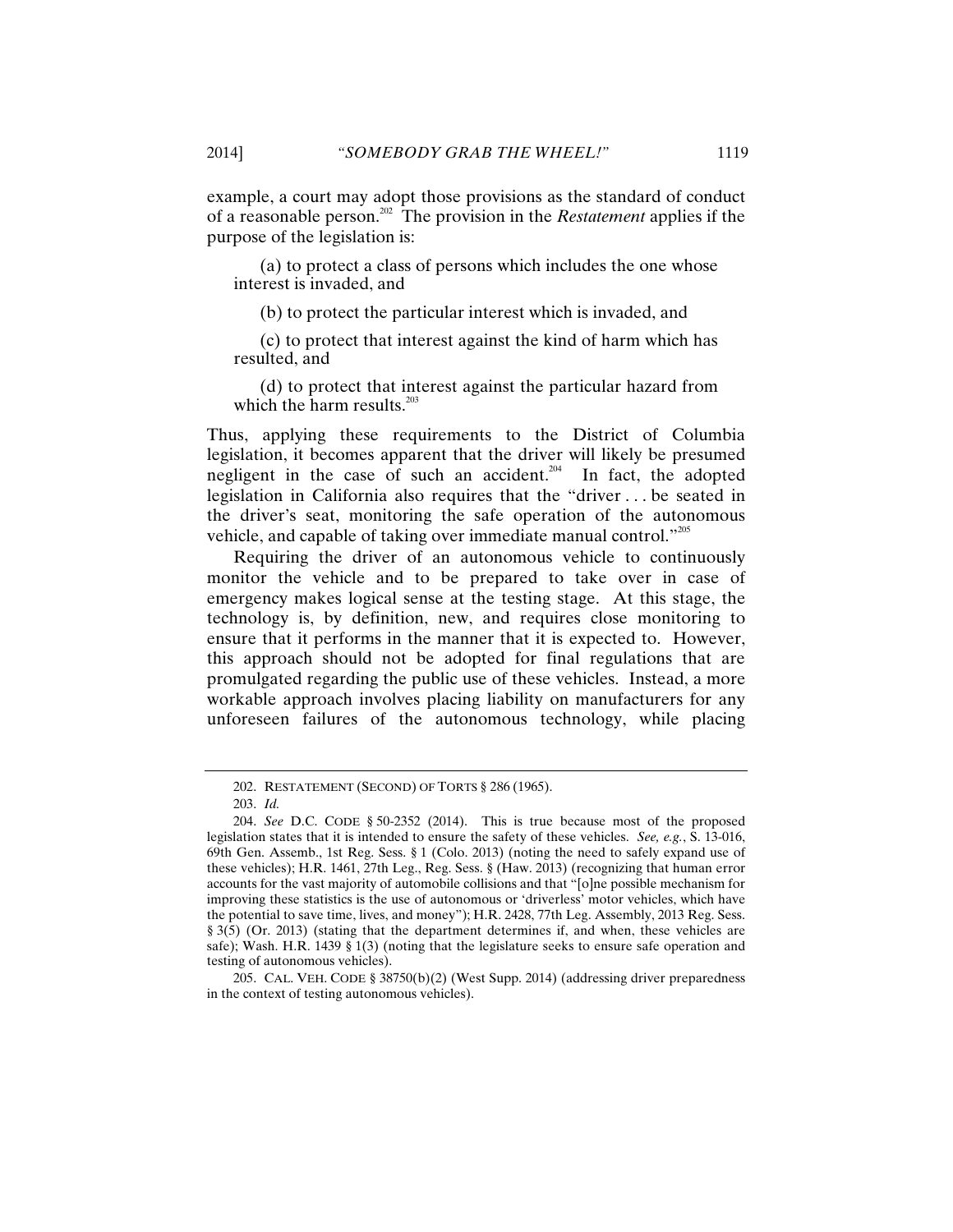liability on "operators" for malfunctions that the operator is aware of due to the vehicle warning them that a failure may occur or that the vehicle needs to be checked. This approach is generally consistent with the current products liability regime regarding automobiles.<sup>206</sup>

The Nevada regulation also clearly evinces a concern for the safety of the other drivers on the road. The regulation requires that any applicant who wishes to test autonomous vehicle technology in the state have a switch that can easily disengage the autonomous technology and allow for the driver to reassert control over the vehicle, $207$  and that the vehicle have a safety system that alerts the operator whenever there is a failure of the autonomous technology.<sup>208</sup> Additionally, the regulation requires that "at least two persons are physically present in an autonomous vehicle at all times that the autonomous vehicle is being tested."209 Those persons required to be in the vehicle during testing are also required to have a valid driver's license and must be trained in the operation of such a vehicle.<sup>210</sup>

One interesting aspect of the Nevada regulation that has a potential bearing on the issue of liability is the requirement that any autonomous vehicle:

[Have] a separate mechanism in addition to, and separate from, any other mechanism required by law, to capture and store the autonomous technology sensor data for at least 30 seconds before a collision occurs between the autonomous vehicle and another vehicle, object or natural person while the vehicle is operating in autonomous mode. The autonomous technology sensor data must be captured and stored in a read-only format by

<sup>206.</sup> *See, e.g.*, Allan E. Korpela, Annotation, *Failure to Warn as Basis of Liability Under Doctrine of Strict Liability in Tort*, 53 A.L.R.3d 239, 281 (1973); *see also* Garza, *supra* note 14, at 600–05, 616.

<sup>207.</sup> NEV. ADMIN. CODE § 482A.190.2(b) (2014); *see also id.* § 482A.190.2(g) (requiring that the operator be able to override the autonomous system "in multiple manners, including, without limitation, through the use of the brake, the accelerator pedal and the steering wheel").

<sup>208.</sup> *Id.* § 482A.190.2(d).

<sup>209.</sup> *Id.* § 482A.130.1.

<sup>210.</sup> *Id.* § 482A.130.2(a)–(b); *see also* H.R. 3369, 188th Gen. Ct., Reg. Sess. § 1 (Mass. 2013) (stating that "[a] person who possesses a valid driver license may operate an autonomous vehicle in autonomous mode"); H.R. 2428, 77th Leg. Assemb., 2013 Reg. Sess. § 5(1) (Or. 2013) (requiring that any operator of an autonomous vehicle "possess[] the proper class of license for the type of autonomous vehicle being tested"); H.R. 2932, 83d Leg., Reg. Sess. § 2 (Tex. 2013) (designating that "[a] person who operates an autonomous motor vehicle . . . must possess a valid driver's license").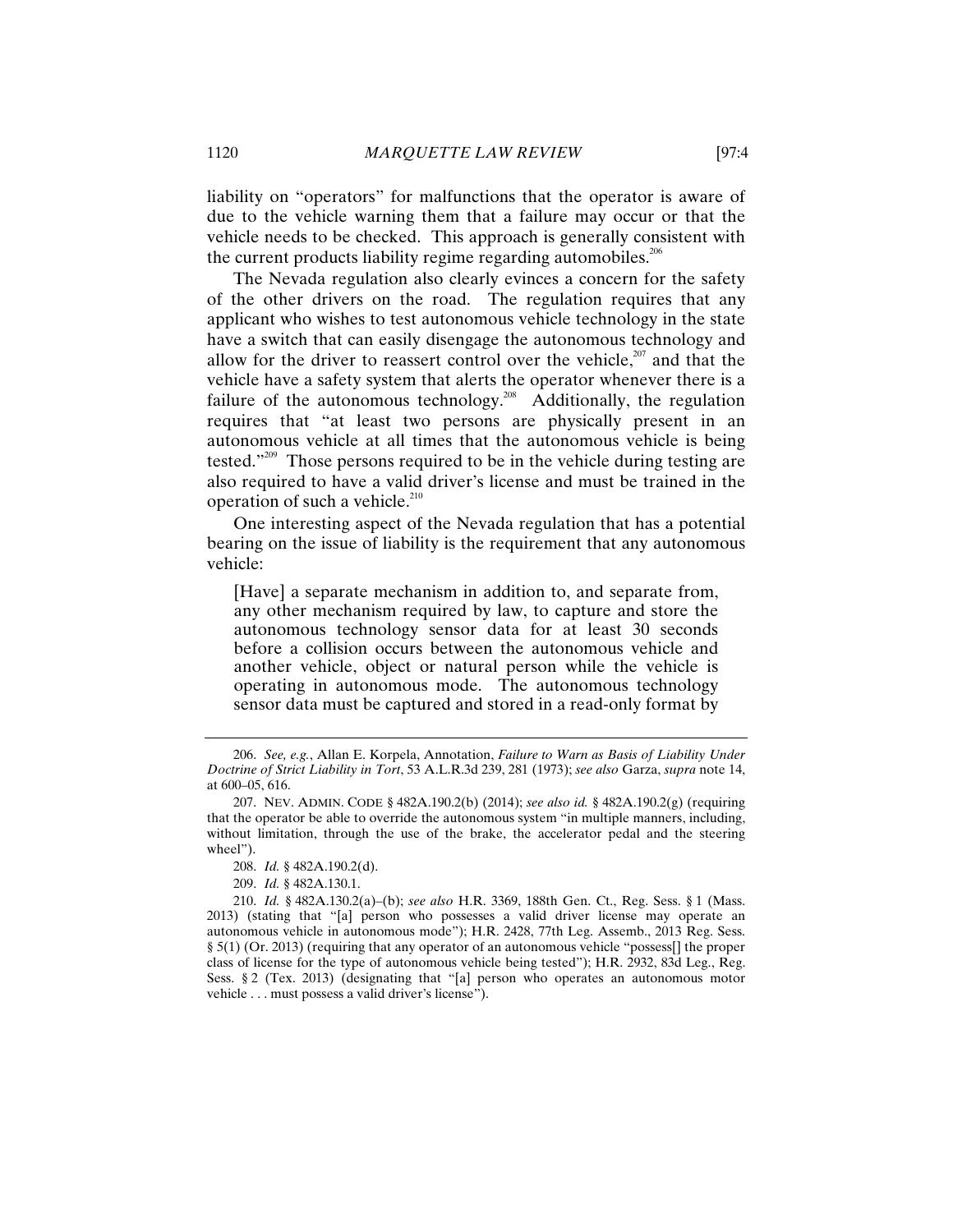the mechanism so that the data is retained until extracted from the mechanism by an external device capable of downloading and storing the data. Such data must be preserved for 3 years after the date of the collision. The provisions of this paragraph do not authorize or require the modification of any other mechanism to record data that is installed on the autonomous vehicle in compliance with federal law.<sup>211</sup>

The requirement that this mechanism is separate from, and in addition to, any other data-gathering device, which would presumably have experimental purposes, shows that the Nevada DMV is already anticipating a situation wherein these autonomous vehicles are involved in accidents. The implementation of such a provision may be intended to ease any pressure that the courts may face in making decisions regarding tort liability.<sup>212</sup> In fact, the effect that Nevada's regulation has had on recently proposed legislation is apparent in this section. The proposed legislation in both South Carolina and Wisconsin requires that the autonomous vehicle be able to capture and store sensor data for at least thirty seconds before any collision.<sup>213</sup>

One part of the Nevada regulation that is particularly noteworthy, and a part that is likely to be reflected in all other regulations that are to be forthcoming from other states that have passed laws allowing for autonomous car testing, is the requirement that the licensee must submit, with his application for a testing license, a certificate for testing in a specific geographic location within the state.<sup>214</sup> To apply for additional territories, the licensee must prove to the department, beforehand, that the autonomous vehicle is "capable of being driven in the conditions of the proposed geographic location in compliance with the traffic laws and other laws applicable to drivers and motor vehicles" that are operated within the state.<sup>215</sup> This provision of the regulation is of particular importance, especially in those states that may be contemplating legislation, because it allows the state to control the testing and alleviate any potential constituent fears regarding autonomous vehicle testing. This is especially true in those states that

<sup>211.</sup> NEV. ADMIN. CODE § 482A.190.2(a).

<sup>212.</sup> *See generally* Graham, *supra* note 1 (discussing the evolution of case law when there is any new technological innovation that does not clearly fit within predefined legal notions).

<sup>213.</sup> H.R. 4015, 120th Gen. Assemb., 1st Reg. Sess. § 1 (S.C. 2013); S. 80, 2013–2014 Leg., 101st Reg. Sess. § 1 (Wis. 2013).

<sup>214.</sup> NEV. ADMIN. CODE § 482A.120.

<sup>215.</sup> *Id.* § 482A.120.2.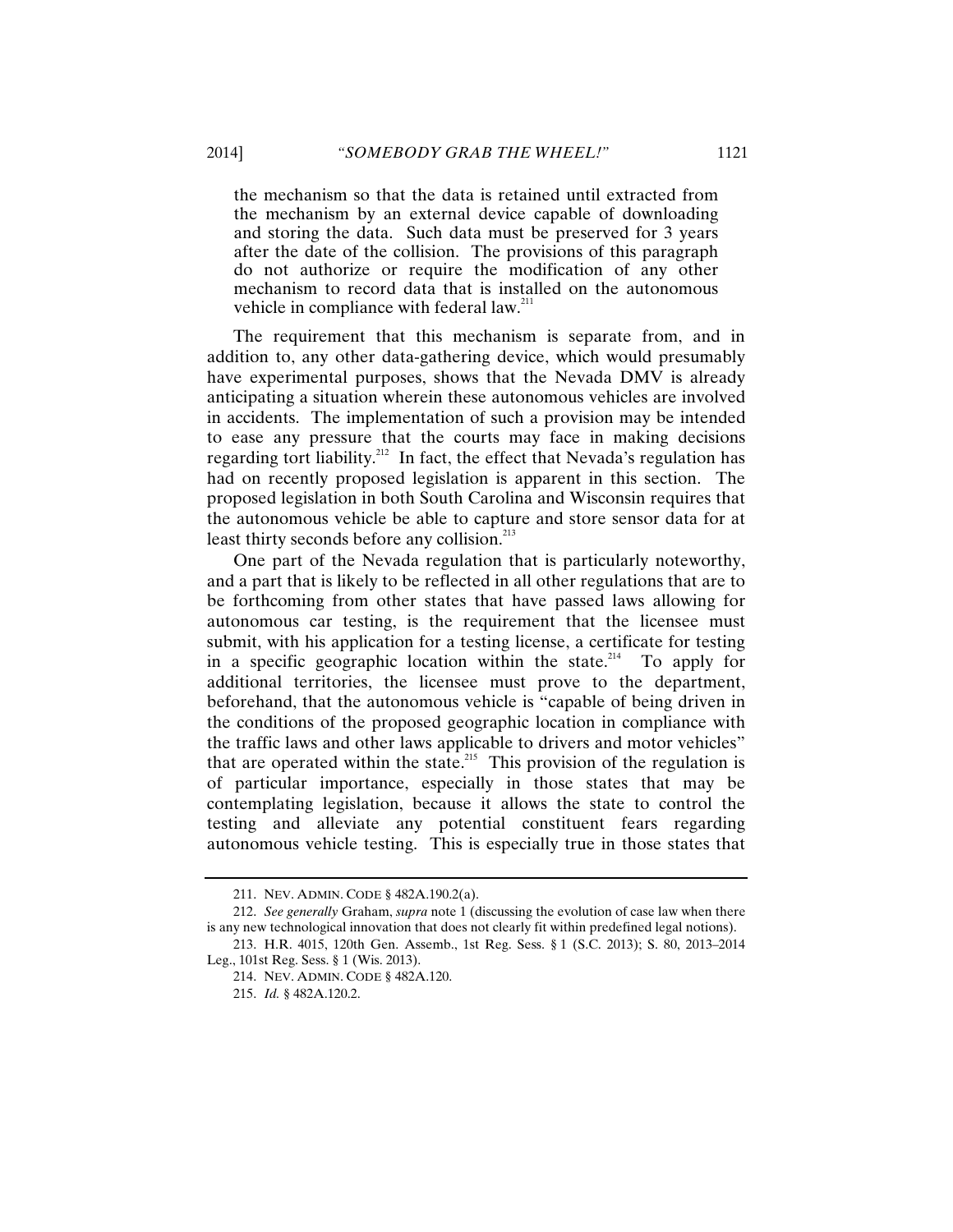are more likely to have adverse weather conditions, such as snow and  $\mathrm{ice.}^{216}$ 

Ensuring the safety of these vehicles, for both the occupants and other commuters, is the most important hurdle to pass in getting these vehicles on the road. By prescribing the minimum methods that must be incorporated in an autonomous vehicle so that the driver can override the autonomous system, $217$  the Nevada regulation is ensuring that drivers, and others on the road, know that these vehicles are safe and have a guaranteed, consistent means to change between autonomous and manual control.

State motor vehicle departments should continue to promulgate regulations similar to the Nevada regulations. The Nevada regulations are a necessary step in allowing the testing of autonomous vehicles on public roadways, which will lead to the eventual commercial availability of autonomous vehicles. Such state regulations, however, should apply at only the testing stage for autonomous vehicles. Once autonomous vehicles have been successfully tested pursuant to state regulations in a variety of environments, then initial state regulation will have essentially run its useful course. At that point, further state regulation will likely prove to be a hindrance to the full-commercial implementation of autonomous vehicles. Instead, once the safety and practicality of autonomous vehicles has been proven pursuant to state regulations, the federal government, through the NHTSA, should promulgate national regulations to provide comprehensive regulations for manufacturers and upfitters<sup>218</sup> throughout the country.

<sup>216.</sup> Approximately twenty-three percent of annual vehicle crashes are weather related. *How Do Weather Events Impact Roads?*, FED. HIGHWAY ADMIN., http://www.ops.fhwa.dot.g ov/weather/q1\_roadimpact.htm (last visited May 15, 2014).

<sup>217.</sup> NEV. ADMIN. CODE §  $482A.190.2(g)$  (providing that the autonomous vehicle must "allow[] the operator to take control of the autonomous vehicle in multiple manners, including, without limitation, through the use of the brake, the accelerator pedal and the steering wheel and alerts the operator that the autonomous mode has been disengaged").

<sup>218.</sup> *See, e.g.*, *id.* § 482A.190. Michigan's autonomous vehicle statute defines "upfitter" as "a person that modifies a motor vehicle after it was manufactured by installing automated technology in that motor vehicle to convert it to an automated vehicle." MICH. COMP. LAWS ANN. § 257.2b(5) (West Supp. 2014).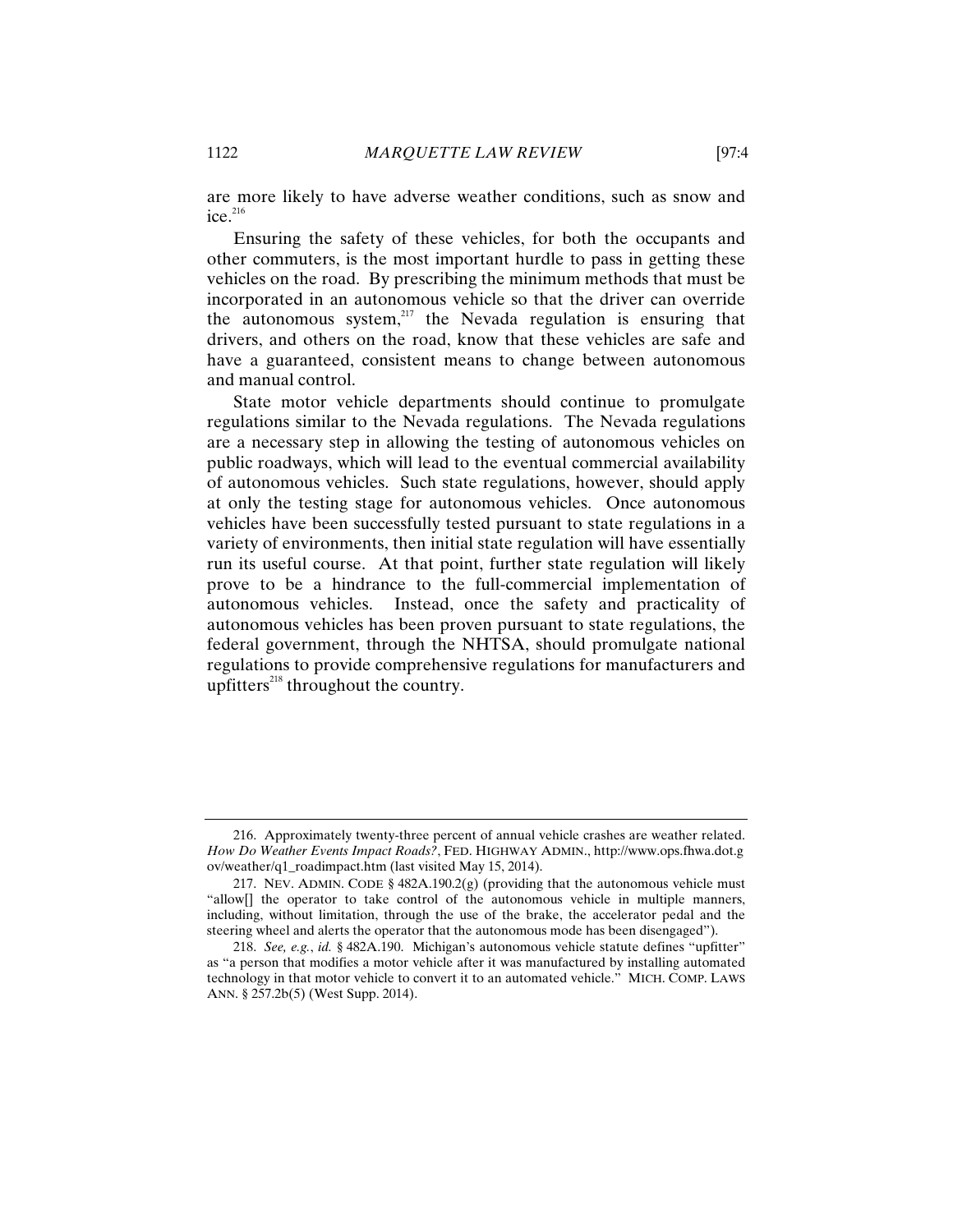#### IV. EFFECT OF THE GENEVA CONVENTION ON ANY AUTONOMOUS VEHICLE LEGISLATION ENACTED IN THE UNITED STATES

The implementation of any state or federal regulations regarding autonomous vehicles will likely be subject to the Geneva Convention on Road Traffic.<sup>219</sup> Article 8 of the Geneva Convention on Road Traffic establishes uniform rules for road safety in the international context.<sup>220</sup> The United States ratified the Geneva Convention on Road Traffic on August 30, 1950, and the treaty entered into force on March 26, 1952.<sup>221</sup>

Article 8 of the Geneva Convention on Road Traffic (1949) provides: "Every vehicle ... shall have a driver."<sup>222</sup> Thus, under this Convention, a vehicle is required to have a person driving the vehicle or who is in actual physical control of the vehicle at all times. $^{223}$  The Convention also defines "driver" as "any person who drives a vehicle, including cycles, or guides draught, pack or saddle animals or herds or flocks on a road, or who is in actual physical control of the same."<sup>224</sup> This provision will not affect state regulation regarding autonomous vehicles used by residents of the state within such state; however, it will have an effect upon any possible international use of these vehicles.<sup>225</sup>

The Geneva Convention on Road Traffic may hinder the use of autonomous vehicles because the United States Constitution provides that:

This Constitution, and the Laws of the United States which shall be made in Pursuance thereof; and all Treaties made, or which shall be made, under the Authority of the United States, shall be the supreme Law of the Land; and the Judges in every State shall be bound thereby  $\ldots$ <sup>226</sup>

Thus, under the Supremacy Clause, "state laws . . . must yield: 'In every such case, the act of Congress or treaty is supreme; and the law of the

226. U.S. CONST. art. VI, cl. 2.

<sup>219.</sup> Geneva Convention on Road Traffic art. 1, Sept. 19, 1949, 3 U.S.T. 3008, 125 U.N.T.S. 3.

<sup>220.</sup> *Id.* at art. 8; SMITH, *supra* note 65, at 14 (stating that "[t]he 1949 Geneva Convention on Road Traffic . . . promotes road safety by establishing uniform rules").

<sup>221.</sup> Geneva Convention on Road Traffic, *supra* note 219.

<sup>222.</sup> *Id.* at art. 8.

<sup>223.</sup> *See id.*

<sup>224.</sup> *Id.* at art. 4.

<sup>225.</sup> *Id.* at art. 1 (stating that "[w]hile reserving its jurisdiction over the use of its own roads, each Contracting State agrees to the use of its roads for international traffic under the conditions set out in this Convention").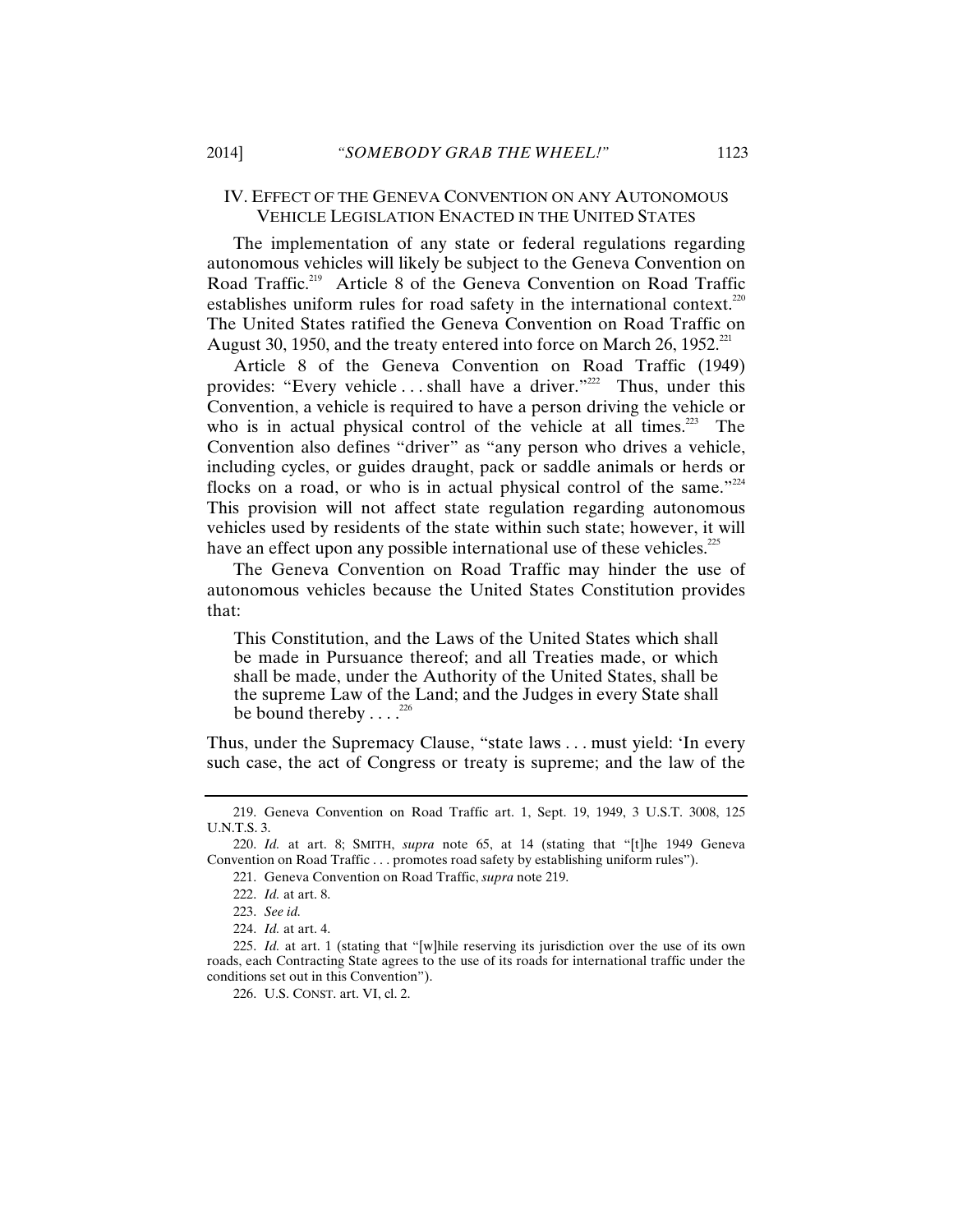State, though enacted in the exercise of powers not controverted, must vield to it." $\frac{1}{227}$ 

Professor Smith of Stanford's Center for Internet and Society has discussed the possibility that Article 8 may be binding as federal law, whether it is self-executing or not.<sup>228</sup> It is likely that the Geneva Convention's driver requirement was directed toward pack animals and animals towing carts, as these are capable of reaching their destination without a human driver, while automobiles were not capable of this feat.<sup>229</sup> Additionally, it has been posited that a vehicle may have a driver even if no person is physically present in the automobile.<sup>230</sup> In fact, the Geneva Convention may be interpreted such that a person may be a driver so long as they indirectly control the vehicle.<sup>231</sup>

Smith further posits that there are domestic responses that may allow the United States to circumvent the requirements of the Geneva Convention.<sup>232</sup> Congress may enact legislation that is directly contrary to the requirements of Article 8; however, such an enactment "would also place the United States in breach of its international obligations."<sup>233</sup> Alternatively, the executive has the power to "denounce the treaty pursuant to article 32; this would both relieve the United States of its international obligations and, arguably, negate the treaty's domestic

<sup>227.</sup> United States v. Locke, 529 U.S. 89, 100 (2000) (deciding that certain provisions of the state of Washington's regulations regarding certain maritime procedures were preempted by federal regulation because Congress intended for federal regulation to be the sole source of regulation in this area) (quoting Sinnot v. Davenport, 63 U.S. (22 How.) 227, 243 (1859)).

<sup>228.</sup> *See* SMITH, *supra* note 65, at 34–43 (discussing the possibility that Article 8 is binding and enforceable as federal law); *see also id.* at 41 (noting that Justice Breyer has stated that "the Geneva Convention's provisions regarding the 'rights and obligations of drivers' 'are of the sort that this Court has found self-executing'" (quoting Medellin v. Texas, 552 U.S. 491 app. B at 570, 574 (2008) (Breyer, J., dissenting))); *Bryant Walker Smith*, CTR. FOR INTERNET & SOC'Y, http://cyberlaw.stanford.edu/about/people/bryant-walker-smith (last visited Apr. 5, 2014).

<sup>229.</sup> SMITH, *supra* note 65, at 18 (noting that "[i]n 1949 . . . deliberately requiring a motor vehicle to have a driver would have seemed as important as deliberately requiring that vehicle to maintain contact with the ground").

<sup>230.</sup> *Id.* at 22 ("An automated vehicle might . . . have multiple simultaneous drivers, including a person who is physically or electronically positioned to provide real-time input to the vehicle, a person who turns on or dispatches the vehicle, or a person who initiates or customizes that automated operation.").

<sup>231.</sup> *Id.* at 23–28.

<sup>232.</sup> *See id.* at 42–43.

<sup>233.</sup> *Id.* at 42 (citing Comm. of U.S. Citizens Living in Nicaragua v. Reagan, 859 F.2d 929 (D.C. Cir. 1988)).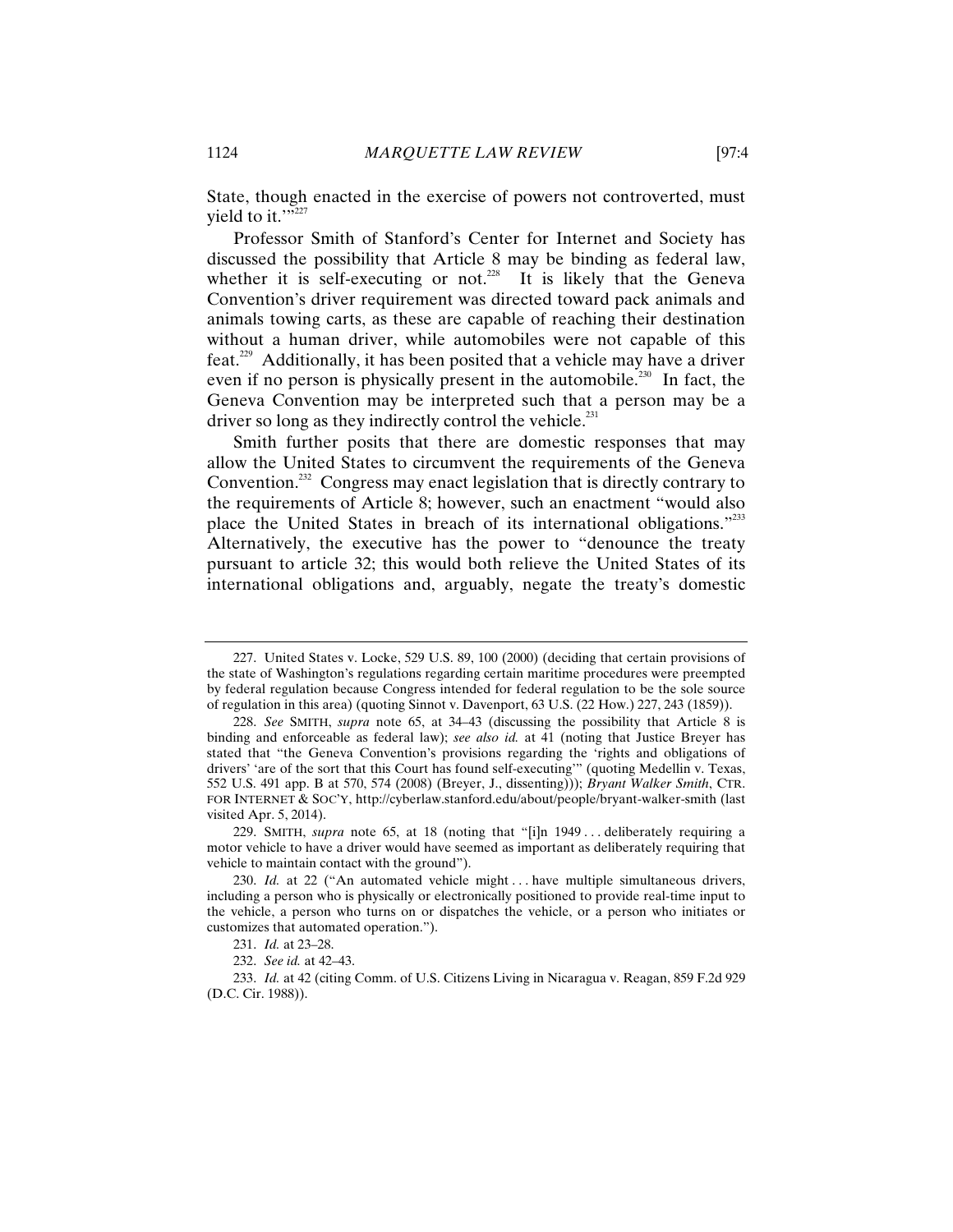effect. $1234$  Rather than the United States risking a breach of its international obligations, however, a preferable approach is to have the individual states "shape how these provisions are interpreted at the domestic and international levels."235 States may shape the interpretations of these provisions through establishing a good-faith practice.236 Smith posits that a state legislature may establish such goodfaith practice by providing a specific provision in proposed legislation that finds that the use of autonomous vehicles is consistent with Article 8:

The Legislature hereby finds that automated operation of vehicles under the conditions prescribed herein is consistent with article 8 of the Convention on Road Traffic because (1) such operation has the potential to significantly improve highway safety, one of the objects of the Convention; (2) this State shall make such operation reasonably knowable to the foreign visitors contemplated by the Convention; (3) the Convention implicitly permits indirect control over vehicles and animals; (4) there shall remain a licensed driver of each vehicle who shall be able to specify or accept the parameters of operation; and (5) these parameters shall be consistent with the traffic laws of this State.<sup>237</sup>

Although the Geneva Convention on Road Traffic will affect the possible use of autonomous vehicles when it comes to international travel, $^{238}$  it will likely not affect the regulatory scheme in place in the states, and should not be viewed as a hindrance by manufacturers and developers of this technology. It is important for states to be aware of the possibility that the Geneva Convention may affect the implementation of autonomous vehicles. On the whole, Article 8 must be considered in promulgating regulation, however, it will likely not prevent implementation of this life-saving technology.

<sup>234.</sup> *Id.* at 43 (footnote omitted).

<sup>235.</sup> *Id.*

<sup>236.</sup> *Id.*

<sup>237.</sup> *Id.* at 88 (providing model draft language for states contemplating autonomous vehicle legislation).

<sup>238.</sup> *Is Canada Ready for Self-Driving Cars?*, CBC.ca (Sep. 1, 2013, 7:12 PM), http://www.cbc.ca/news/canada/is-canada-ready-for-self-driving-cars-1.1342091 (discussing the lack of legislation addressing autonomous vehicles in Canada); *see also* Michael Mui, *Blurry Legalities for Autonomous Vehicles in Canada*, 24 Hours Vancouver (Aug. 21, 2013, 1:42 PM), http://vancouver.24hrs.ca/2013/08/13/blurry-legalities-for-autonomous-vehicles-in-canada.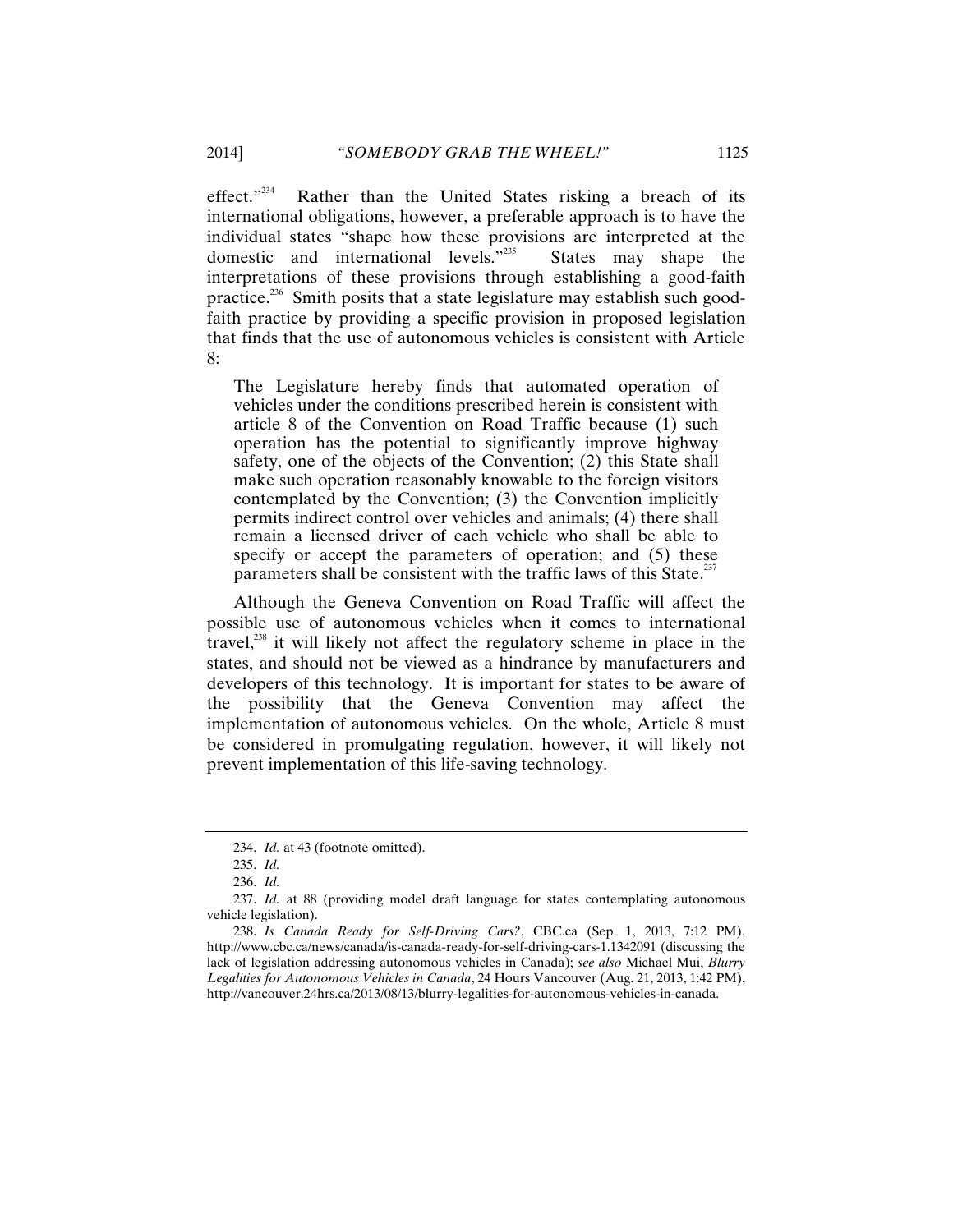### V. NHTSA REGULATION IN CONJUNCTION WITH STATE REGULATION OF AUTONOMOUS VEHICLES

The next step regarding regulation of autonomous vehicles, after state regulation at the testing stage, is federal regulation of autonomous vehicles. There is already a federal agency in place that has the ability to pass regulations that will serve minimum requirements with which these vehicles must comply in order to be considered road ready—the NHTSA.<sup>239</sup> The NHTSA already bills itself as "responsible for reducing deaths, injuries and economic losses resulting from motor vehicle crashes.<sup> $240$ </sup> Thus, according to its own mission and the safety Thus, according to its own mission and the safety enhancement that autonomous vehicles will provide, the NHTSA is already in a position to speed the process of getting this safety feature on the road.

States have already begun to anticipate federal regulation of autonomous vehicle technology. One provision that appears in 2013 legislation that specifically anticipates the likely path that regulation of autonomous technology will take provides for federal preemption of any state provisions that are in conflict with federal regulations.<sup>241</sup> While states are regulating and will continue to regulate the testing of autonomous vehicles, the federal government, through the NHTSA, will eventually institute a nationwide regulatory scheme. For example, South Carolina's proposed legislation provides that "Federal regulations promulgated by the [NHTSA] shall supersede the provisions of this chapter when found to be in conflict with any other state law or regulation."242 By specifying that the federal regulations will supersede any state provisions in conflict with the federal regulations, the states are specifically avoiding any possible future uncertainty regarding the applicable regulations.

Additionally, states appear to be anticipating the preferable two-step approach to the regulation of autonomous vehicles. After the safety

<sup>239.</sup> *About NHTSA*, NAT'L HIGHWAY TRAFFIC SAFETY ADMIN., http://www.nhtsa.gov /About (last visited Feb. 10, 2013).

<sup>240.</sup> *Who We Are and What We Do*, NAT'L HIGHWAY TRAFFIC SAFETY ADMIN., http://www.nhtsa.gov/About+NHTSA/Who+We+Are+and+What+We+Do (last visited Feb. 10, 2013); *see also* Highway Safety Act of 1970, Pub. L. No. 91-605, § 202, 84 Stat. 1713, 1739 (codified as amended at 49 U.S.C. § 105 (2006)) (establishing the NHTSA).

<sup>241.</sup> *See, e.g.*, H.R. 2167, 51st Leg., 1st Reg. Sess., § 1 (Ariz. 2013) (providing that NHTSA regulations shall supersede any state regulations found to be in conflict with the NHTSA regulations); H.R. 3369, 188th Gen. Ct., Reg. Sess. § 1 (Mass. 2013) (same).

<sup>242.</sup> H.R. 4015, 120th Gen. Assemb., 1st Reg. Sess. § 1 (S.C. 2013).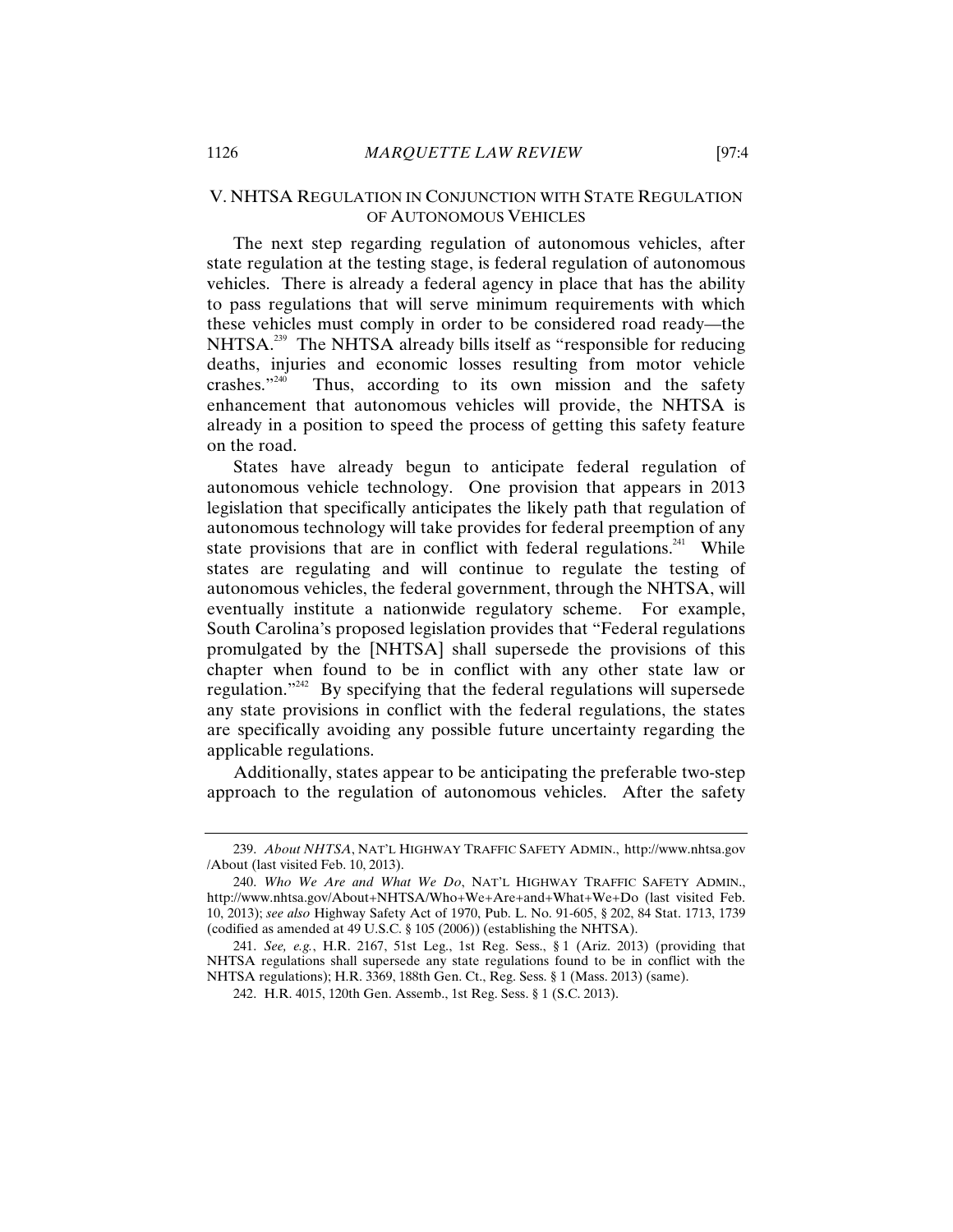and practicality of autonomous vehicles has been established through testing conducted pursuant to state regulations in the first step, the federal government will establish a national regulatory regime for autonomous vehicles. The NHTSA will establish rules and regulations covering autonomous vehicles, and these rules and regulations will supersede state regulations while having been informed by the state regulations that were in place at the testing stage.

#### *A. The NHTSA and Regulation of Motor Vehicles*

Federal regulation of automobiles began as early as 1966 with the passage of the National Traffic and Motor Vehicle Safety Act of 1966 (Safety Act).<sup>243</sup> The stated purpose of the current Safety Act is to "reduce traffic accidents and deaths and injuries resulting from traffic accidents."244 To have authority to prescribe safety regulations over motor vehicles, Congress relies upon the powers granted to it in the Commerce Clause.<sup>245</sup> Under the Commerce Clause, Congress has the power to regulate anything that passes in interstate commerce, and it is also an implicit prohibition on the states from regulating interstate commerce.246 Thus, under the Commerce Clause, Congress has the power to regulate instrumentalities of interstate commerce, one of which is motor vehicles.<sup>247</sup> It is, therefore, within Congress's power to regulate motor vehicles, and it is within Congress's power to proscribe regulations relating to autonomous vehicles, a power that it has delegated to the NHTSA.

Under the Safety Act, there cannot be any "manufacture for sale, [sale], offer for sale, introduction] or deliver[y] for introduction in interstate commerce, or import into the United States" of any motor vehicle that does not comply with the safety standards promulgated by

<sup>243.</sup> National Traffic and Motor Vehicle Safety Act of 1966, Pub. L. No. 89-563, 80 Stat. 718, (codified as amended at 49 U.S.C. §§ 30101–03, 30111–26, 30141–47, 30161–69); PRODUCTS LIABILITY PRACTICE GUIDE § 92.04(1) (John F. Vargo & Matthew Bender eds., rev. ed. 2014) (discussing regulation of the automobile industry).

<sup>244. 49</sup> U.S.C. § 30101 (stating that in order for the Safety Act to achieve its goal of reducing accidents and deaths it is necessary for it to give standards for vehicle safety when such vehicles are used in interstate commerce).

<sup>245.</sup> U.S. CONST. art. I,  $\S$  8, cl. 3 (stating that Congress has the power "[t]o regulate Commerce with foreign Nations, and among the several States, and with the Indian Tribes").

<sup>246.</sup> *See* Donald H. Regan, *The Supreme Court and State Protectionism: Making Sense of the Dormant Commerce Clause*, 84 MICH. L. REV. 1091, 1099–100 (1986).

<sup>247.</sup> *Id.* at 1185.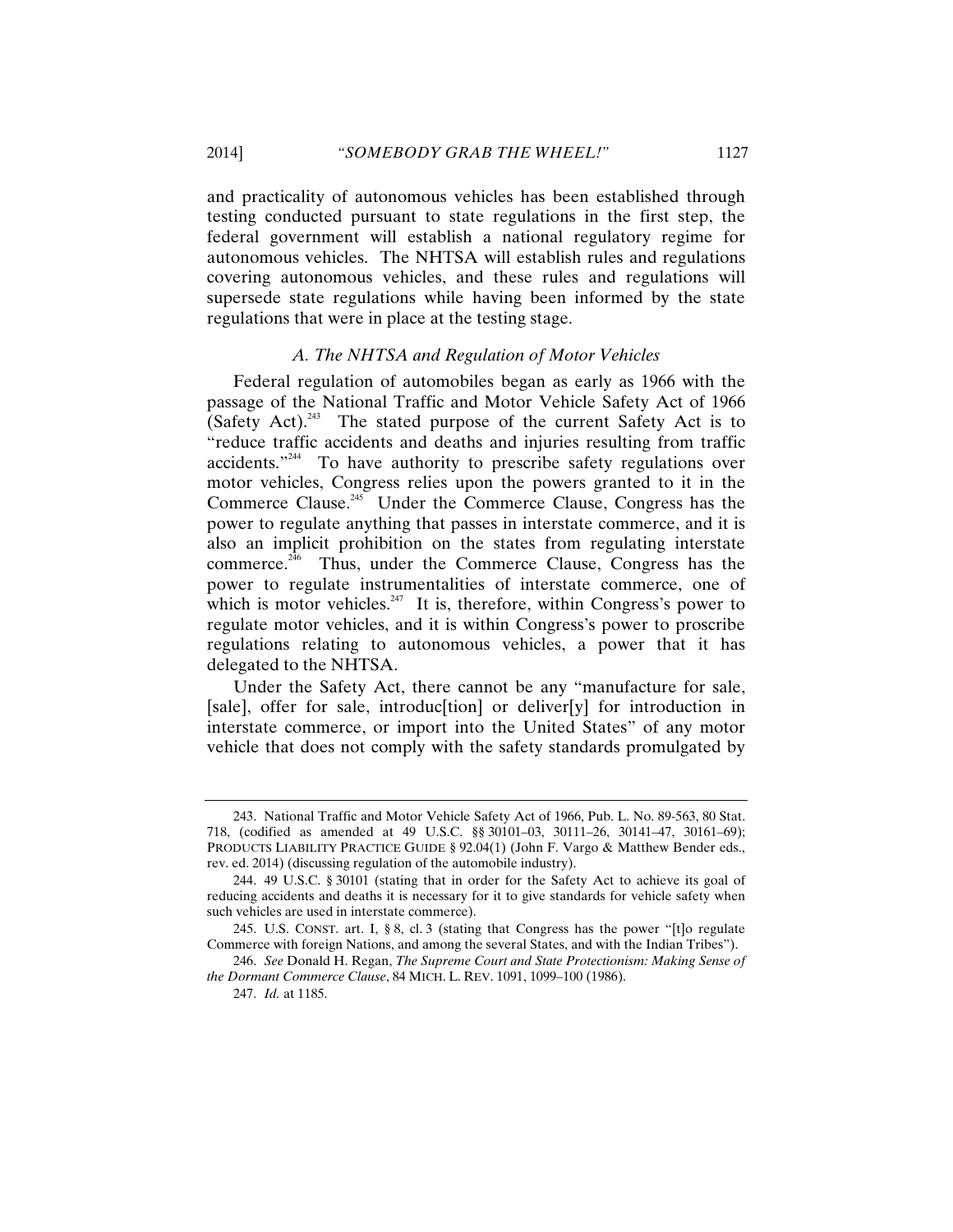the NHTSA under the powers given to it by the Safety Act.<sup>248</sup> Thus, any motor vehicle, autonomous or not, must comply with the current federal safety standards to be legally sold in the United States, provided that it is sold or used in interstate commerce. Congress has the ability to regulate "instrumentalities of interstate commerce" and "activities that substantially affect interstate commerce."<sup>249</sup> The regulation of automobiles, even if built using completely intrastate components and materials, falls under regulation of instrumentalities used in interstate commerce because automobiles qualify as such instrumentalities.<sup>250</sup>

Under the Safety Act, the Secretary of Transportation is obligated to propose safety standards that motor vehicles must meet. $^{251}$  It is the NHTSA that disseminates the Federal Motor Vehicle Safety Standards  $(FMVSS)$ .<sup>252</sup> The FMVSS include such categories as "crash avoidance, crash worthiness, post-crash, and other standards."<sup>253</sup> The FMVSS are estimated to have saved hundreds of thousands of lives and prevented even more from suffering injury.<sup>254</sup> Implementation of FMVSS relating

<sup>248.</sup> *See* 49 U.S.C. § 30112(a)(1); *see also* STEPHEN G. BREYER, REGULATION AND ITS REFORM 96 (1982) (noting that the NHTSA promulgated the first twenty safety standards just four months after the Safety Act had been enacted).

<sup>249.</sup> Gonzales v. Raich, 545 U.S. 1, 16–17 (2005).

<sup>250.</sup> United States v. Mandel, 647 F.3d 710, 722 (7th Cir. 2011) (stating that "[a]utomobiles are designed to move people and goods over distances both long and short, and as such they play a crucial role in interstate commerce"); *see also* United States v. Bishop, 66 F.3d 569, 588 (3d Cir. 1995) (observing that "[i]nstrumentatlities differ from other objects that affect interstate commerce because they are used as a means of transporting goods and people across state lines. Trains and planes are inherently mobile; highways and bridges, though static, are critical to the movement of automobiles," and as such, "[i]t would be anomalous . . . to recognize these categories of instrumentalities but to suggest that the similarly mobile automobile is not also an instrumentality of interstate commerce"). It is worth noting, however, that those cases discussed federal jurisdiction that was conferred visà-vis the use of an automobile in intrastate commerce. *Mandel*, 647 F.3d at 720; *Bishop*, 66 F.3d at 590. On the contrary, the NHTSA is regulating the manufacture of vehicles and the safety measures that must be in place in new vehicles. *See* NHTSA Federal Motor Vehicle Safety Standards, 49 C.F.R. § 571.7 (2012).

<sup>251. 49</sup> U.S.C. § 30111(a).

<sup>252.</sup> PRODUCTS LIABILITY PRACTICE GUIDE, *supra* note 243, § 92.04(2)(b)(i).

<sup>253.</sup> *See* JULIAN WEBER, AUTOMOTIVE DEVELOPMENT PROCESSES: PROCESSES FOR SUCCESSFUL CUSTOMER ORIENTED VEHICLE DEVELOPMENT 111 (2009) ("[O]ver 85 standards have been established, divided in crash avoidance, crash worthiness, post-crash, and other standards."); *see also* 49 C.F.R. pt. 571.

<sup>254.</sup> CHARLES J. KAHANE, NAT'L HIGHWAY TRAFFIC SAFETY ADMIN., REP. NO. DOT HS 809 833, LIVES SAVED BY THE FEDERAL MOTOR VEHICLE SAFETY STANDARDS AND OTHER VEHICLE SAFETY TECHNOLOGIES, 1960–2002: PASSENGER CARS AND LIGHT TRUCKS 185 (2004), *available at* http://www.nhtsa.gov/cars/rules/regrev/evaluate/809833.html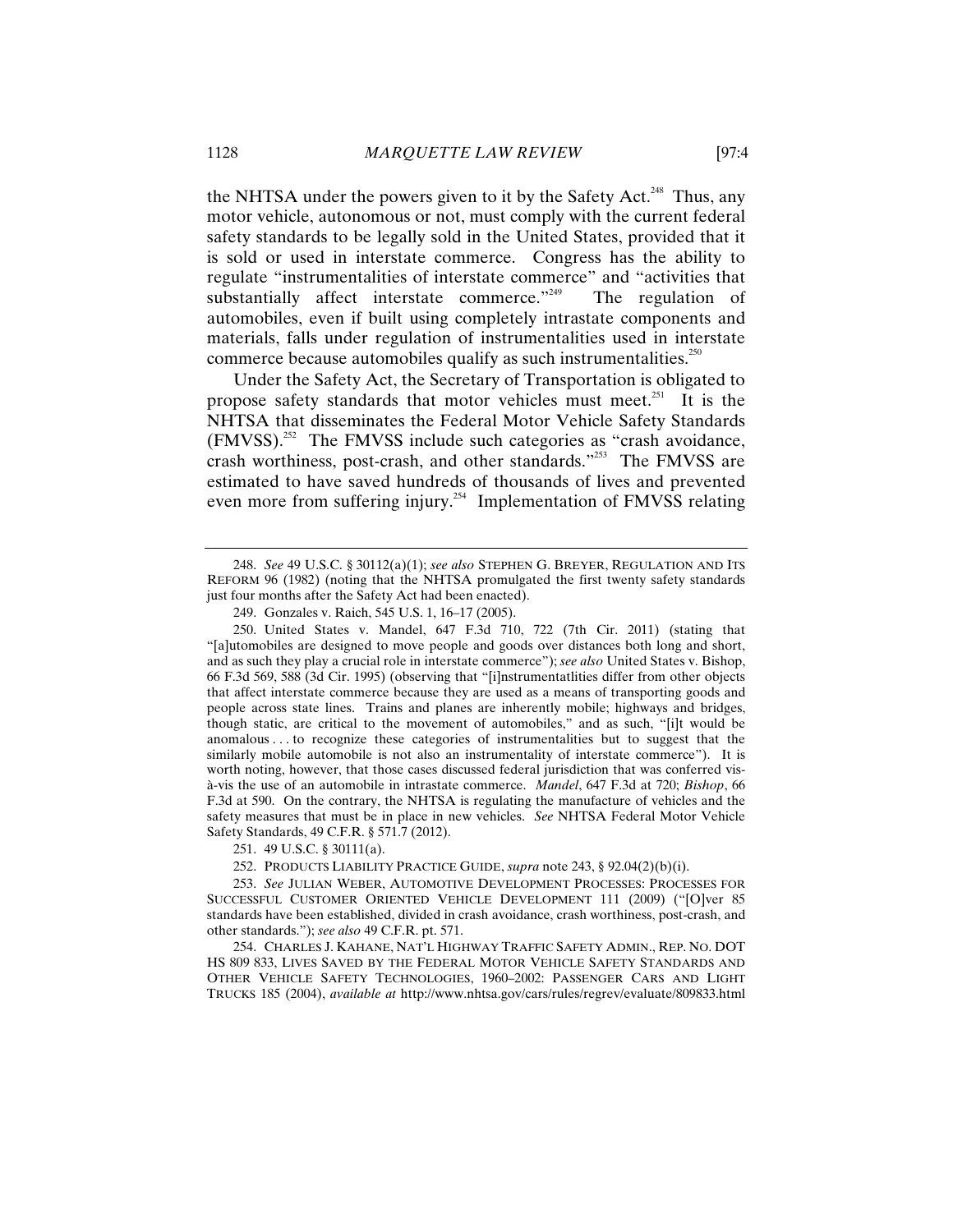to autonomous vehicles will, potentially, also have the ability to save more lives by ensuring a smooth and uniform advancement and regulation of autonomous vehicles entering the marketplace. By ensuring that autonomous vehicles adhere to minimum federal standards, the NHTSA can bring these lifesaving vehicles to the public in a more timely fashion by providing manufacturers with a uniform national system of minimal safety requirements.

The focus of the NHTSA has been, and will continue to be, the prevention of traffic fatalities and accidents through the promulgation of the FMVSS that manufacturers must follow in the manufacture and sale of motor vehicles.<sup>255</sup> The FMVSS are generally designed to enhance the safety of a vehicle's occupants during an accident; $^{256}$  however, there are also other programs that ensure that motor vehicle design improvements are effective and efficient.<sup>257</sup>

Any regulations and minimal requirements for autonomous vehicles would necessarily be in addition to any current standards that motor vehicles must comply with. It is not unprecedented for the NHTSA to propose regulations for unique types of vehicles. For instance, the NHTSA has recently proposed a rule that would set minimum sound requirements for hybrid and fully electric vehicles.<sup>258</sup> Like other rules promulgated by the NHTSA, this rule is intended to reduce deaths and injuries and is estimated to "eliminate 2,800 injuries every year and save

<sup>(</sup>estimating that the FMVSS have saved 328,551 lives from 1960 to 2002); Joan Claybrook & David Bollier, *The Hidden Benefits of Regulation: Disclosing the Auto Safety Payoff*, 3 YALE J. ON REG. 87, 87–88 (1985) (noting how these relatively unknown regulations are saving lives while those whose lives are saved generally chalk it up to "good luck" (internal quotation marks omitted)).

<sup>255.</sup> Claybrook & Bollier, *supra* note 254, at 100.

<sup>256.</sup> *Id.* at 110.

<sup>257.</sup> *Id.* at 110–11 (discussing the "highway safety programs" which affect individual motorists and seek to differ pre-crash behavior, which can contribute to accidents, and driver behavior that can differ the severity of the harm that is suffered during an accident). These programs include things such as the highway speed limit and public service announcements regarding safety belt use. *Id.*

<sup>258.</sup> NHTSA Minimum Sound Requirements for Hybrid and Electric Vehicles, 78 Fed. Reg. 2798 (proposed Jan. 14, 2013) (to be codified at 49 C.F.R. pts. 571, 585); *NHTSA Proposes Minimum Sound Requirements for Electric and Hybrid Vehicles*, AFTERMARKETNEWS (Jan. 9, 2013), http://www.aftermarketnews.com/Item/108743/nhtsa\_pro poses\_minimum\_sound\_requirements\_for\_electric\_and\_hybrid\_vehicles.aspx; *What Is a Hybrid Vehicle?*, WHAT-IS-WHAT?COM, http://what-is-what.com/what\_is/hybrid\_vehicle.html (last visited May 15, 2014) ("A hybrid car is an automobile that has two or more major sources of propulsion power. Most hybrid cars currently marketed to consumers have both conventional gasoline and electric motors . . . .").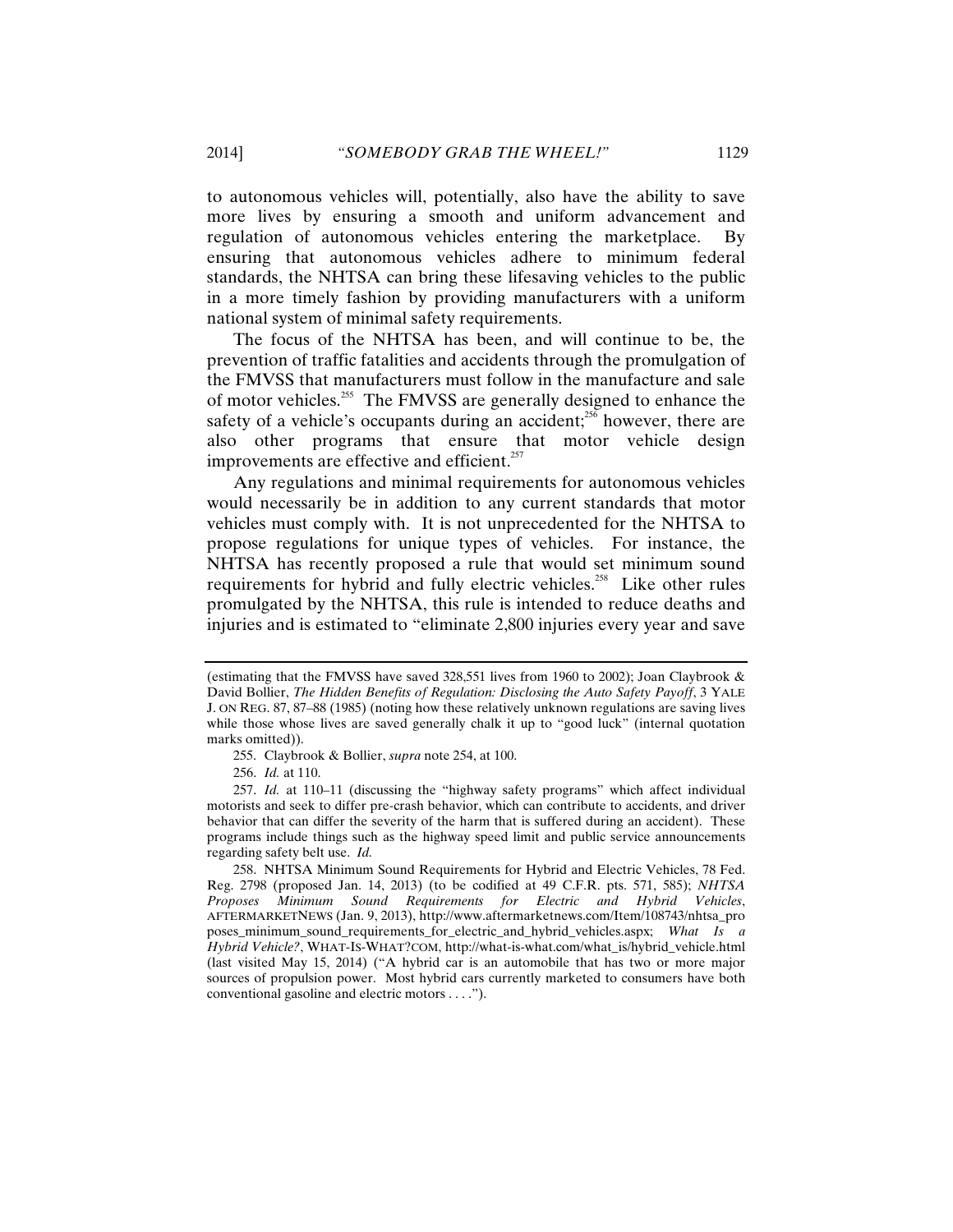roughly 35 lives."<sup>259</sup> The proposed requirement will likely provide a benefit to pedestrians and bicyclists alike, while providing a negligible benefit to other motorists.<sup>260</sup> This particular regulation in the context of distinctly modern technology demonstrates the NHTSA's rulemaking power and its ability to react to and address specific issues regarding the modern vehicle. Additionally, the regulation of autonomous vehicles will provide an even larger overall benefit to motorists and pedestrians alike. Thus, such regulation should be even more in the national consciousness, and regulation must be forthcoming to facilitate the implementation of such technology.

In the realm of requiring that new safety technologies be included in vehicles, there was initial manufacturer pushback to NHTSA regulations regarding the implementation of both seat belts and airbags.261 Manufacturers fear that these new technologies may lead to an increase in manufacturer liability.<sup>262</sup> Although a look at past manufacturer reaction to the implementation of new technology may be informative from a litigation standpoint, it will be decidedly less so in the context of autonomous vehicles implementation. This is because the NHTSA regulations regarding seat belts and airbags affected all manufacturers and their production of any new vehicles.<sup>263</sup> Conversely, any regulations that the NHTSA promulgates regarding autonomous vehicles will not impact all newly manufactured vehicles; instead, the regulations will apply only to those vehicles that are either manufactured as autonomous vehicles or converted from nonautonomous to autonomous vehicles.<sup>264</sup> Thus, because any regulations regarding autonomous vehicles will affect only those manufacturers that choose to produce autonomous vehicles, manufacturer pushback of the sort seen surrounding seat belt and airbag implementation is unlikely.

261. Garza, *supra* note 14, at 595–98.

<sup>259.</sup> *NHTSA Proposes Minimum Sound Requirements for Electric and Hybrid Vehicles*, *supra* note 258.

<sup>260.</sup> Press Release, Nat'l Highway Traffic Safety Admin., U.S. Department of Transportation Proposes New Minimum Requirements for Hybrid and Electric Vehicles (Jan. 7, 2013), *available at* http://www.nhtsa.gov/About+NHTSA/Press+Releases/DOT+Proposes+ New+Minimum+Sound+Requirements+for+Hybrid+and+Electric+Vehicles.

<sup>262.</sup> *Id.* at 595 (noting that General Motors was particularly resistant to the implementation of seat belts and attempted to downplay their lifesaving potential).

<sup>263.</sup> *See id.* at 596–97 (noting that the NHTSA's regulations regarding seat belt and airbag installment is mandatory for all new cars).

<sup>264.</sup> *See* PRELIMINARY STATEMENT, *supra* note 18, at 10–14 (discussing regulation recommendations focused on autonomous technologies).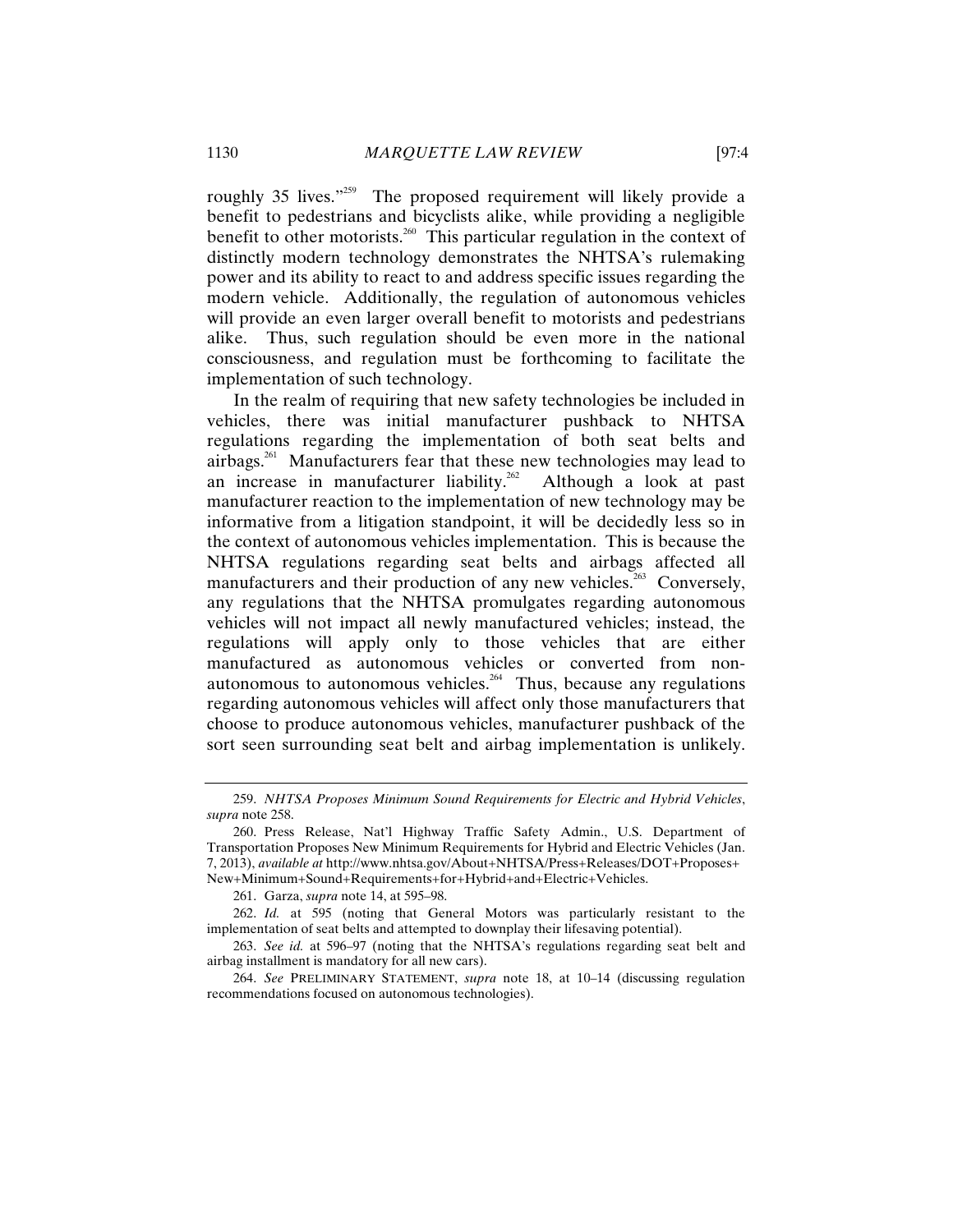This is why it is important for the NHTSA to not just ensure the safety of these vehicles, but it must also provide a comprehensive, uniform set of regulations that are easy for manufacturers to follow and implement to ensure that manufacturers are willing to voluntarily subject themselves to this regulatory regime and continue down the path that state legislation has already begun to open.

#### *B. The NHTSA's Ability to Preempt State Regulation*

If, and when, the federal government steps into the regulation of autonomous vehicle technology, the question of preemption will arise: Should the federal government preempt state regulations governing autonomous vehicles? There have already been policy suggestions out of the California PATH Program at the University of California that the federal government "could consider creating a comprehensive regulatory regime" to govern the use of autonomous vehicle technology.<sup>265</sup> In addition to creating this comprehensive regulatory scheme, the policy suggestion goes on to recommend that the federal government "should also consider preempting inconsistent state-court tort remedies."266 The report warns, however, that the preemption must be accompanied by a comprehensive regulatory scheme, unlike the current state regulations, which relate to the testing stage, $267$  to ensure that the regulation speeds "development and utilization of this technology."268

<sup>265.</sup> KALRA ET AL., *supra* note 13, at 46–47 (making several policy suggestions ranging from greater consumer education regarding this technology to a preemptive federal scheme, implemented before states begin to attempt to regulate this technology on their own).

<sup>266.</sup> *Id.* at 47; *see also supra* notes 162–63, 201–04 and accompanying text.

<sup>267.</sup> *See* CAL. VEH. CODE § 38750(b) (West Supp. 2014) (specifying that "[a]n autonomous vehicle may be operated on public roads for testing purposes"); FLA. STAT. ANN. § 316.86(1) (West Supp. 2013) (stating that "[v]ehicles equipped with autonomous technology may be operated on roads in this state by employees, contractors, or other persons designated by manufacturers of autonomous technology for the purpose of testing the technology"); MICH. COMP. LAWS ANN. § 257.244(3) (West Supp. 2014) (declaring that "a manufacturer of automated technology may operate or otherwise move . . . an automated motor vehicle upon a street or highway solely to transport or test automated technology"); NEV. REV. STAT. ANN. § 482A.100.2(d) (LexisNexis 2013) (requiring that promulgated regulations "[p]rovide for the testing of autonomous vehicles"). *But see* D.C. CODE § 50-2352 (2014) (failing to limit the use of autonomous vehicles to testing and providing that "autonomous vehicle[s] may operate on a public roadway" in the District if it meets certain requirements).

<sup>268.</sup> KALRA ET AL., *supra* note 13, at 47.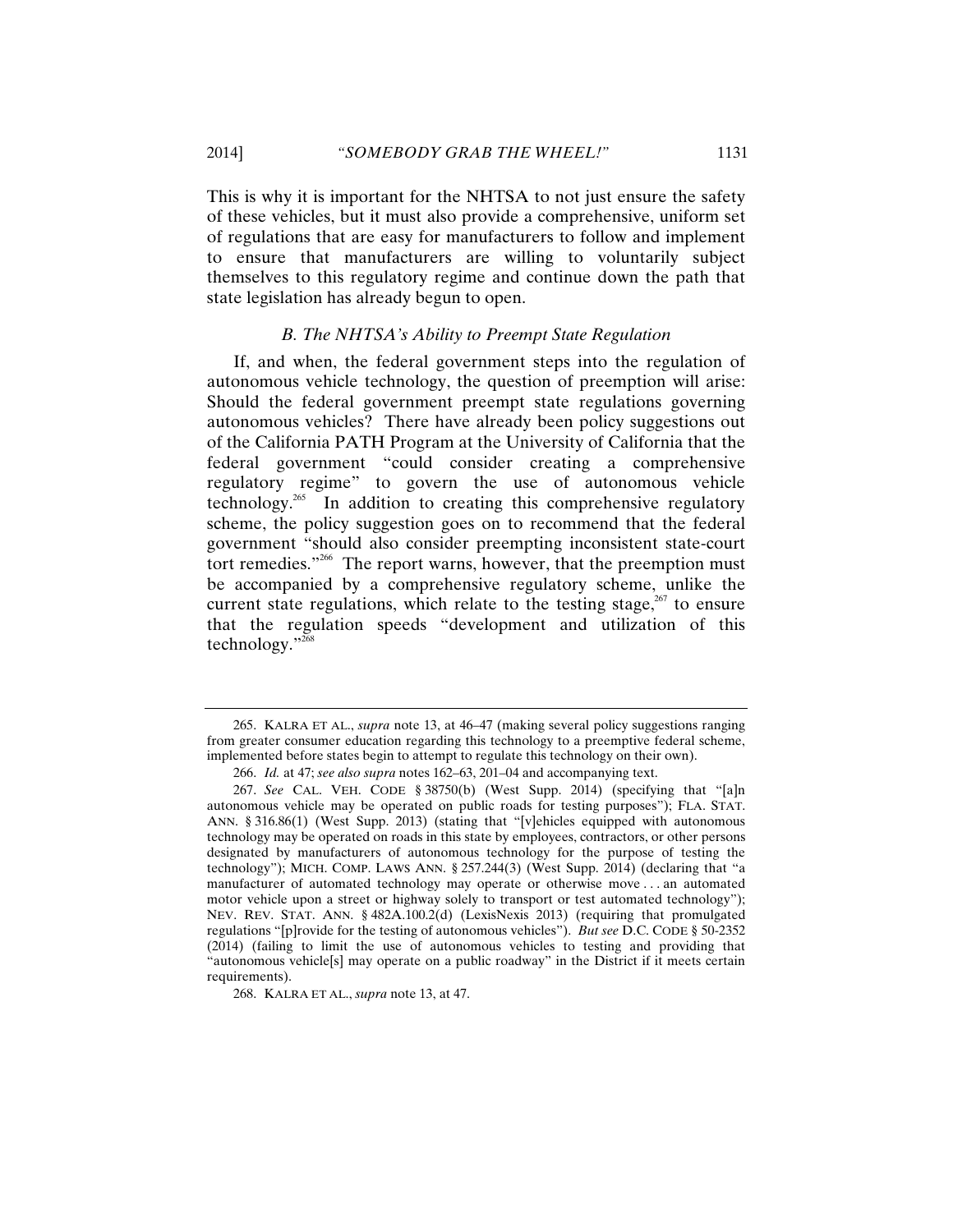At this point, it becomes useful to look to previous regulatory schemes and arguments regarding their preemption of state tort laws. The NHTSA has "authority to prescribe safety standards for new motor vehicles and new motor vehicle equipment" so long as the standards "reduce traffic accidents, deaths, and injuries on the nation's roads."<sup>269</sup> If the NHTSA enacts a FMVSS, then any state law that speaks to that particular safety regulation is preempted, provided that the state standard is not identical to the  $\frac{1}{270}$  Preemption of state laws by their federal counterpart has, however, been an issue that dates back to the creation of the NHTSA.<sup>271</sup> There have been questions regarding whether the regulation from the NHTSA actually does preempt state common law tort actions stemming from defects in products that fall within the regulation.<sup>272</sup> It has been noted that Congress has the ability to clarify questions of state preemption by merely specifying whether the legislation it is passing actually does preempt state laws; $^{275}$  however,

<sup>269.</sup> U.S. GEN. ACCOUNTING OFFICE, U.S. GOV'T ACCOUNTABILITY OFFICE, GAO-01-225, MOTOR VEHICLE SAFETY: NHTSA'S ABILITY TO DETECT AND RECALL DEFECTIVE REPLACEMENT CRASH PARTS IS LIMITED 5, 15 (2001).

<sup>270. 49</sup> U.S.C. § 30103(b)(1) (2006) ("When a motor vehicle safety standard is in effect under this chapter, a State or a political subdivision of a State may prescribe or continue in effect a standard applicable to the same aspect of performance of a motor vehicle or motor vehicle equipment *only if* the standard is identical to the standard prescribed under this chapter." (emphasis added)); PRODUCTS LIABILITY PRACTICE GUIDE, *supra* note 243, § 92.04(4).

<sup>271.</sup> *See, e.g.*, PRODUCTS LIABILITY PRACTICE GUIDE, *supra* note 243, § 92.04(4); Ralph Nader & Joseph A. Page, *Automobile-Design Liability and Compliance with Federal Standards*, 64 GEO. WASH. L. REV. 415, 426–52 (1996); Catherine M. Sharkey, *Inside Agency Preemption*, 110 MICH. L. REV. 521, 532–45 (2012) [hereinafter *Inside Agency Preemption*]; Ellen L. Theroff, Note, *Preemption of Airbag Litigation: Just a Lot of Hot Air?*, 76 VA. L. REV. 577, 577–78 (1990).

<sup>272.</sup> *See* Linda S. Mullenix, *Strange Bedfellows: The Politics of Preemption*, 59 CASE W. RES. L. REV. 837, 853 (2009); Catherine M. Sharkey, *Preemption by Preamble: Federal Agencies and the Federalization of Tort Law*, 56 DEPAUL L. REV. 227, 228, 233–37 (2007) (analyzing the "aggressive stances adopted by the [Consumer Product Safety Commission], the NHTSA, and the [Food and Drug Administration]" when it comes to preemption of state tort laws and specifically discussing the NHTSA) [hereinafter *Preemption by Preamble*]; Theroff, *supra* note 271, at 577–79 (discussing whether NHTSA regulations regarding airbags actually preempt state common law actions and, if they do, whether that is the appropriate path to take).

<sup>273.</sup> *Inside Agency Preemption*, *supra* note 271, at 523. However, state bills relating to autonomous vehicles have, as previously discussed, specifically stated that any provisions that conflict with NHTSA regulations are to be preempted. *See, e.g.*, S. 4912, 236th Leg., 2013– 2014 Reg. Sess. (N.Y. 2013).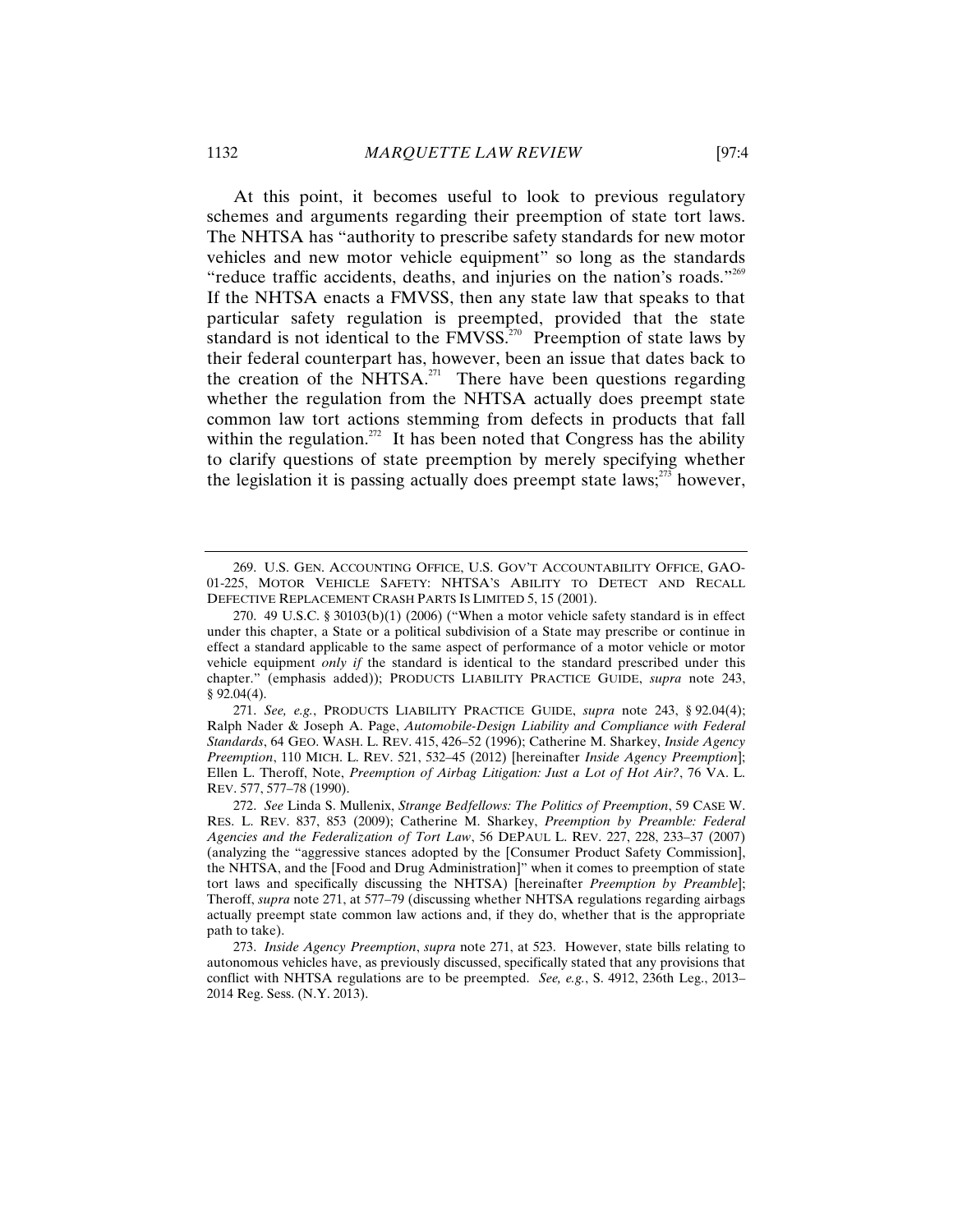Congress generally does not specify whether preemption occurs and, instead, leaves the question of interpretation up to the courts.<sup> $274$ </sup>

One area that the NHTSA has promulgated regulations in is the use of "passive restraints" in vehicles, such as seat belts and airbags.<sup>275</sup> The Supreme Court has noted that federal law may preempt state law in three ways.<sup>276</sup> First, Congress has the power to explicitly state that the legislation it enacts is intended to preempt state laws.<sup>277</sup> Second, the Court noted that Congress does not need to use explicit language to preempt state law; instead, "Congress may indicate an intent to occupy an entire field of regulation, in which case the States must leave all regulatory activity in that area to the Federal Government."278 The Court also noted that the federal government intends to regulate "an entire field of regulation" when it would be impossible to conform to both the state and the federal regulation that speaks on a particular matter.<sup>279</sup> Third, even where Congress does not intend to preempt state law, it may preempt it nonetheless, so far as "the state law actually conflicts with federal law."<sup>280</sup> Alternatively, state laws are preempted when such laws "stand<sup>[]</sup> as an obstacle to the accomplishment and execution of the full purposes and objectives of Congress."<sup>281</sup>

A primary preemption case concerning NHTSA regulations was recently before the Supreme Court.<sup>282</sup> In deciding *Geier v. American* 

<sup>274.</sup> *Inside Agency Preemption*, *supra* note 271, at 523*.*

<sup>275.</sup> NHTSA Federal Motor Vehicle Safety Standards, 49 C.F.R. § 571.208(S4.1.5.3), (S4.1.5.5.1) (2012); *Preemption by Preamble*, *supra* note 272, at 234; *see also* Garza, *supra* note 14, at 595–600 (discussing safety-device development in the motor vehicle industry and the struggles that arose throughout, specifically with regard to product liability lawsuits stemming from such regulation).

<sup>276.</sup> Mich. Canners & Freezers Ass'n v. Agric. Mktg. & Bargaining Bd., 467 U.S. 461, 469, 478 (1984) (holding that the state law at issue was preempted by the Agricultural Fair Practices Act of 1967 even though the Act did not contain any preemptive language and actually affirmatively stated "that it 'shall not be construed to change or modify existing State law'" (quoting 7 U.S.C. § 2305(d) (1982))).

<sup>277.</sup> *Id.*

<sup>278.</sup> *Id.*

<sup>279.</sup> *Id.* at 469.

<sup>280.</sup> *Id.* ("Such a conflict arises when compliance with both state and federal law is impossible . . . ."); *see also* Theroff, *supra* note 271, at 579–80 (quoting *Mich. Canners & Freezers Ass'n*, 467 U.S. at 469).

<sup>281.</sup> *Mich. Canners & Freezers Ass'n*, 467 U.S. at 469 (internal quotation marks omitted) (quoting Hines v. Davidowitz, 312 U.S. 52, 67 (1941)).

<sup>282.</sup> *See* Geier v. Am. Honda Motor Co., 529 U.S. 861 (2000).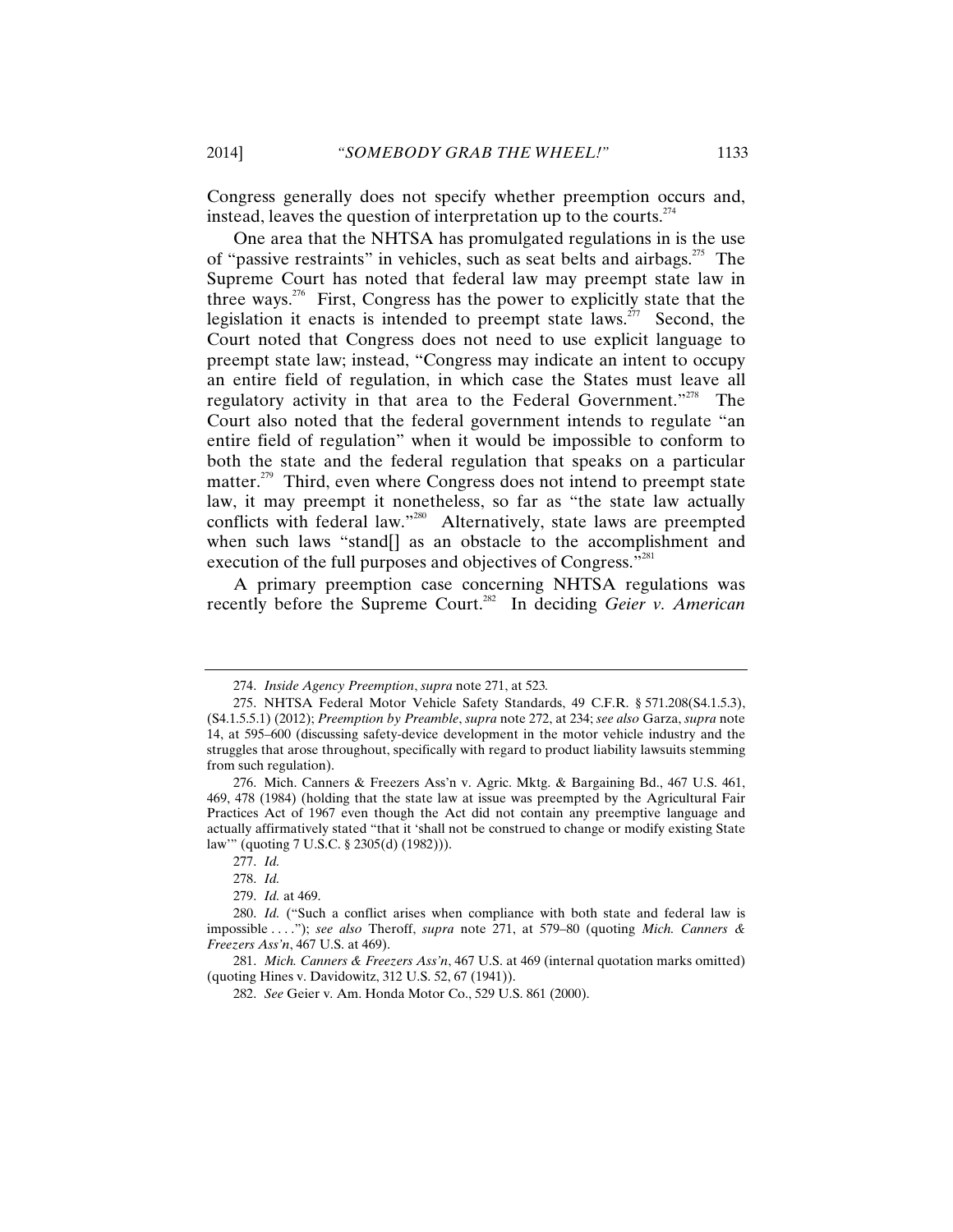Honda Motor Co., the Court had to determine if FMVSS 208<sup>283</sup> preempted a state common law action against a motor vehicle manufacturer.<sup>284</sup> The Court determined that even though Congress had not explicitly preempted state legislation, state tort actions based in the common law were effectively preempted because otherwise, state laws may premise liability "upon the presence of the very . . . requirements that federal law requires."285 Following the Court's reasoning, it becomes apparent that this regulation fell under the third way that Congress may preempt state law, it "conflict[ed] with federal law."<sup>286</sup> Nonetheless, it has been posited that the NHTSA has not been very aggressive in asserting the preemptive weight, if any, that its provisions have. $287$ 

Some had thought that the formerly lax approach that the NHTSA has taken to preemption of state tort claims may have come to an end and that any regulation that the NHTSA promulgates with regard to autonomous vehicles may come about as part of a regulatory scheme that contains explicit preemption language.<sup>288</sup> Interestingly, the current proposed legislation in several jurisdictions specify that their requirements for autonomous vehicles will be automatically preempted by any regulations promulgated by the NHTSA that conflict with the state's regulations.<sup>289</sup> The NHTSA has, however, taken both pro-The NHTSA has, however, taken both propreemption<sup>290</sup> and anti-preemption<sup>291</sup> stances in litigation regarding its

287. *Preemption by Preamble*, *supra* note 272, at 235.

288. *See* KALRA ET AL., *supra* note 13, at 47; *Preemption by Preamble*, *supra* note 272, at 236.

290. *See Geier*, 529 U.S. 883.

291. Williamson v. Mazda Motor of Am., Inc., 131 S. Ct. 1131, 1139 (2011); *see also Inside Agency Preemption*, *supra* note 271, at 545 (noting that the NHTSA argued to the Court that "there was no 'affirmative[] encouraging' of diverse forms of seatbelts, and a

<sup>283.</sup> NHTSA Federal Motor Vehicle Safety Standards, 49 C.F.R. § 571.208 (2012) (regulating occupant crash protection systems).

<sup>284.</sup> *Geier*, 529 U.S. at 864–65; *Preemption by Preamble*, *supra* note 272, at 234 (citing *Geier*, 529 U.S. 861).

<sup>285.</sup> *See Geier*, 529 U.S. at 871–72, 886 (holding that a state tort law requiring airbags in the vehicle at issue was preempted as the FMVSS regarding airbags did not require airbags in the particular vehicle at issue).

<sup>286.</sup> *See id.* at 882, 886.

<sup>289.</sup> *E.g.*, H.R. 2167, 51st Leg., 1st Reg. Sess. § 1 (Ariz. 2013); S. 4912, 236th Leg., 2013– 2014 Reg. Sess. (N.Y. 2013); H.R. 4015, 120th Gen. Assemb., 1st Reg. Sess. § 1 (S.C. 2013). By specifically providing that their regulations will be preempted by any NHTSA regulations, these states appear to be anticipating federal regulation of this emerging field in the near future.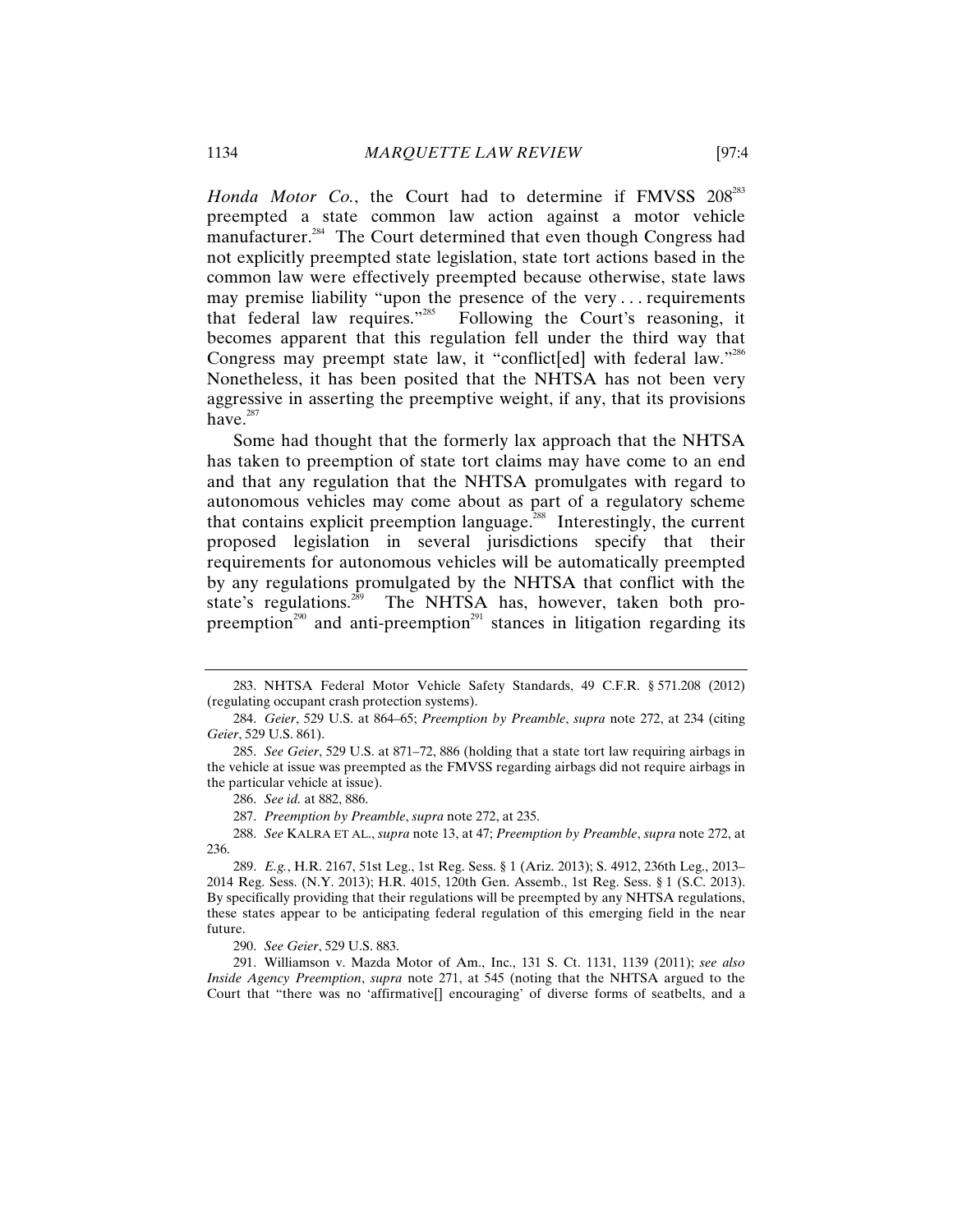rulemaking. Thus, it will likely depend on the NHTSA's research and findings on whether any autonomous vehicle regulations should preempt state laws. The NHTSA should define very specific minimum safety standards and have an explicit preemption provision to ensure a smooth, rapid movement of autonomous vehicles into the marketplace.

The NHTSA has the rulemaking power to regulate aftermarket parts,<sup>292</sup> which will be the parts used by upfitters to convert manual vehicles to autonomous vehicles. The broad authority granted to the NHTSA enables it to set safety standards governing both originally manufactured autonomous vehicles and the aftermarket conversion of a vehicle into an autonomous vehicle.<sup>293</sup> "States are also involved in the regulation of aftermarket crash parts  $\dots$ ."<sup>294</sup> State involvement in this area<sup>295</sup> stems from the fact that the NHTSA has not developed safety standards for such parts, as it "has not determined that these parts pose a significant safety concern."296 Unlike aftermarket crash parts, however, aftermarket parts used to convert a manual vehicle to an autonomous vehicle do pose a significant safety concern if those parts are faulty. Thus, the NHTSA should promulgate safety standards that cover both original and aftermarket autonomous technologies; however, if the NHTSA determines that states should have the ability to promulgate autonomous vehicle standards, such state standards should be limited to aftermarket autonomous technologies.

Even where the NHTSA specifically promulgates preemptive rules, some states may wish to implement more restrictive standards than the federal standards. For example, state legislatures may desire different or additional methods for overriding the vehicle's autonomous mode,

Federal Motor Vehicle Safety Standard should normally be read to be no more than a 'minimum standard'" (quoting Brief for the United States as Amicus Curiae Supporting Petitioners at 18, Williamson v. Mazda Motor of Am., Inc., 131 S. Ct. 1131 (2011) (No. 08- 1314) (alteration in original)).

<sup>292.</sup> U.S. GEN. ACCOUNTING OFFICE, *supra* note 269, at 5 (stating that the "NHTSA has broad authority to set safety standards for aftermarket crash parts").

<sup>293.</sup> *See id.* (noting that the "NHTSA may set motor vehicle safety standards for vehicle systems . . . as well as for an entire vehicle").

<sup>294.</sup> *Id.* at 9 ("40 states have enacted some form of legislation governing the use of aftermarket crash parts in vehicle repairs.... For example, 33 states require that written repair estimates contain a disclosure statement notifying consumers that aftermarket crash parts will be used in the repair . . . ." (footnote omitted)).

<sup>295.</sup> *See* OHIO REV. CODE ANN. § 1345.81 (LexisNexis 2012) (defining "Aftermarket crash part" as "a replacement for any of the nonmechanical sheet metal or plastic parts that generally constitute the exterior of a motor vehicle, including inner and outer panels").

<sup>296.</sup> U.S. GEN. ACCOUNTING OFFICE, *supra* note 269, at 15.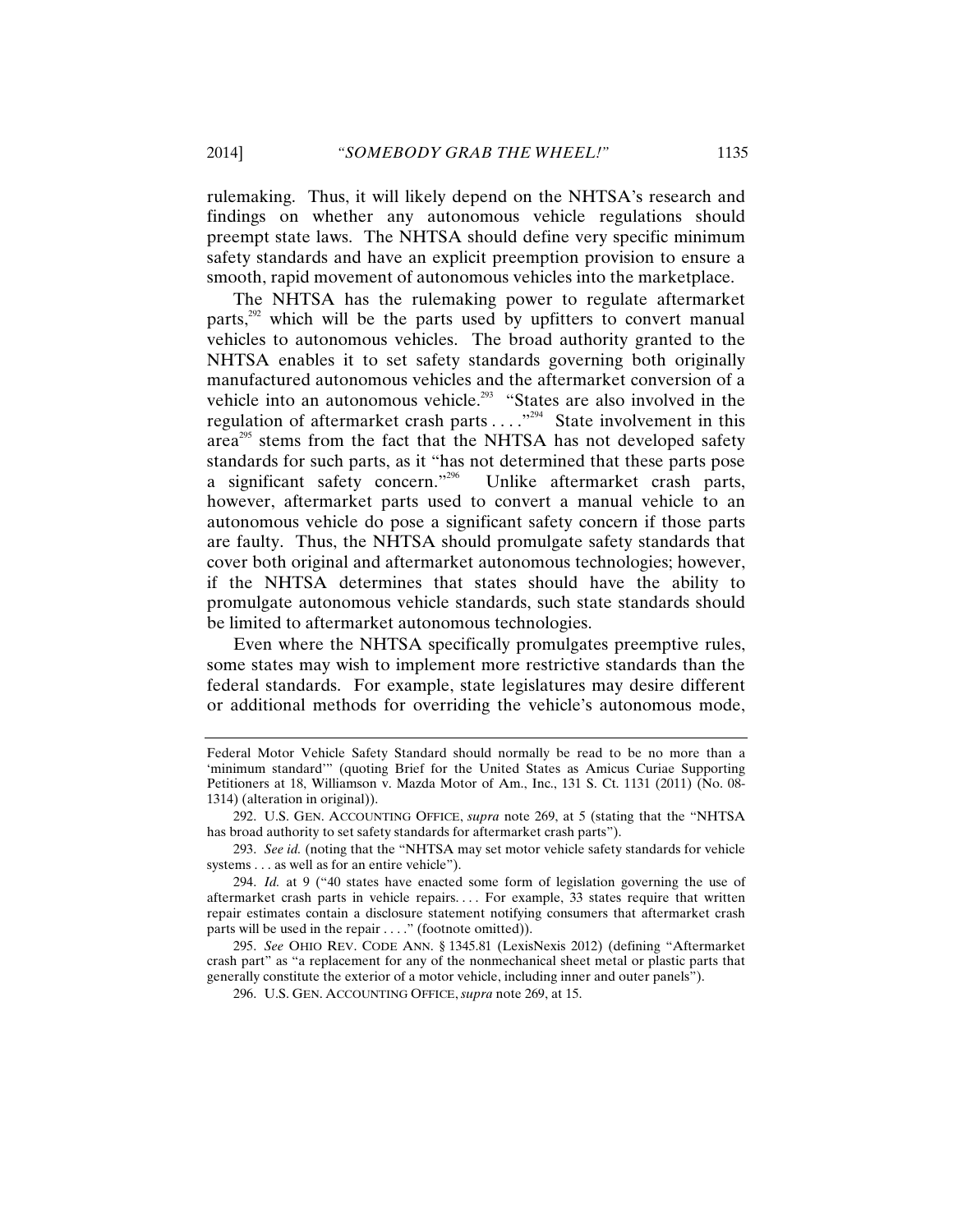requirements for what the vehicle will do in the event of a technology failure, or data capture requirements. Using California as an example, it currently has special authority to enact stricter emission standards for motor vehicles with a model year of 2009 or later.<sup>297</sup> A look at California's stricter standards offers a glimpse at the process that states must take to acquire a waiver of preemption.

California initially requested "a waiver of preemption under Clean Air Act... section 209(b) for its Greenhouse Gas Emission Regulations" in late 2005.298 The Environmental Protection Agency  $(EPA)$  denied the waiver request in 2008,<sup>299</sup> but California requested the EPA to reconsider the waiver denial, $300$  and the President directed the EPA to assess whether denial of the waiver was appropriate in light of the Clean Air Act.<sup>301</sup> The EPA eventually granted the waiver of preemption to allow California to enact stricter standards than the  $\frac{1}{2}$  federal standards.<sup>302</sup> There are three criteria by which the EPA can deny California's request for a waiver. First, California's standards must, overall, be at least as protective as the federal standards<sup>303</sup> and the state's determination that the standards are at least as protective must not be arbitrary and capricious.<sup>304</sup> Second, the state must need the "standards" to meet compelling and extraordinary conditions."<sup>305</sup> Finally, the state

<sup>297.</sup> EPA Notice of Decision Granting a Waiver of Clean Air Act Preemption for California's 2009 and Subsequent Model Year Greenhouse Gas Emission Standards for New Motor Vehicles, 74 Fed. Reg. 32744, 32746 (July 8, 2009).

<sup>298.</sup> Letter from Catherine Witherspoon, Exec. Officer, Cal. Env't Prot. Agency, Air Res. Bd., to Stephen L. Johnson, Admin., U.S. Env't Prot. Agency (Dec. 21, 2005), *available at* http://www.regulations.gov/contentStreamer?objectId=090000648023a45d&disposition=att achment&contentType=pdf.

<sup>299.</sup> EPA Notice of Decision Denying a Waiver of Clean Air Act Preemption for California's 2009 and Subsequent Model Year Greenhouse Gas Emission Standards for New Motor Vehicles, 73 Fed. Reg. 12156, 12168 (Mar. 6, 2008).

<sup>300.</sup> Letter from Mary D. Nichols, Chairman, Cal. Env't Prot. Agency, Air. Res. Bd., to Lisa P. Jackson, Adm'r.-Designate, U.S. Env't Prot. Agency (Jan. 21, 2009), *available at*  http://www.arb.ca.gov/newsrel/arbwaiverrequest.pdf.

<sup>301.</sup> Memorandum for the Administrator of the Environmental Protection Agency, 74 Fed. Reg. 4905 (Jan. 28, 2009) (directing the EPA to "assess whether [its] decision to deny a waiver based on California's application was appropriate in light of the Clean Air Act").

<sup>302.</sup> EPA Notice of Decision Granting a Waiver of Clean Air Act Preemption for California's 2009 and Subsequent Model Year Greenhouse Gas Emission Standards for New Motor Vehicles, 74 Fed. Reg. at 32783.

<sup>303. 42</sup> U.S.C. § 7543(b)(1) (2006).

<sup>304.</sup> *Id.* § 7543(b)(1)(A).

<sup>305.</sup> *Id.* § 7543(b)(1)(B).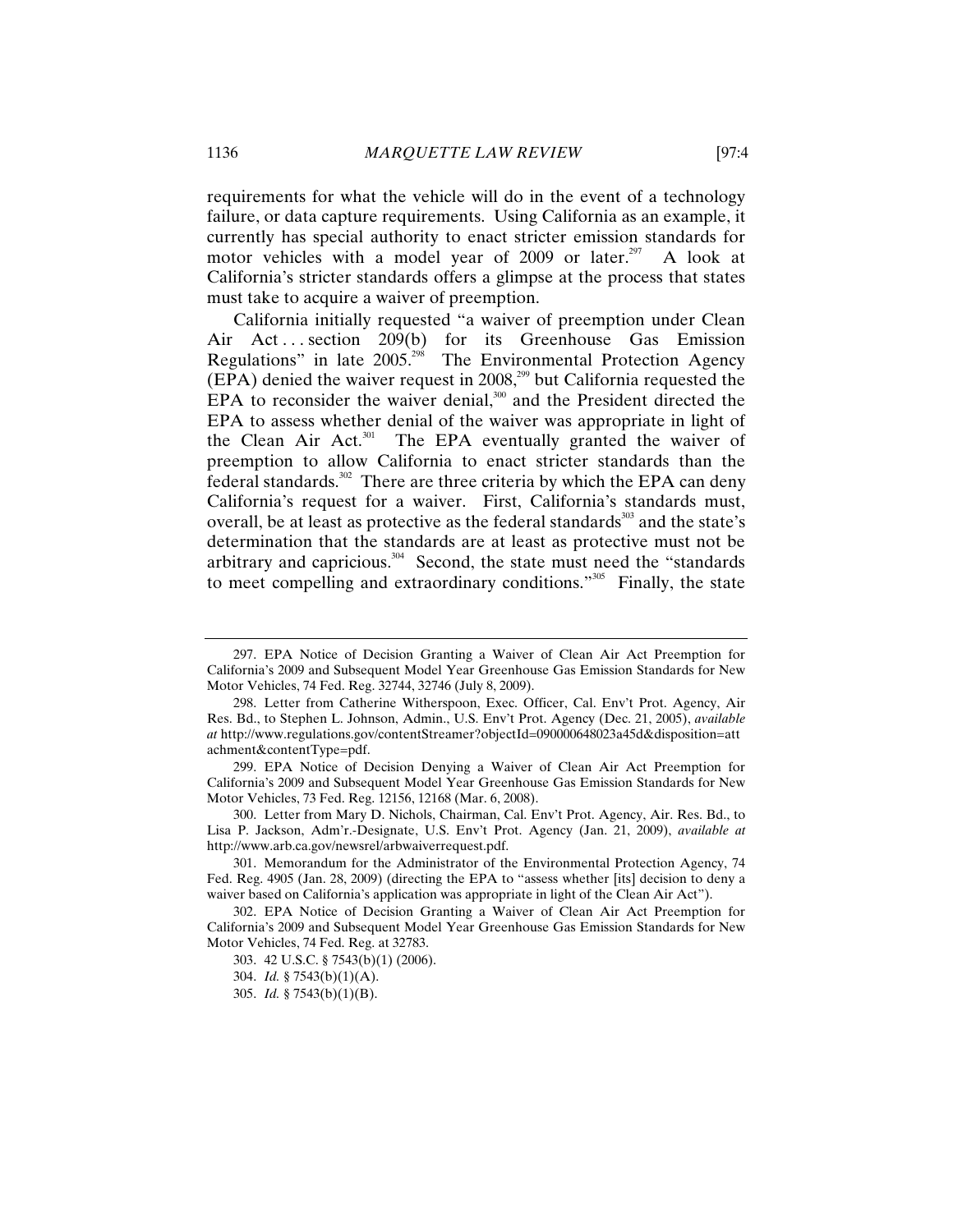standards must not be inconsistent with any regulations prescribed by the  $EPA$ .<sup>306</sup>

It is unwise to allow a state to acquire a waiver to NHTSA preemption of state regulations as to original manufacturers, as manufacturers will likely comply with federal regulations and avoid sales in the stricter state; however, it may be practicable for states to institute stricter safety standards for vehicles that are converted to autonomous mode by upfitters. In that instance, it is understandable that states may desire stricter standards because there is conceivably more room for a technological error when a vehicle is converted to an autonomous vehicle than when the vehicle is originally manufactured with autonomous capabilities. If the federal government determines that states should be able to acquire a waiver of preemption, then the waiver should be subject to the same requirements that a waiver of Clean Air Act preemption is subject to. $307$ 

Application of the three-prong approach to the denial of waivers under the Clean Air Act to the world of autonomous vehicles will ensure that differing state standards will be truly necessary. Employing this approach, it is unlikely that a state would need increased autonomous vehicle safety standards "to meet compelling and extraordinary conditions."<sup>308</sup> This is true because the regulations This is true because the regulations. promulgated by the NHTSA will be designed to ensure the safe operation of autonomous vehicles on all United States roadways, in any terrain, from mountainous to flat, and in any condition, from icy to dry. Thus, it is unlikely that any state will be able to show the necessary "compelling and extraordinary conditions" to qualify for a waiver. If, however, an instance should arise where such "compelling and extraordinary conditions" exists, then the states will have a mechanism whereby they can petition the NHTSA for a waiver of preemption of state standards. Under the suggested regime, states will be able to raise concerns regarding autonomous vehicle standards in an orderly fashion, while allowing the NHTSA the ability to reconsider its regulations and preventing prohibitive regulations at the state level. In addition,

<sup>306.</sup> *Id.* § 7543(b)(1)(C); *see also id.* § 7521(a) (directing the administrator to prescribe "standards applicable to the emission of any air pollutant from any class or classes of new motor vehicles or new motor vehicle engines, which in his judgment cause, or contribute to, air pollution which may reasonably be anticipated to endanger public health or welfare"); *id.*  § 7601 (clarifying "administrator" is the administrator of the EPA).

<sup>307.</sup> *See id.* § 7543(b)(1).

<sup>308.</sup> *See id.* § 7543(b)(1)(B).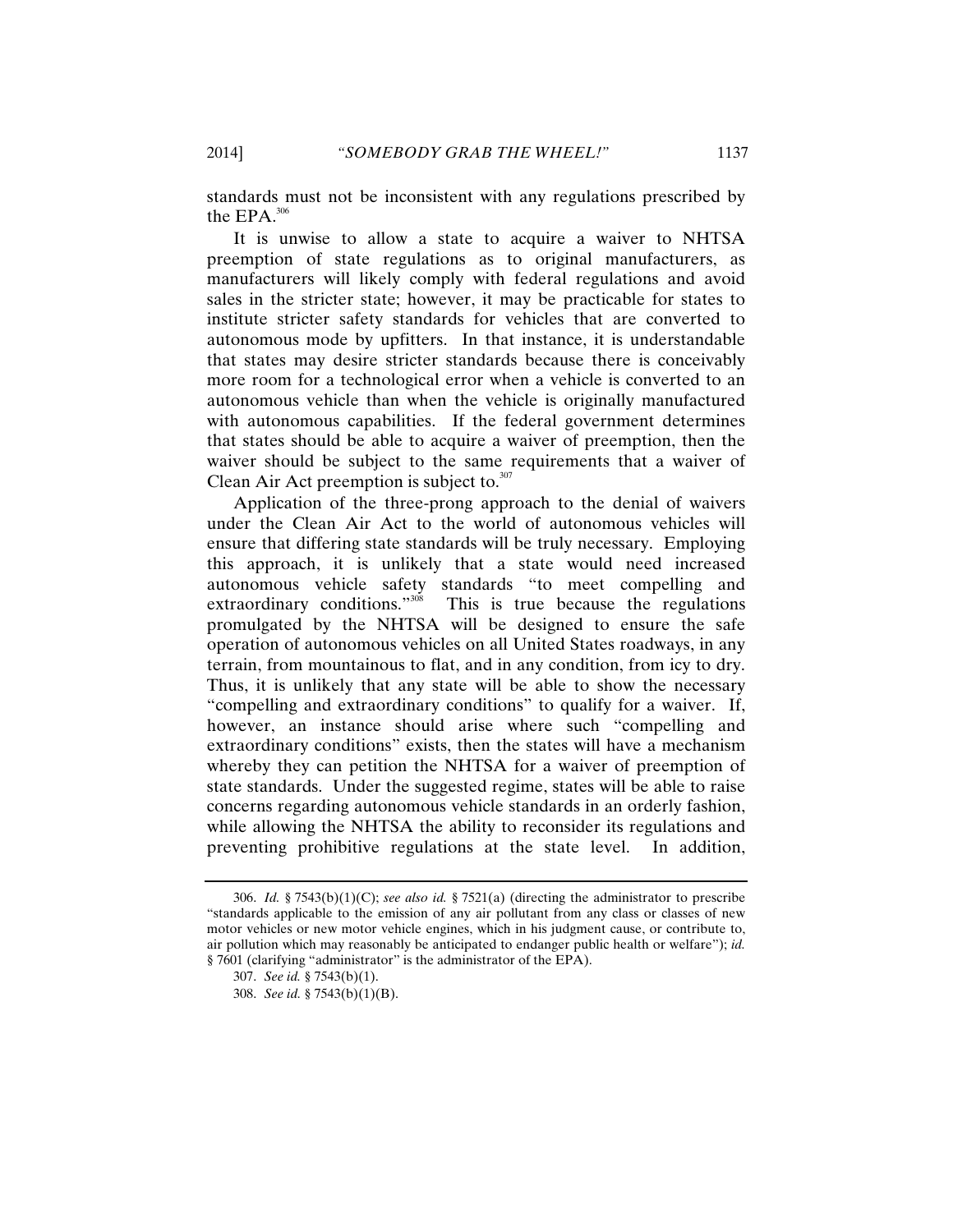limiting the waiver of preemption to state regulations concerning upfitters will allow states to address additional regulation towards vehicles that were not initially designed to operate as autonomous vehicles. Such a limitation allows states to address any concerns regarding the safety of autonomous vehicles, while also preventing states from hindering the implementation of these vehicles by original manufacturers.

Overall, the NHTSA will promulgate safety standards that should explicitly preempt state regulations of autonomous vehicles. The NHTSA regulations will provide a national regulatory regime that will delineate minimum safety standards for autonomous vehicles. It is necessary to have a comprehensive national regime regulating autonomous vehicles; however, the federal government should also allow states a path to enact stricter regulations to ensure the safety of the public. Thus, the most attractive path involves the NHTSA specifically preempting state regulations, while any congressional enactment will allow states to apply for a waiver of preemption regarding upfitters of vehicles but not original manufacturers.

# *C. Current FMVSS and Possible Application to the World of Autonomous Vehicle Regulation*

A look at the current FMVSS regarding seat belts and airbags is informative when determining what the NHTSA should promulgate regarding autonomous vehicles. In any case, these safety standards will apply to autonomous vehicles as they "appl[y] to passenger cars, multipurpose passenger vehicles, trucks, and buses."<sup>309</sup> FMVSS 208 requires that all currently manufactured cars are equipped with seat belts and that those belts and assemblies conform to other relevant safety standards, such as FMVSS 209.<sup>310</sup> This standard also provides specific testing requirements that safety systems must comply with, as laid out in each safety standard. $311$ 

Looking at the current safety regulations promulgated by the NHTSA, it becomes apparent that the NHTSA will likely specify certain technological requirements that autonomous vehicles must have to be considered available for manufacture and sale in the United States. The

<sup>309.</sup> NHTSA Federal Motor Vehicle Safety Standards, 49 C.F.R. § 571.208(S3)(a) (2012) (requiring occupant crash protection).

<sup>310.</sup> *Id.* §§ 571.208(S4.1.5.5.1), 571.209.

<sup>311.</sup> *See id.* § 571.208(S5).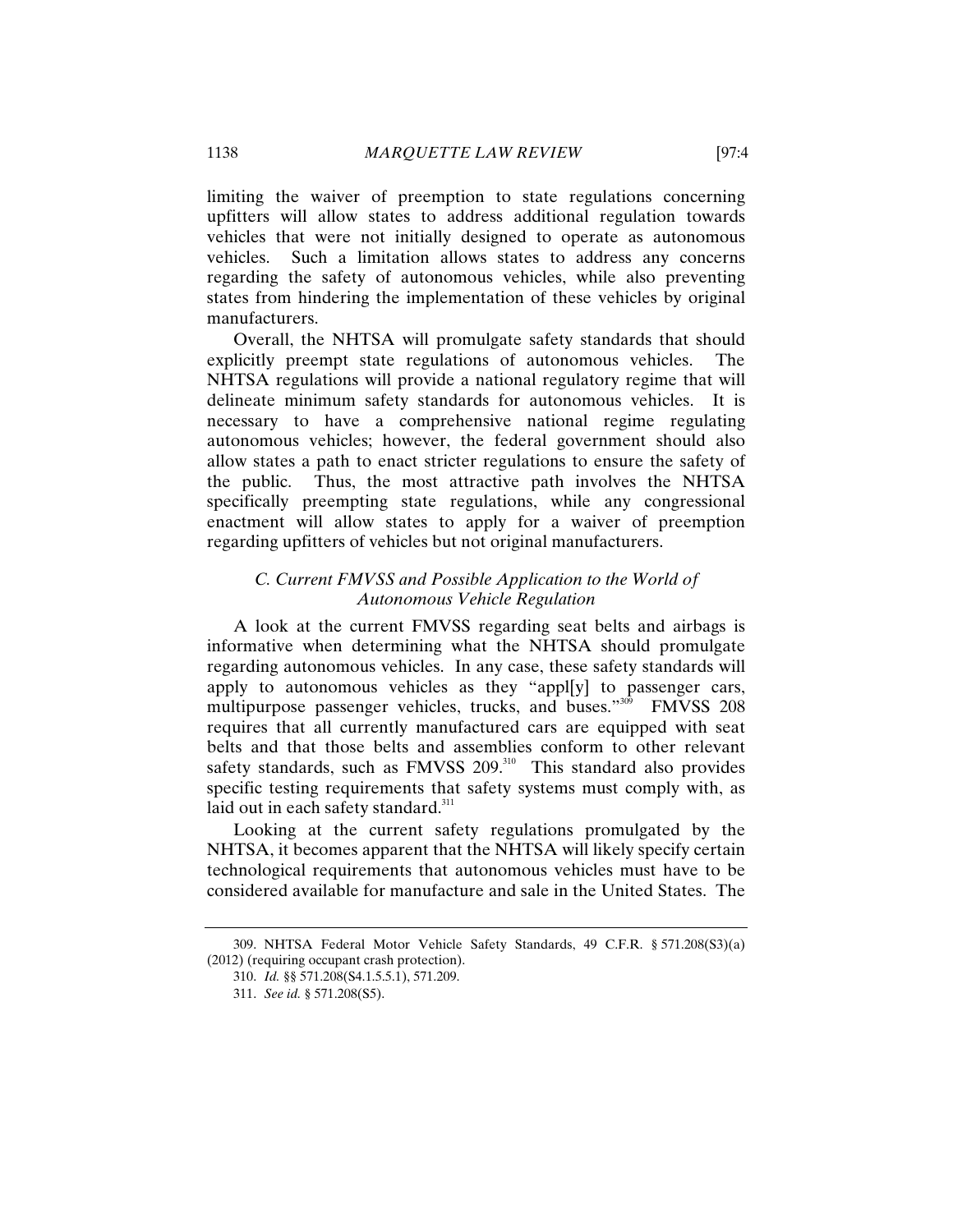current regulation passed by Nevada's DMV is useful as a guide to determine what provisions the NHTSA should consider adopting for any standards it may promulgate. As previously noted, the Nevada regulation regarding autonomous vehicle testing and usage contains specific provisions that the NHTSA would be wise to consider to ensure the safety and practicality of these vehicles.<sup>312</sup>

The most important device that the Nevada regulation requires, which the NHTSA should implement in its regulations, is the provision that requires a device that allows the autonomous vehicle to be easily overridden by the driver.<sup>313</sup> Allowing the vehicle to be easily Allowing the vehicle to be easily. interchanged between autonomous and manual mode ensures that the vehicle can be safely operated, even if the autonomous technology suffers some sort of breakdown or glitch. In addition to merely requiring such a mechanism, the NHTSA must also set specifications regarding its operability.<sup>314</sup> Like FMVSS 209, which requires that seat belt assemblies be such that they can be adjusted to accommodate a person sized between a "5th-percentile adult female to . . . a 95thpercentile adult male,"315 any regulation concerning an overridable mechanism must make the mechanism operable by a wide range of users. To ensure that safety regulations are effective, especially for cars that can drive themselves, the NHTSA must ensure that all types of drivers are able to override the autonomous mechanism and take control of the vehicle in an emergency situation. Ensuring that the override mechanism is easily accessible by any person, regardless of size, while allowing that person to continue to focus on the road,  $316$  will advance the NHTSA's mission of "reduc[ing] traffic accidents and

<sup>312.</sup> *See supra* Part III.C; *see also* NEV. ADMIN. CODE § 482A.190.2(b),(d)–(e) (2014) (relating to a switch to activate the autonomous technology, an alert system in the event of autonomous technology failure, and a provision specifying that the autonomous technology cannot interfere with any federally regulated safety equipment).

<sup>313.</sup> NEV. ADMIN. CODE § 482A.190.2(b).

<sup>314.</sup> *See id.* § 482A.190.2(g) (specifying the different ways that an operator can override the vehicle's autonomous system); S. 13-016, 69th Gen. Assemb., 1st Reg. Sess. § 4 (Colo. 2013) (specifying ways for the operator to manually override); S. 80, 2013–2014 Leg., 101st Reg. Sess. § 1 (Wis. 2013) (stating that autonomous vehicles must have "a means to engage and disengage the autonomous technology that is easily accessible to the operator" to legally operate on state highways and streets).

<sup>315.</sup> NHTSA Federal Motor Vehicle Safety Standards, 49 C.F.R.  $\S 571.209(g)(1)$ (regulating seat belt assemblies).

<sup>316.</sup> NEV. ADMIN. CODE § 482A.190.2(b).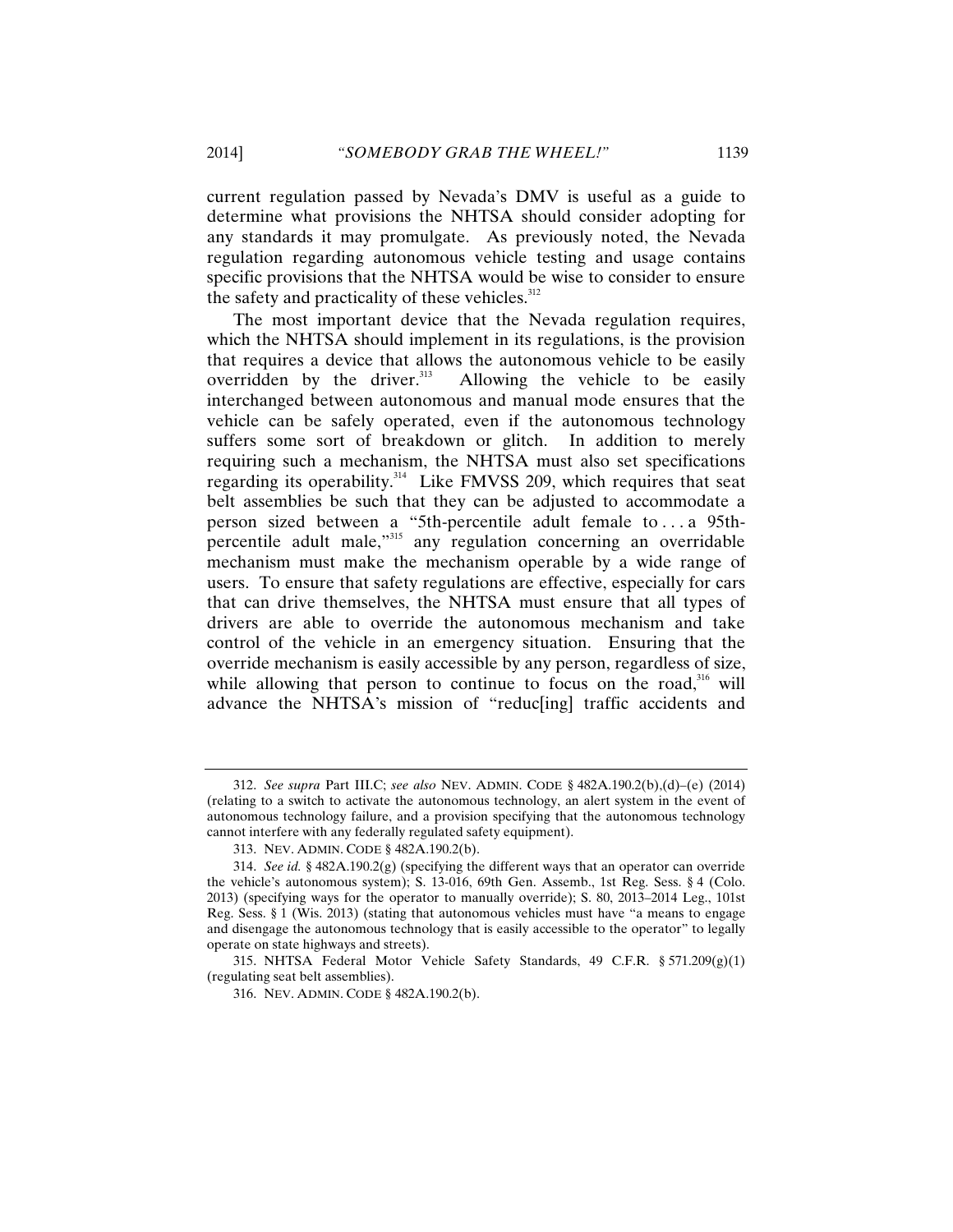deaths and injuries resulting from traffic accidents"<sup>317</sup> by ensuring that a driver is never less in control of the vehicle than if they were in manual control of the vehicle for the entirety of any journey.

Additionally, to be effective, any NHTSA regulations regarding the overridability of autonomous vehicle technology will have to incorporate and rephrase the language used in FMVSS 101,<sup>318</sup> or FMVSS 101 will have to be amended to include autonomous vehicle controls to those that are regulated by the standard.<sup>319</sup> By incorporating autonomous language into old standards, in addition to creating new standards specific to autonomous vehicles, the NHTSA will be effectively creating a comprehensive scheme that will allow for the safe operation of such vehicles on public roadways.

The specific provision that the NHTSA should draw from and incorporate in nearly the same form that it appears in the Nevada regulation specifically outlines the minimum methods in which a driver can override the vehicle's autonomous system.<sup>320</sup> Outlining several, though not exclusive, means that allow the driver to override the vehicle's autonomous mode will ensure uniformity among the vehicles and enhance safety for the public. Additionally, the NHTSA should include a provision regarding the vehicle's own actions if the operator is unable to take control of the vehicle.<sup>321</sup> By requiring that autonomous

319. *See id.* § 571.101(S3). This section notes that it "applies to passenger cars, multipurpose passenger vehicles, trucks, and buses." *Id.* An additional notation to this section that provides that this section applies to vehicles that integrate autonomous technology will prevent future concern regarding the application of these standards to such vehicles, even though autonomous vehicles will likely fall under one of the noted types of vehicles that the section applies to.

320. *See* NEV. ADMIN. CODE § 482A.190.2(g).

<sup>317. 49</sup> U.S.C. § 30101 (2006) (stating that to achieve the Act's goal of reducing accidents and deaths it is necessary for it to give standards for vehicle safety when such vehicles are used in interstate commerce).

<sup>318. 49</sup> C.F.R. § 571.101(S1) (defining the scope of the standard as "specif[ying] performance requirements for location, identification, color, and illumination of motor vehicle controls, telltales and indicators").

<sup>321.</sup> *E.g.*, *id.* § 482A.190.2(d)(2) (requiring that "[i]f the operator is unable to take control of or is not physically present in the autonomous vehicle, [the vehicle] is equipped with technology to cause the autonomous vehicle to safely move out of traffic and come to a stop"); H.R. 1461, 27th Leg., Reg. Sess. § 2 (Haw. 2013) (proposing statutory section 286-  $B(b)(2)(C)$ , which would require that an autonomous vehicle must have "a backup mechanism that forces the vehicle to a complete stop if the operator does not or is unable to take control of the autonomous vehicle" in the event of an autonomous technology failure); H.R. 2428, 77th Leg. Assemb., 2013 Reg. Sess. § 4(1)(d)(B) (Or. 2013) (specifying that "[t]he failure alert system stops the autonomous vehicle if the operator does not or is unable to take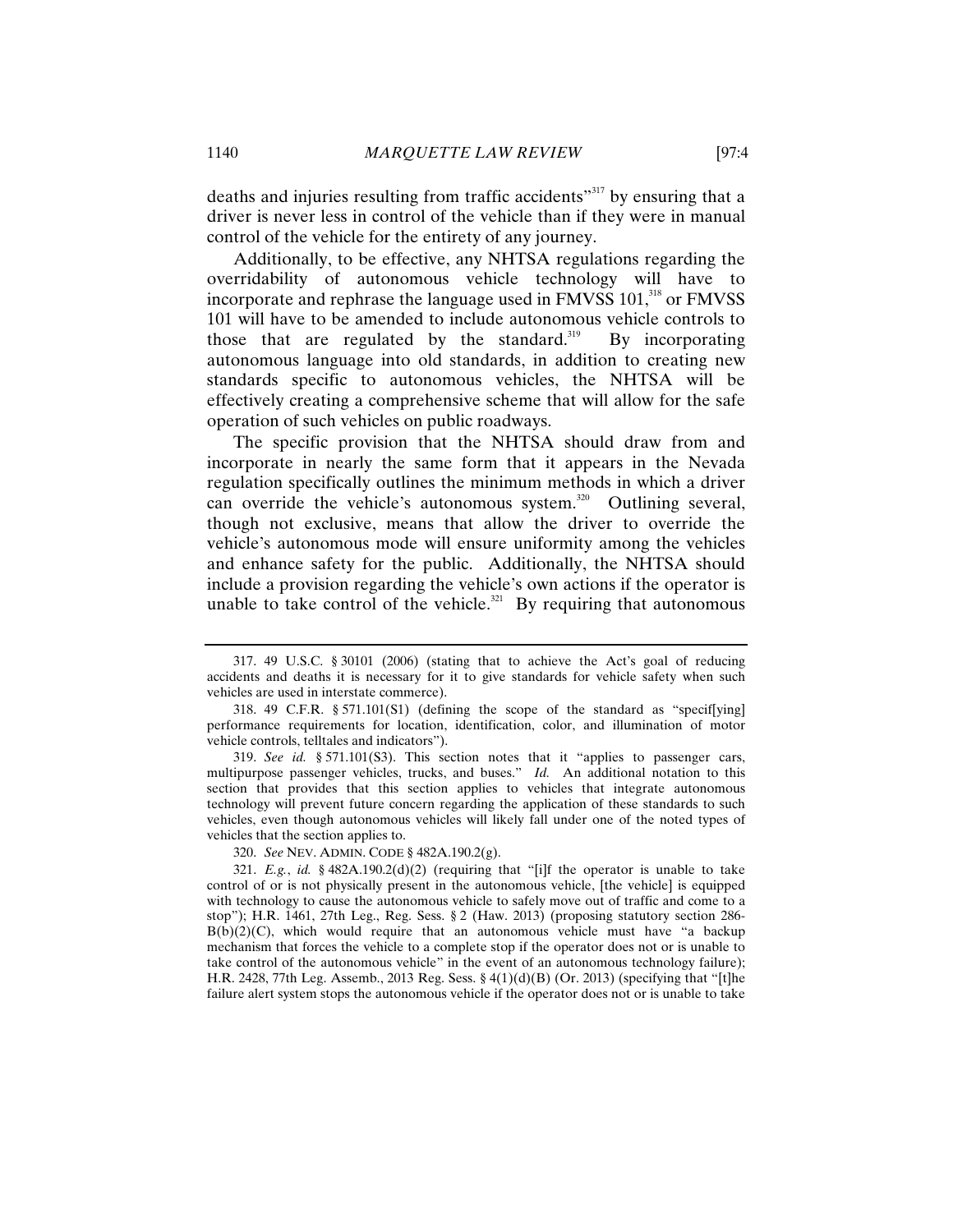vehicle recognize when a system failure is about to occur and safely exit the stream of traffic and come to a stop, this particular regulation will allow people to have a higher comfort level with operating the vehicle in autonomous mode, and, by raising that comfort level, it will possibly lead to quicker acceptance of these vehicles operating in a fully autonomous manner and to full realization of these vehicle's operational capacity.

The next provision of the Nevada regulation that the NHTSA should incorporate into any safety requirements regarding autonomous vehicles is a requirement that the car itself alert the driver when "a technology failure is detected."<sup>322</sup> This provision does not so much relate to the viability of the autonomous technology itself, as it allows for the continued safe operation of an autonomous vehicle in the event that a failure does occur. Ensuring that automobile manufacturers install a device that is up to NHTSA standards will likely have the same effect as ensuring that seat belts and airbags are up to NHTSA standards.<sup>323</sup> To be effective, any standard regarding this device will need to be modeled after FMVSS 101, regarding the location of controls and the backlighting and identification of such controls.<sup>324</sup> Although such a warning system will not be a "control"<sup>325</sup> per se, it will be something that must be required in these vehicles to ensure safety, and requiring that the warning device is backlit and in a location that is easily noticeable by any driver will help to ensure the worth and effectiveness of the warning indicator.

324. 49 C.F.R. § 571.101(S1).

immediate manual control of the vehicle when a failure of the autonomous system or other emergency is detected").

<sup>322.</sup> NEV. ADMIN. CODE § 482A.190.2(d).

<sup>323.</sup> *Seat Belts*, NAT'L SAFETY COUNCIL, http://www.nsc.org/safety\_road/DriverSafety/ Pages/SeatBelts.aspx (last visited May 15, 2014). "Seat belts saved more than 75,000 lives from 2004 to 2008." *Id.* (citing NAT'L HIGHWAY TRAFFIC SAFETY ADMIN., U.S. DEP'T OF TRANSP., PUB. NO. 811 153, CRASH STATS TRAFFIC SAFETY FACTS: LIVES SAVED IN 2008 BY RESTRAINT USE AND MINIMUM DRINKING AGE LAWS 1 (2010), *available at* http://wwwnrd.nhtsa.dot.gov/Pubs/811153.PDF). "Between 1987 and 2008, front air bags saved more than 25,700 passengers . . . ." NAT'L SAFETY COUNCIL, AIRBAGS (2009), *available at*  http://www.nsc.org/safety\_road/DriverSafety/Documents/Airbags.pdf.

<sup>325.</sup> *See* 3 THE OXFORD ENGLISH DICTIONARY 851–52 (Clarendon Press, 2d ed. 1989) (defining "control" as "[t]he fact of controlling, or of checking and directing action; the function or power of directing and regulating; domination, command, sway"). Thus, such a warning system will not be a control because it will just alert the driver and will not actually have any "checking [or] directing action" over the actual use of the controls. *Id.*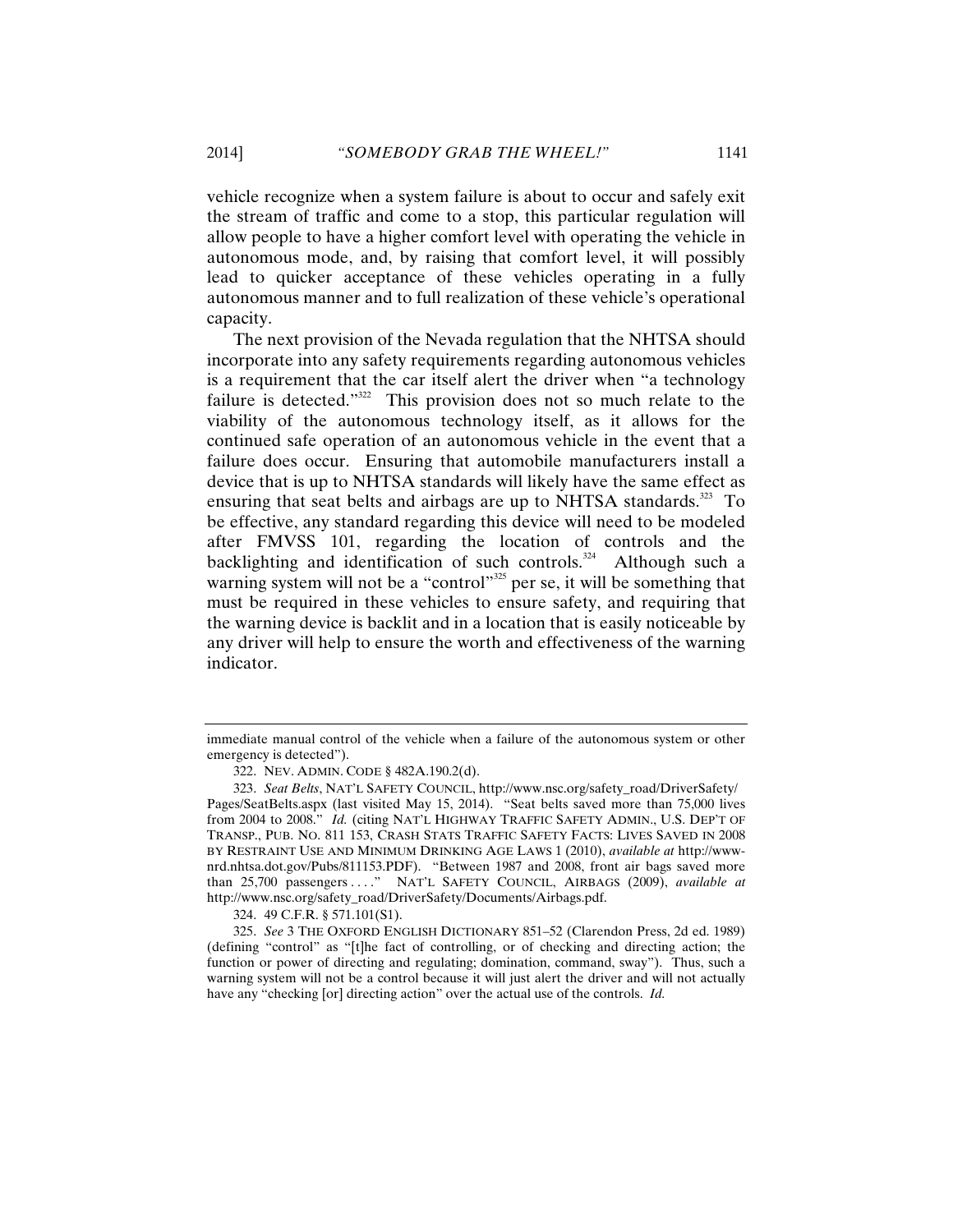The Nevada regulations are an interesting starting point when analyzing what national regulations are necessary for autonomous vehicles. In fact, the NHTSA has begun researching safety principles that may be implemented for autonomous vehicles. $326$  It is necessary to recognize, however, that the Nevada regulations are merely a starting point in the realm of testing autonomous vehicles. The NHTSA should acknowledge that, while states are capable of regulating autonomous vehicles at the testing stage, the federal government is well-suited to regulate these vehicles once they become commercially viable. Therefore, while considering state regulations in drafting its regulations for autonomous vehicles, the NHTSA needs to be specific in informing stakeholders<sup>327</sup> that it will promulgate overriding autonomous vehicle regulations for any use beyond the testing stage.

## *D. Current NHTSA Policy Regarding Autonomous Vehicles and Recommendations to State Policymakers*

The NHTSA has recognized that autonomous vehicles are the future, and it recognizes that regulation, at both the state and federal levels, is necessary to ensure the most efficient implementation of these vehicles.<sup>328</sup> According to the NHTSA's current categorization for levels of automation in autonomous vehicles, $329$  state legislation is primarily focused on level 3 and 4 vehicles.<sup>330</sup>

The NHTSA has expressed concern regarding detailed state regulation of autonomous vehicles for purposes other than testing.<sup>331</sup> While the NHTSA recognizes that states have begun regulating vehicles

<sup>326.</sup> *See* PRELIMINARY STATEMENT, *supra* note 18, at 3.

<sup>327.</sup> *See id.* at 1–2 (describing "stakeholders" as the states and companies seeking to develop autonomous vehicle technology).

<sup>328.</sup> *See id.* at 1, 10.

<sup>329.</sup> *See id.* at 4–5.

<sup>330.</sup> *Id.* at 10 (stating that "[g]enerally, [state] laws seem to contemplate vehicle automation at Levels 3 and 4"); *see also* H.R. 1461, 27th Leg., Reg. Sess. § 2 (Haw. 2013) (proposing statutory section  $286-B(b)(1)$ , which would specify that the bill covers level 3 and 4 autonomous vehicles). A level 3 vehicle allows "the driver to cede full control of all safetycritical functions under certain traffic or environmental conditions and in those conditions to rely heavily on the vehicle to monitor for changes in those conditions requiring transition back to driver control." PRELIMINARY STATEMENT, *supra* note 18, at 5. A level 4 vehicle "is designed to perform all safety-critical driving functions and monitor roadway conditions for an entire trip .... By design, safe operation rests solely on the automated vehicle system." *Id.*

<sup>331.</sup> *Id.* at 10.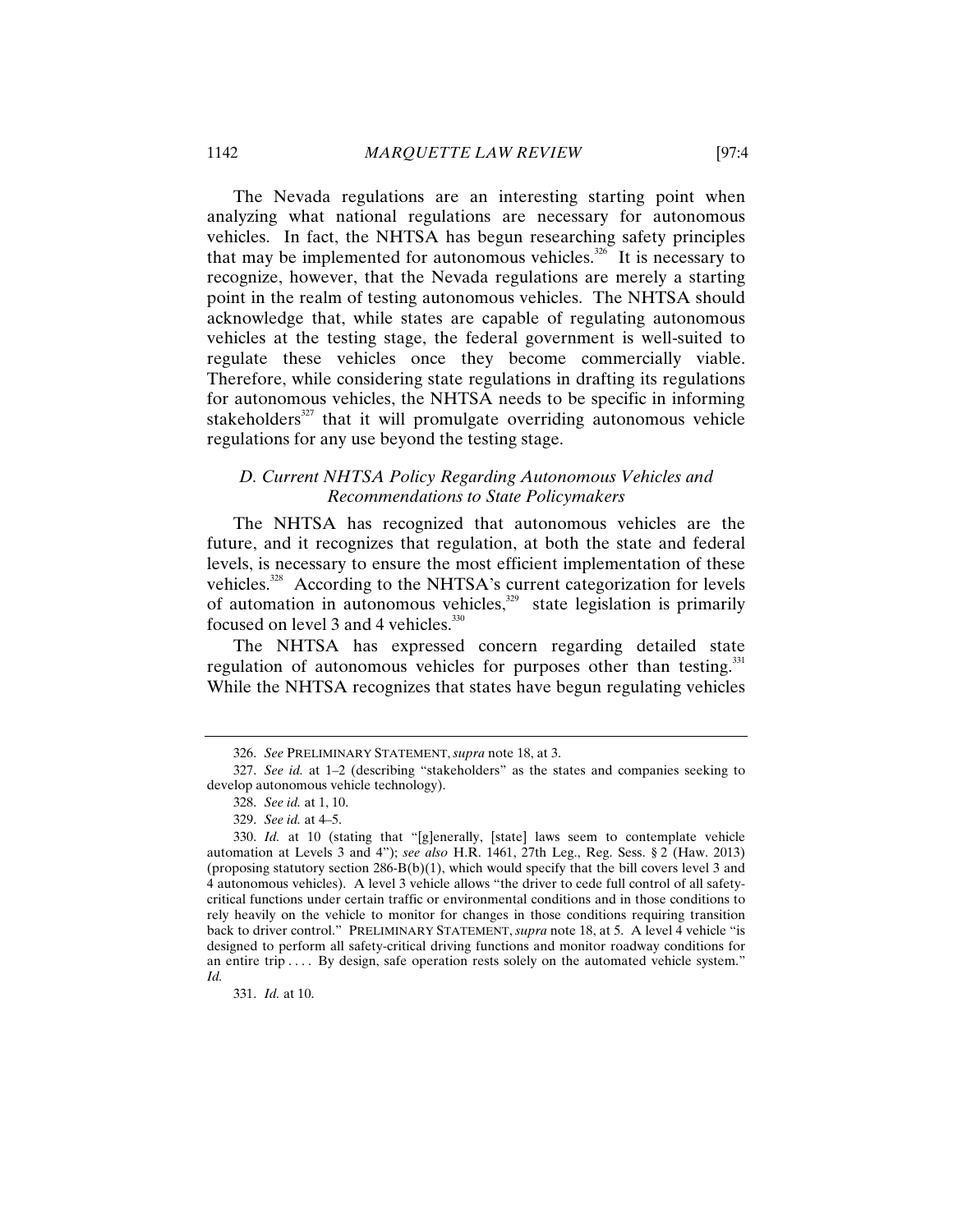that encompass level 3 and 4 automation, it states that "the agency believes that regulation of the technical performance of automated vehicles is premature at this time."<sup>332</sup> Because of the influx of proposed state legislation relating to autonomous vehicles, the NHTSA has issued recommendations to the states regarding any future state legislation for the testing of autonomous vehicles.<sup>333</sup>

The NHTSA has offered four distinct recommendations to state legislators, including "Recommendations for Licensing Drivers to Operate Self-Driving Vehicles for Testing"; "Recommendations for State Regulations Governing Testing of Self-Driving Vehicles"; "Recommended Basic Principles for Testing of Self-Driving Vehicles"; and "Regulations Governing the Operation of Self-Driving Vehicles for Purposes Other than Testing."<sup>334</sup> These recommendations appear to be in line with the legislation that has been previously enacted.

First, the NHTSA recommends that the states ensure that the operator of an autonomous vehicle is competent to operate such a vehicle through a special driver's license endorsement and through certification by the manufacturer that the testing operator has completed a sufficient training course regarding control of these vehicles.335 Requiring a specific licensing endorsement and training for the operator ensures the safe operation of these vehicles and the safety of the public at large.

Second, the NHTSA offers recommendations regarding the actual testing of autonomous vehicles on state roadways.<sup>336</sup> The NHTSA recommends that states require manufacturers to certify that the vehicles have been successfully tested for a certain number of miles on a closed track and to submit a plan about how the manufacturer intends to safely test the vehicles. $337$  In addition, the NHTSA recommends that

<sup>332.</sup> *Id.*

<sup>333.</sup> *See id.* at 10–14.

<sup>334.</sup> *Id.*

<sup>335.</sup> *Id.* at 11; *see also* MICH. COMP. LAWS ANN. § 257.665(2)(c) (West Supp. 2014) (requiring a driver's license to operate an autonomous vehicle); NEV. ADMIN. CODE § 482A.110 (2014) (specifying a new driver's license endorsement for operation of an autonomous vehicle); *id.* § 482A.130.2(b) (stating that the operator "[m]ust be trained in the operation of the autonomous vehicle and have received instruction concerning the capabilities and limitations of the autonomous vehicle").

<sup>336.</sup> PRELIMINARY STATEMENT, *supra* note 18, at 11–12.

<sup>337.</sup> *See id.* at 11; *see also* NEV. ADMIN. CODE § 482A.110.3(b) (requiring manufacturers to submit satisfactory proof that the manufacturer has successfully driven an autonomous vehicle for at least 10,000 miles).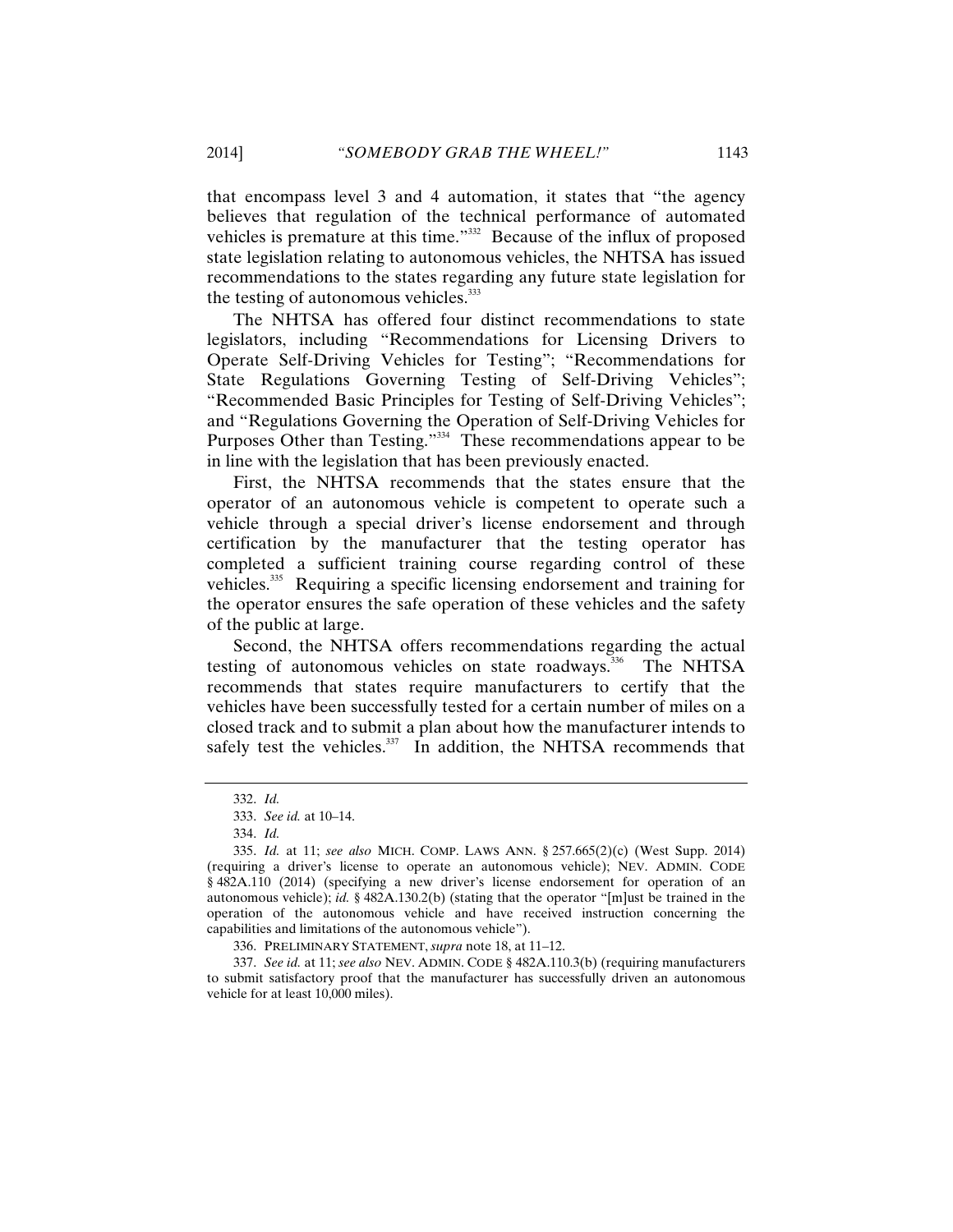states limit the testing of autonomous vehicles to certain geographical locations and in safe conditions.<sup>338</sup> Another recommendation from the NHTSA is that states require manufacturers to inform the state in the event that the autonomous vehicle prompts the driver to take manual control of the vehicle while the vehicle is operating in autonomous mode or of any accident or near accident that the autonomous vehicle is involved in "while operating in or transitioning out of self-driving  $mode.$ <sup>"339</sup>

Third, the NHTSA recommends that states implement regulations that ensure the safe testing of these vehicles.<sup>340</sup> The NHTSA, however, "does not recommend that states attempt to establish safety standards for self-driving vehicles technologies, which are in the early stages of development."<sup>341</sup> The recommendations involve giving the driver a variety of methods to override the autonomous technology and ensuring that the vehicles be able to alert the driver in the event of a technology failure.<sup>342</sup> Additionally, the NHTSA specifically states that the implementation of autonomous technology must not disable any  $f$ ederally required safety features.<sup>343</sup> The recommendations also state that the vehicle should capture and store information in the event a collision occurs while the vehicle is operating in autonomous mode.<sup>344</sup>

Finally, the NHTSA addresses state regulations governing autonomous vehicles for purposes other than testing.<sup>345</sup> The NHTSA recommends that states do not authorize the operation of autonomous vehicles for purposes other than testing at this time.<sup>346</sup> It does note,

345. PRELIMINARY STATEMENT, *supra* note 18, at 14.

346. *Id.* 

<sup>338.</sup> PRELIMINARY STATEMENT, *supra* note 18, at 12.

<sup>339.</sup> *See id.* at 12. If an autonomous vehicle prompts the driver to take manual control of the vehicle this could indicate either that the autonomous technology suffered some sort of failure or that the vehicle cannot operate autonomously due to some outside condition, such as snow or ice. *See id.* In either event, this data will allow states to better evaluate autonomous technologies and better develop the body of law regulating this technology.

<sup>340.</sup> *Id.* at 12–14.

<sup>341.</sup> *Id.* at 12.

<sup>342.</sup> *Id.* at 13.

<sup>343.</sup> *Id.*

<sup>344.</sup> *Id.* at 14; *see also* NEV. ADMIN. CODE § 482A.190.2(a) (2014) (requiring that autonomous vehicles be equipped with a mechanism that captures and stores data for at least 30 seconds before a collision); H.R. 4015, 120th Gen. Assemb., 1st Reg. Sess. § 1 (S.C. 2013) (requiring collection and storage of pre-collision data); S. 80, 2013–2014 Leg., 101st Reg. Sess. § 1 (Wis. 2013) (same).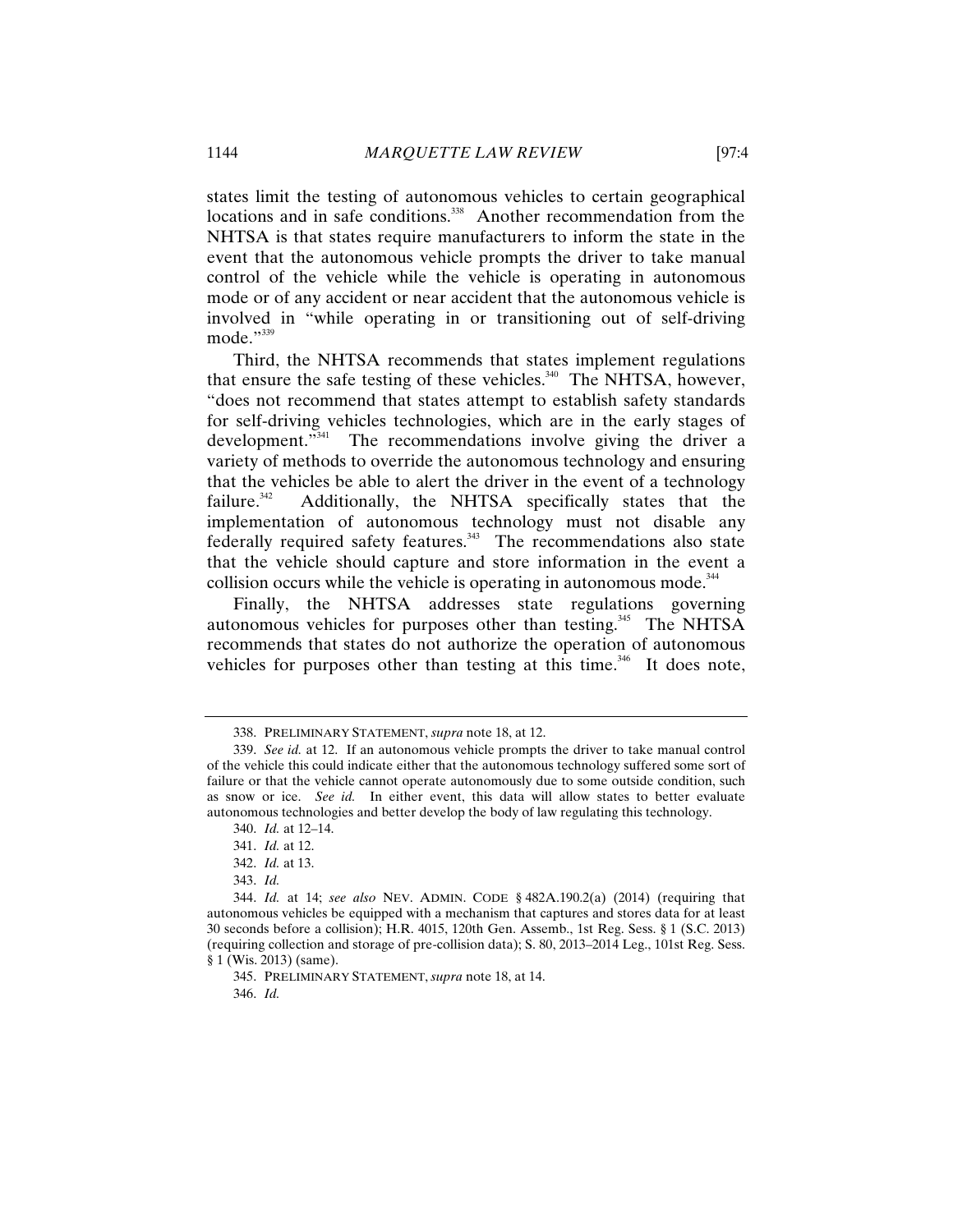however, that if a state desires to authorize general use of autonomous vehicles it should "at a minimum . . . require that a properly licensed driver . . . be seated in the driver's seat and be available at all times in order to operate the vehicle in situations in which the automated technology is not able to safely control the vehicle." $347$  This recommendation appears to be in line with the current autonomous vehicle legislation that has been enacted in several states, which limit the use of autonomous vehicles to testing at this stage.<sup>348</sup>

The NHTSA recommendations are a step in the right direction, as such recommendations acknowledge the importance of autonomous vehicles and the rise of state legislation. In fact, the NHTSA acknowledges that "confusion or disarray on the safety issues would be a significant impediment to the development of these technologies." $349$ The preliminary statement, however, does not go far enough in delineating the future development and regulation of autonomous vehicles. The preliminary statement acknowledges that the first step in implementing this technology is to have states regulate the testing of autonomous vehicles.<sup>350</sup> The NHTSA should, however, specify that it will promulgate safety standards when autonomous vehicles are close to commercial viability. Thus, the second step in implementing this technology is for the NHTSA to promulgate national standards governing autonomous vehicles and the safety requirements that must be implemented to allow these vehicles on public roadways. This twostep process allows for extensive testing of this new technology while ensuring that autonomous vehicles are subject to a national regime that will allow for their smooth, efficient transition into everyday life.

<sup>347.</sup> *Id.*

<sup>348.</sup> *E.g.*, CAL. VEH. CODE § 38750(b) (West Supp. 2014) (specifying that "[a]n autonomous vehicle may be operated on public roads for testing purposes"); FLA. STAT. ANN. § 316.86(1) (West Supp. 2013) (stating that "[v]ehicles equipped with autonomous technology may be operated on roads in this state by employees, contractors, or other persons designated by manufacturers of autonomous technology for the purpose of testing the technology"); MICH. COMP. LAWS ANN. § 257.665(2)(c) (West Supp. 2014) (declaring that "[t]he individual operating the [automated] vehicle [must be] . . . licensed to operate a motor vehicle in the United States"); NEV. REV. STAT. ANN. § 482A.100.2(d) (LexisNexis 2013) (requiring that promulgated regulations "[p]rovide for the testing of autonomous vehicles").

<sup>349.</sup> PRELIMINARY STATEMENT, *supra* note 18, at 1.

<sup>350.</sup> *See id.* at 1–3 (noting that states and manufacturers "have asked NHTSA to provide recommendations on how to safely conduct . . . testing on public highways").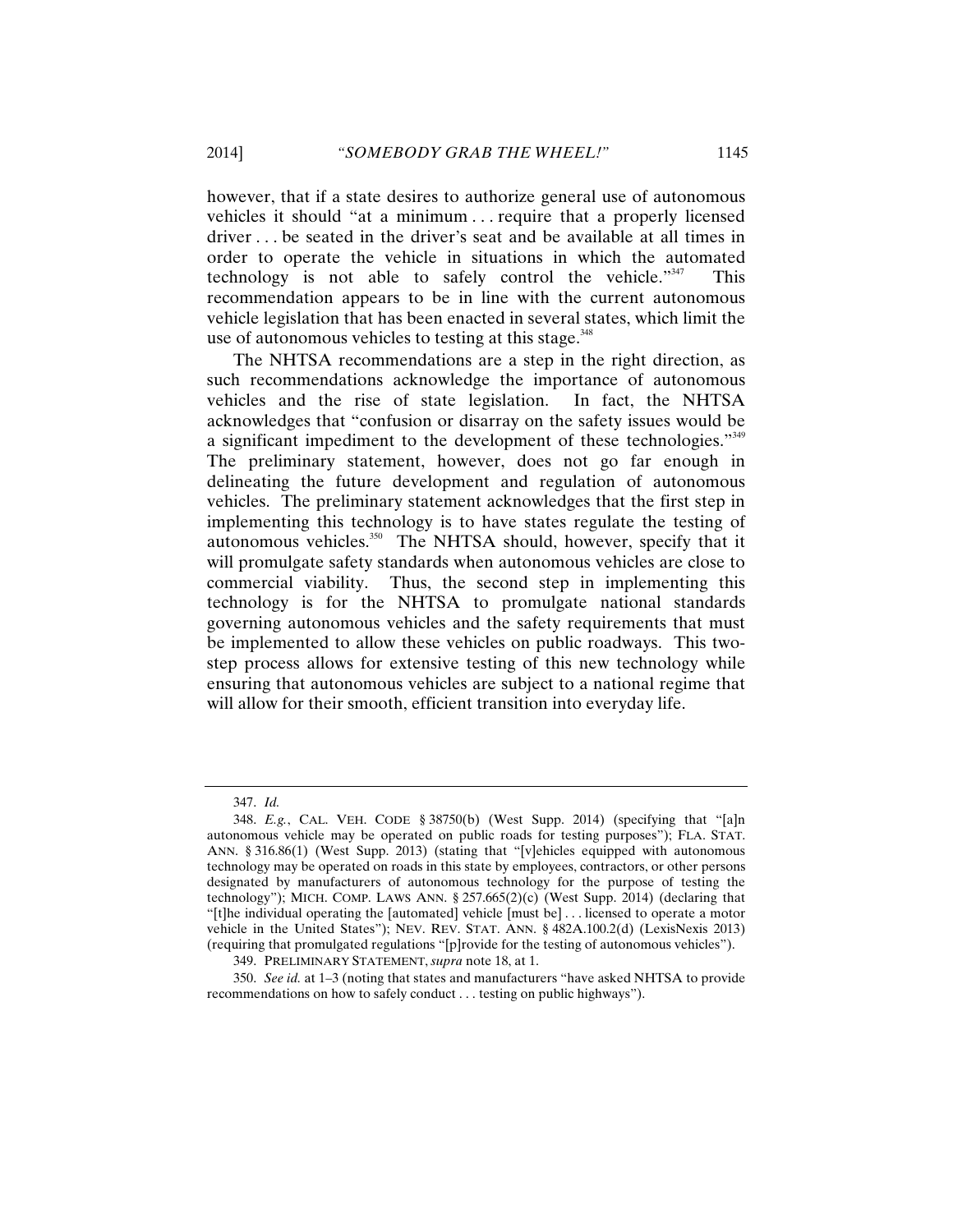#### VI. CONCLUSION

Autonomous vehicle technology is likely the next big advancement in the world of everyday transportation. This technology has the potential to save thousands of lives in the future. Before this technology becomes widely, commercially available, however, there is still going to be a stage of extensive testing, and indeed, states have already begun to promulgate legislation relating to the testing of such vehicles.<sup>351</sup> Some of the enacted and proposed legislation also attempts to anticipate both civil and criminal liabilities that will likely arise due to autonomous vehicle use.<sup>352</sup> In an effort to ensure the safety of these vehicles in all road conditions, more states, specifically those with varying climates ranging from dry to wet to icy, should conduct investigations into this technology and consider adopting legislation that requires their respective motor vehicle agencies to pass regulations allowing for the testing of autonomous vehicles in particular geographical areas. Allowing regulation will permit a state to monitor the progress of this technology, ensure the safety of its citizens, and allow continued improvement of safety on its roadways.

To date, however, no states have adopted extensive regulation regarding particular safety provisions for autonomous vehicle technology. This lack of current regulation presents a unique opportunity for both state and federal legislation. State legislatures should begin putting safety regulations into place while these vehicles, and the technology, is still in the testing phase; however, this presents an even better opportunity for the federal government to step in and begin regulation of this area, without encountering any preemption issues that have affected previous NHTSA regulations. First, Congress should insert an affirmative preemption clause in any sort of legislation that is to come forth relating the manufacture and sale of autonomous vehicles. Second, Congress and the NHTSA should act now, before autonomous vehicles are being manufactured and sold, to prevent resistance from the

<sup>351.</sup> See *supra* Part III.A.

<sup>352.</sup> *See, e.g.*, S. 13-016, 69th Gen. Assemb., 1st Reg. Sess. § 4 (Colo. 2013) (stating that the driver of an autonomous vehicle is liable to the same extent as the driver that manually operates a vehicle); S. 4912, 236th Leg., 2013–2014 Reg. Sess. (N.Y. 2013) (granting original manufacturers of the vehicle an absolute defense to any liability that arises due to operation of the vehicle in autonomous mode, if the original manufacturer was not the one who converted the vehicle to an autonomous vehicle); H.R. 2428, 77th Leg. Assemb., 2013 Reg. Sess. § 4(3) (Or. 2013) (requiring storage of system sensor data for at least the thirty seconds preceding a collision).